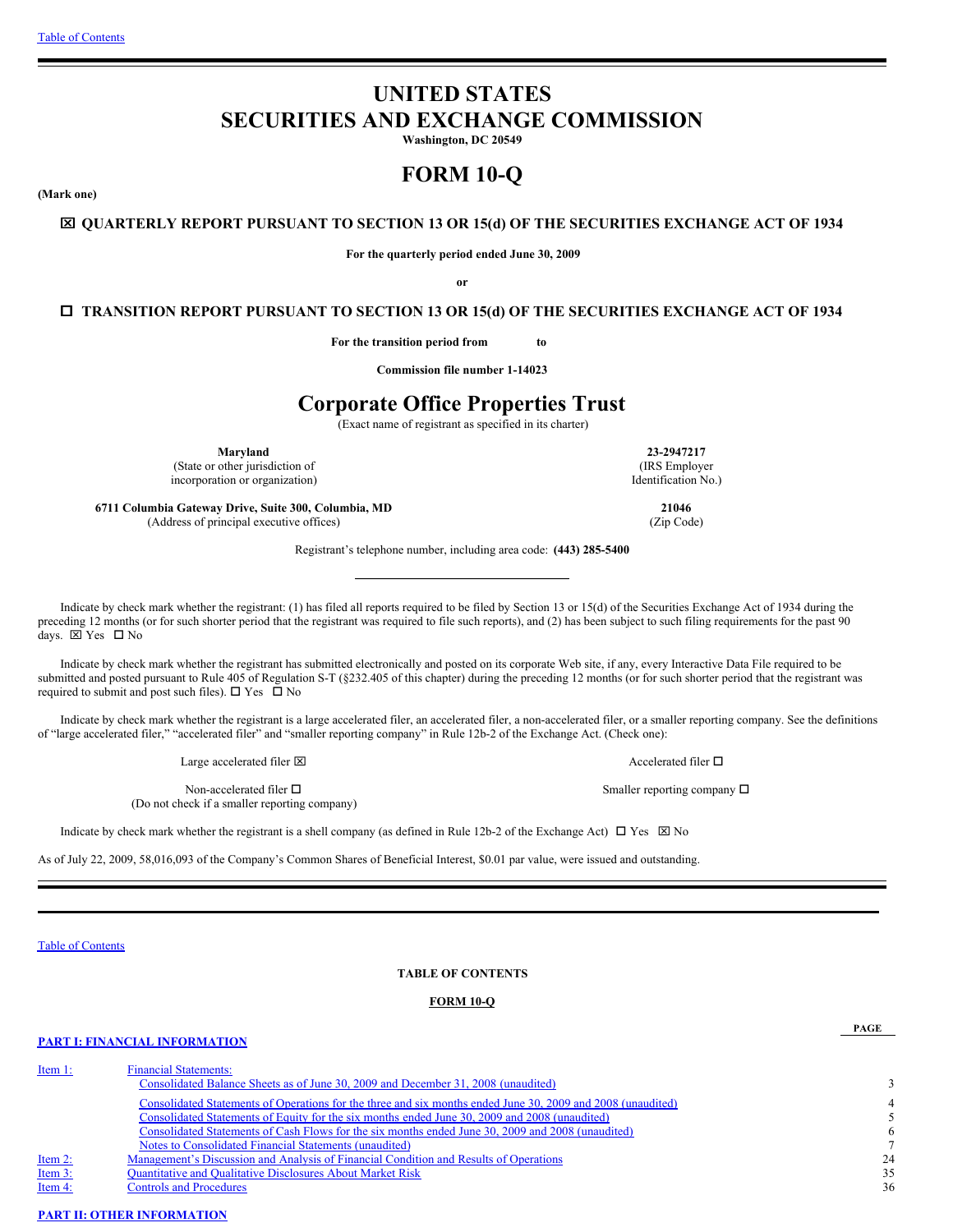### **[SIGNATURES](#page-22-0)** 39

<span id="page-1-2"></span>2

### Table of [Contents](#page-0-0)

### **PART I: FINANCIAL INFORMATION ITEM 1. Financial Statements**

### <span id="page-1-1"></span><span id="page-1-0"></span>**Corporate Office Properties Trust and Subsidiaries Consolidated Balance Sheets (Dollars in thousands) (unaudited)**

|                                                                                                                             |              | <b>June 30.</b><br>2009 | December 31,<br>2008 |            |  |
|-----------------------------------------------------------------------------------------------------------------------------|--------------|-------------------------|----------------------|------------|--|
| <b>Assets</b>                                                                                                               |              |                         |                      |            |  |
| Properties, net:                                                                                                            |              |                         |                      |            |  |
| Operating properties, net                                                                                                   | $\mathbf S$  | 2,340,574               | \$                   | 2,283,870  |  |
| Projects under construction or development                                                                                  |              | 513,562                 |                      | 494,596    |  |
| Total properties, net                                                                                                       |              | 2,854,136               |                      | 2,778,466  |  |
| Cash and cash equivalents                                                                                                   |              | 11,931                  |                      | 6,775      |  |
| Restricted cash                                                                                                             |              | 17,879                  |                      | 13,745     |  |
| Accounts receivable, net                                                                                                    |              | 13,776                  |                      | 13,684     |  |
| Deferred rent receivable                                                                                                    |              | 67,137                  |                      | 64,131     |  |
| Intangible assets on real estate acquisitions, net                                                                          |              | 81,090                  |                      | 91,848     |  |
| Deferred charges, net                                                                                                       |              | 48,812                  |                      | 51,801     |  |
| Prepaid expenses and other assets                                                                                           |              | 103,914                 |                      | 93,789     |  |
| <b>Total assets</b>                                                                                                         | $\mathbf S$  | 3,198,675               | $\mathbb{S}$         | 3,114,239  |  |
| <b>Liabilities and equity</b>                                                                                               |              |                         |                      |            |  |
| Liabilities:                                                                                                                |              |                         |                      |            |  |
| Mortgage and other loans payable                                                                                            | $\mathbb{S}$ | 1,677,351               | $\mathsf{\$}$        | 1,704,123  |  |
| 3.5% Exchangeable Senior Notes, net                                                                                         |              | 154,362                 |                      | 152,628    |  |
| Accounts payable and accrued expenses                                                                                       |              | 142,734                 |                      | 93,625     |  |
| Rents received in advance and security deposits                                                                             |              | 29.936                  |                      | 30,464     |  |
| Dividends and distributions payable                                                                                         |              | 27,057                  |                      | 25,794     |  |
| Deferred revenue associated with acquired operating leases                                                                  |              | 8,926                   |                      | 10,816     |  |
| Distributions in excess of investment in unconsolidated real estate joint venture                                           |              | 4,873                   |                      | 4,770      |  |
| Other liabilities                                                                                                           |              | 7,029                   |                      | 9,596      |  |
| <b>Total liabilities</b>                                                                                                    |              | 2,052,268               |                      | 2,031,816  |  |
| Commitments and contingencies (Note 15)                                                                                     |              |                         |                      |            |  |
| Equity:                                                                                                                     |              |                         |                      |            |  |
| Corporate Office Properties Trust's shareholders' equity:                                                                   |              |                         |                      |            |  |
| Preferred Shares of beneficial interest with an aggregate liquidation preference of \$216,333 (\$0.01 par value; 15,000,000 |              |                         |                      |            |  |
| shares authorized and 8,121,667 issued and outstanding at June 30, 2009 and December 31, 2008)                              |              | 81                      |                      | 81         |  |
| Common Shares of beneficial interest (\$0.01 par value; 75,000,000 shares authorized, shares issued and outstanding of      |              |                         |                      |            |  |
| 58,016,683 at June 30, 2009 and 51,790,442 at December 31, 2008)                                                            |              | 580                     |                      | 518        |  |
| Additional paid-in capital                                                                                                  |              | 1,229,931               |                      | 1,112,734  |  |
| Cumulative distributions in excess of net income                                                                            |              | (179, 698)              |                      | (162, 572) |  |
| Accumulated other comprehensive loss                                                                                        |              | (1,176)                 |                      | (4,749)    |  |
| Total Corporate Office Properties Trust's shareholders' equity                                                              |              | 1,049,718               |                      | 946,012    |  |
| Noncontrolling interests in subsidiaries:                                                                                   |              |                         |                      |            |  |
| Common units in the Operating Partnership                                                                                   |              | 76,873                  |                      | 117,356    |  |
| Preferred units in the Operating Partnership                                                                                |              | 8,800                   |                      | 8,800      |  |
| Other consolidated real estate joint ventures                                                                               |              | 11,016                  |                      | 10,255     |  |
| Noncontrolling interests in subsidiaries                                                                                    |              | 96,689                  |                      | 136,411    |  |
| Total equity                                                                                                                |              | 1,146,407               |                      | 1,082,423  |  |
|                                                                                                                             |              | 3,198,675               |                      |            |  |
| <b>Total liabilities and equity</b>                                                                                         | $\mathbb{S}$ |                         | \$                   | 3,114,239  |  |

See accompanying notes to consolidated financial statements.

<span id="page-1-3"></span>**Corporate Office Properties Trust and Subsidiaries Consolidated Statements of Operations (Dollars in thousands, except per share data) (unaudited)**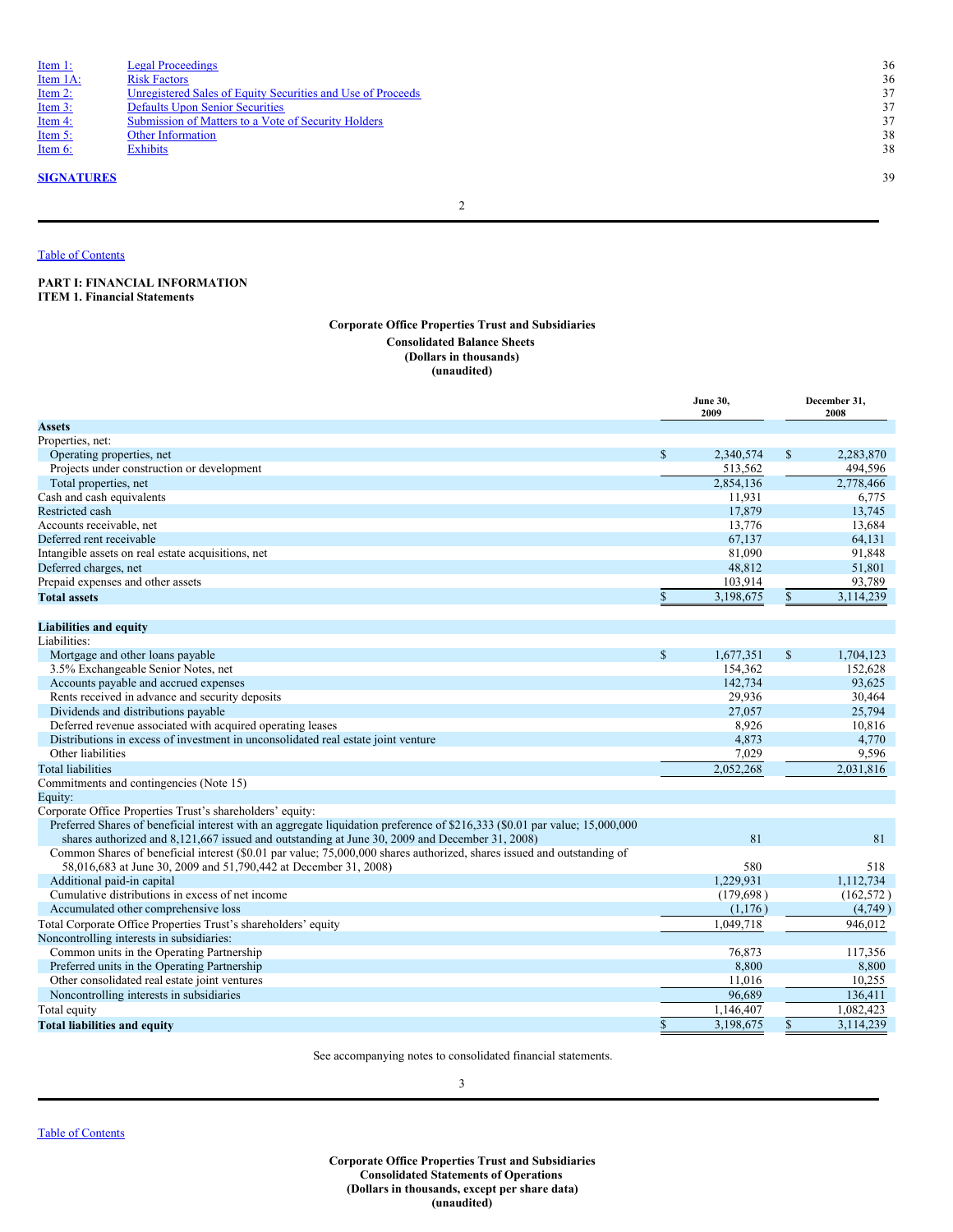|                                                                                        | <b>For the Three Months</b><br>For the Six Months<br><b>Ended June 30,</b><br>Ended June 30, |           |              |           |              |           |             |          |  |
|----------------------------------------------------------------------------------------|----------------------------------------------------------------------------------------------|-----------|--------------|-----------|--------------|-----------|-------------|----------|--|
|                                                                                        |                                                                                              | 2009      |              | 2008      |              | 2009      |             | 2008     |  |
| Revenues                                                                               |                                                                                              |           |              |           |              |           |             |          |  |
| Rental revenue                                                                         | \$                                                                                           | 88.326    | S.           | 83.154    | $\mathbf S$  | 177,848   | \$          | 164,864  |  |
| Tenant recoveries and other real estate operations revenue                             |                                                                                              | 17.392    |              | 14.792    |              | 34,714    |             | 30.084   |  |
| Construction contract revenues                                                         |                                                                                              | 102,753   |              | 21,899    |              | 177,292   |             | 32,035   |  |
| Other service operations revenues                                                      |                                                                                              | 571       |              | 525       |              | 921       |             | 1,003    |  |
| Total revenues                                                                         |                                                                                              | 209.042   |              | 120,370   |              | 390,775   |             | 227,986  |  |
| Expenses                                                                               |                                                                                              |           |              |           |              |           |             |          |  |
| Property operating expenses                                                            |                                                                                              | 37,162    |              | 33,957    |              | 76,195    |             | 68,499   |  |
| Depreciation and other amortization associated with real estate operations             |                                                                                              | 28,708    |              | 24,955    |              | 55,199    |             | 49,847   |  |
| Construction contract expenses                                                         |                                                                                              | 100,647   |              | 21,472    |              | 173,545   |             | 31,377   |  |
| Other service operations expenses                                                      |                                                                                              | 514       |              | 454       |              | 939       |             | 1,056    |  |
| General and administrative expenses                                                    |                                                                                              | 5,834     |              | 5,934     |              | 11,377    |             | 11,704   |  |
| Business development expenses                                                          |                                                                                              | 446       |              | 102       |              | 1,092     |             | 265      |  |
| Total operating expenses                                                               |                                                                                              | 173,311   |              | 86,874    |              | 318,347   |             | 162,748  |  |
| Operating income                                                                       |                                                                                              | 35,731    |              | 33,496    |              | 72,428    |             | 65,238   |  |
| Interest expense                                                                       |                                                                                              | (18, 678) |              | (21, 162) |              | (38, 102) |             | (43,077) |  |
| Interest and other income                                                              |                                                                                              | 1,252     |              | 170       |              | 2,330     |             | 365      |  |
| Income from continuing operations before equity in loss of unconsolidated entities and |                                                                                              |           |              |           |              |           |             |          |  |
| income taxes                                                                           |                                                                                              | 18.305    |              | 12,504    |              | 36.656    |             | 22.526   |  |
| Equity in loss of unconsolidated entities                                              |                                                                                              | (202)     |              | (56)      |              | (317)     |             | (110)    |  |
| Income tax (expense) benefit                                                           |                                                                                              | (52)      |              | 107       |              | (122)     |             | (5)      |  |
| Income from continuing operations                                                      |                                                                                              | 18.051    |              | 12,555    |              | 36.217    |             | 22.411   |  |
| Discontinued operations                                                                |                                                                                              |           |              | 1,314     |              |           |             | 2,580    |  |
| Income before gain on sales of real estate                                             |                                                                                              | 18,051    |              | 13,869    |              | 36,217    |             | 24.991   |  |
| Gain on sales of real estate, net of income taxes                                      |                                                                                              |           |              | 41        |              |           |             | 1,100    |  |
| Net income                                                                             |                                                                                              | 18,051    |              | 13,910    |              | 36,217    |             | 26.091   |  |
| Less net income attributable to noncontrolling interests:                              |                                                                                              |           |              |           |              |           |             |          |  |
| Common units in the Operating Partnership                                              |                                                                                              | (1,272)   |              | (1, 461)  |              | (3,076)   |             | (2,663)  |  |
| Preferred units in the Operating Partnership                                           |                                                                                              | (165)     |              | (165)     |              | (330)     |             | (330)    |  |
| Other                                                                                  |                                                                                              | 25        |              | (122)     |              | (25)      |             | (222)    |  |
| Net income attributable to Corporate Office Properties Trust                           |                                                                                              | 16.639    |              | 12.162    |              | 32,786    |             | 22.876   |  |
| Preferred share dividends                                                              |                                                                                              | (4,026)   |              | (4,026)   |              | (8,051)   |             | (8,051)  |  |
| Net income attributable to Corporate Office Properties Trust common shareholders       | \$                                                                                           | 12,613    | \$           | 8,136     | \$           | 24,735    | \$          | 14,825   |  |
| Net income attributable to Corporate Office Properties Trust                           |                                                                                              |           |              |           |              |           |             |          |  |
| Income from continuing operations                                                      | \$                                                                                           | 16,639    | \$           | 11,047    | \$           | 32,786    | \$          | 20.689   |  |
| Discontinued operations                                                                |                                                                                              |           |              | 1,115     |              |           |             | 2,187    |  |
| Net income attributable to Corporate Office Properties Trust                           | \$                                                                                           | 16,639    | \$           | 12,162    | \$           | 32,786    | \$          | 22,876   |  |
| Basic earnings per common share (1)                                                    |                                                                                              |           |              |           |              |           |             |          |  |
| Income from continuing operations                                                      | \$                                                                                           | 0.22      | \$           | 0.15      | $\mathbb{S}$ | 0.45      | \$          | 0.26     |  |
| Discontinued operations                                                                |                                                                                              |           |              | 0.02      |              |           |             | 0.05     |  |
|                                                                                        | \$                                                                                           | 0.22      |              | 0.17      | \$           | 0.45      |             | 0.31     |  |
| Net income                                                                             |                                                                                              |           | \$           |           |              |           | \$          |          |  |
| Diluted earnings per common share (1)                                                  |                                                                                              |           |              |           |              |           |             |          |  |
| Income from continuing operations                                                      | \$                                                                                           | 0.22      | S            | 0.15      | S.           | 0.44      | S           | 0.26     |  |
| Discontinued operations                                                                |                                                                                              |           |              | 0.02      |              |           |             | 0.04     |  |
| Net income                                                                             | \$                                                                                           | 0.22      | \$           | 0.17      | \$           | 0.44      | \$          | 0.30     |  |
| Dividends declared per common share                                                    | $\mathbf S$                                                                                  | 0.3725    | $\mathbb{S}$ | 0.3400    | \$           | 0.7450    | $\mathbf S$ | 0.6800   |  |

(1) Basic and diluted earnings per common share are calculated based on amounts attributable to common shareholders of Corporate Office Properties Trust.

See accompanying notes to consolidated financial statements.

<span id="page-2-0"></span>4

# Table of [Contents](#page-0-0)

# **Corporate Office Properties Trust and Subsidiaries Consolidated Statements of Equity (Dollars in thousands)**

**(unaudited)**

|                                                                                                            | Preferred<br><b>Shares</b> |              | Common<br><b>Shares</b> |              | <b>Additional</b><br>Paid-in<br>Capital |          | Cumulative<br><b>Distributions</b><br>in<br><b>Excess of Net</b><br>Income | Accumulated<br>Other<br>Comprehensive<br>Loss | Noncontrolling<br>Interests in<br><b>Subsidiaries</b> |   | Total     |
|------------------------------------------------------------------------------------------------------------|----------------------------|--------------|-------------------------|--------------|-----------------------------------------|----------|----------------------------------------------------------------------------|-----------------------------------------------|-------------------------------------------------------|---|-----------|
| Balance at December 31, 2008 (51,790,442 common                                                            |                            |              |                         |              |                                         |          |                                                                            |                                               |                                                       |   |           |
| shares outstanding)                                                                                        | \$<br>81                   | <sup>S</sup> | 518                     | <sup>S</sup> | 1,112,734                               | $\sim$ S | $(162,572)$ \$                                                             | $(4,749)$ \$                                  | 136,411                                               | S | 1,082,423 |
| Conversion of common units to common shares                                                                |                            |              |                         |              |                                         |          |                                                                            |                                               |                                                       |   |           |
| $(2,824,000 \text{ shares})$                                                                               |                            |              | 28                      |              | 61,368                                  |          |                                                                            |                                               | (61,396)                                              |   |           |
| Common shares issued to the public (2,990,000 shares)                                                      |                            |              | 30                      |              | 71,795                                  |          |                                                                            |                                               | $\qquad \qquad - \qquad$                              |   | 71,825    |
| Exercise of share options (153,177 shares)                                                                 | --                         |              | ∍                       |              | 1,855                                   |          |                                                                            |                                               | -                                                     |   | 1,857     |
| Share-based compensation                                                                                   | _                          |              | 2                       |              | 5,248                                   |          | _                                                                          | _                                             |                                                       |   | 5,250     |
| Restricted common share redemptions (71,267 shares)                                                        |                            |              | _                       |              | (1,752)                                 |          |                                                                            |                                               | -                                                     |   | (1,752)   |
| Adjustments to noncontrolling interests resulting from<br>changes in ownership of Operating Partnership by |                            |              |                         |              |                                         |          |                                                                            |                                               |                                                       |   |           |
| <b>COPT</b>                                                                                                |                            |              |                         |              | (21, 165)                               |          |                                                                            |                                               | 21,165                                                |   |           |
| Increase in fair value of derivatives                                                                      |                            |              |                         |              |                                         |          |                                                                            | 3,573                                         | 650                                                   |   | 4.223     |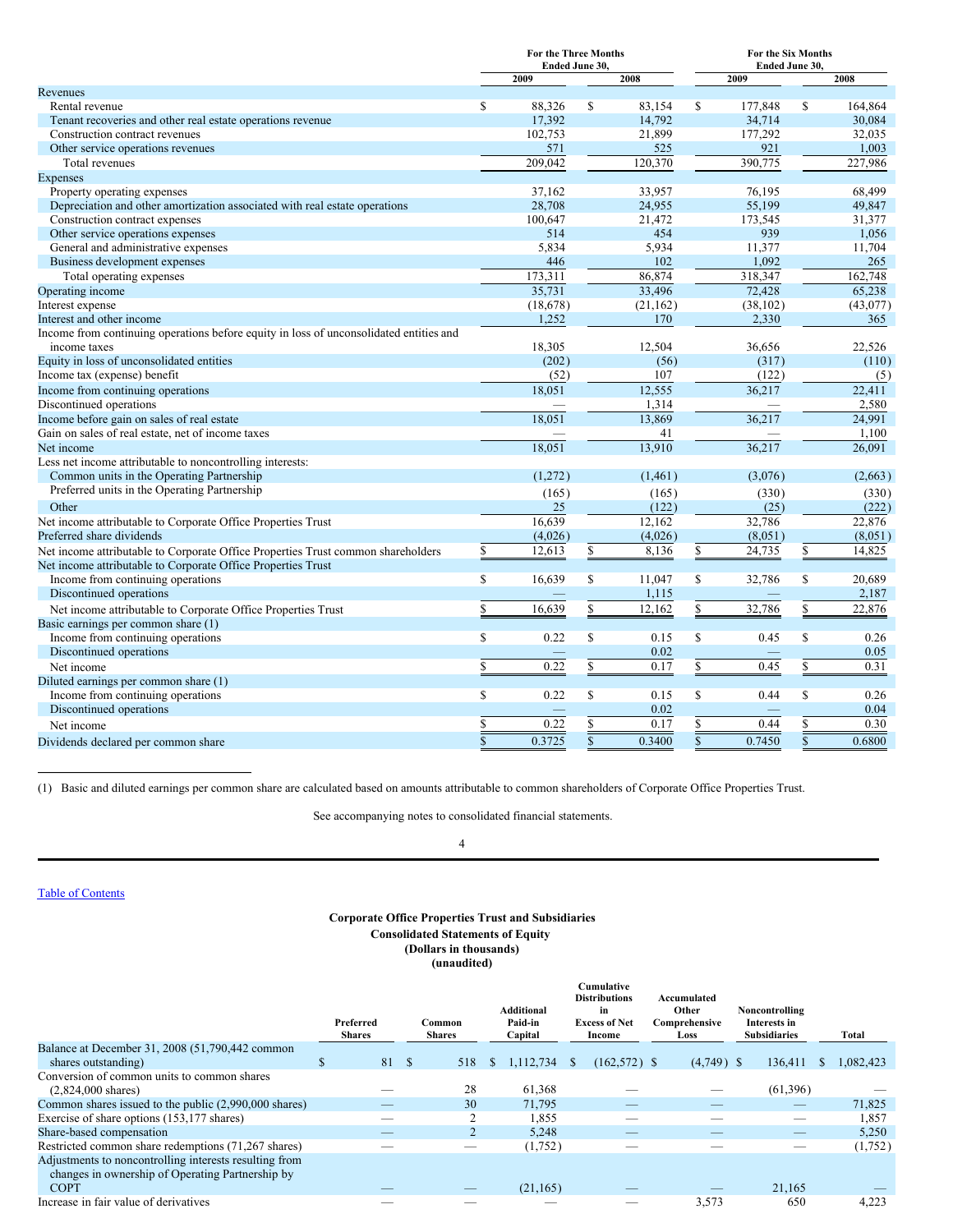| Decrease in tax benefit from share-based compensation                                                                  |    |    |               |     |    | (152)     |    |                 |    |              |     |         |    | (152)     |
|------------------------------------------------------------------------------------------------------------------------|----|----|---------------|-----|----|-----------|----|-----------------|----|--------------|-----|---------|----|-----------|
| Net income                                                                                                             |    |    |               |     |    |           |    | 32.786          |    |              |     | 3,431   |    | 36,217    |
| <b>Dividends</b>                                                                                                       |    |    |               |     |    |           |    | (49, 912)       |    |              |     |         |    | (49, 912) |
| Distributions to owners of common and preferred units<br>in the Operating Partnership                                  |    |    |               |     |    |           |    |                 |    |              |     | (4,308) |    | (4,308)   |
| Net contributions and distributions to noncontrolling<br>interests in other consolidated real estate joint<br>ventures |    |    |               |     |    |           |    |                 |    |              |     | 736     |    | 736       |
| Balance at June 30, 2009 (58,016,683 common shares<br>outstanding)                                                     |    | 81 | -S            | 580 | S. | 1,229,931 | S  | $(179,698)$ \$  |    | (1,176)      | -S  | 96,689  | S  | 1,146,407 |
| Balance at December 31, 2007 (47,366,475 common<br>shares outstanding)                                                 | S. | 81 | <sup>\$</sup> | 474 | -S | 971,459   | -S | $(129, 599)$ \$ |    | $(2,372)$ \$ |     | 129,437 | -S | 969,480   |
| Conversion of common units to common shares<br>$(15,242 \text{ shares})$                                               |    |    |               |     |    | 419       |    |                 |    |              |     | (420)   |    |           |
| Exercise of share options (90,209 shares)                                                                              |    |    |               |     |    | 1.346     |    |                 |    |              |     |         |    | 1,347     |
| Share-based compensation                                                                                               |    |    |               |     |    | 4,555     |    |                 |    |              |     |         |    | 4,556     |
| Restricted common share redemptions (40,892 shares)                                                                    |    |    |               |     |    | (1,304)   |    |                 |    |              |     |         |    | (1,304)   |
| Decrease in fair value of derivatives                                                                                  |    |    |               |     |    |           |    |                 |    | (243)        |     | (41)    |    | (284)     |
| Increase in tax benefit from share-based compensation                                                                  |    |    |               |     |    | 1,053     |    |                 |    |              |     |         |    | 1,053     |
| Net income                                                                                                             |    |    |               |     |    |           |    | 22,876          |    |              |     | 3,215   |    | 26,091    |
| <b>Dividends</b>                                                                                                       |    |    |               |     |    |           |    | (40, 422)       |    | _            |     |         |    | (40, 422) |
| Distributions to owners of common and preferred units<br>in the Operating Partnership                                  |    |    |               |     |    |           |    |                 |    |              |     | (5,872) |    | (5,872)   |
| Net contributions and distributions to noncontrolling<br>interests in other consolidated real estate joint<br>ventures |    |    |               |     |    |           |    |                 |    |              |     | 2,868   |    | 2,868     |
| Balance at June 30, 2008 (47,701,812 common shares<br>outstanding)                                                     |    | 81 | \$.           | 477 |    | 977.528   |    | (147, 145)      | -8 | (2,615)      | -\$ | 129.187 |    | 957,513   |
|                                                                                                                        |    |    |               |     |    |           |    |                 |    |              |     |         |    |           |

See accompanying notes to consolidated financial statements.

<span id="page-3-0"></span>5

# Table of [Contents](#page-0-0)

# **Corporate Office Properties Trust and Subsidiaries Consolidated Statements of Cash Flows (Dollars in thousands) (unaudited)**

|                                                                                   | For the Six Months Ended<br><b>June 30.</b> |             |
|-----------------------------------------------------------------------------------|---------------------------------------------|-------------|
|                                                                                   | 2009                                        | 2008        |
| <b>Cash flows from operating activities</b>                                       |                                             |             |
| Net income                                                                        | S<br>36,217                                 | 26.091<br>S |
| Adjustments to reconcile net income to net cash provided by operating activities: |                                             |             |
| Depreciation and other amortization                                               | 56,311                                      | 50,676      |
| Amortization of deferred financing costs                                          | 2,033                                       | 1,661       |
| Amortization of deferred market rental revenue                                    | (997)                                       | (903)       |
| Amortization of net debt discounts                                                | 1.663                                       | 1,936       |
| Gain on sales of real estate                                                      |                                             | (4,204)     |
| Share-based compensation                                                          | 5,250                                       | 4,556       |
| Excess income tax shortfall (benefit) from share-based compensation               | 152                                         | (1,053)     |
| Other                                                                             | (1,946)                                     | 402         |
| Changes in operating assets and liabilities:                                      |                                             |             |
| Increase in deferred rent receivable                                              | (3,006)                                     | (5,701)     |
| (Increase) decrease in accounts receivable                                        | (92)                                        | 1,379       |
| (Increase) decrease in restricted cash and prepaid expenses and other assets      | (4,681)                                     | 3,380       |
| Increase in accounts payable, accrued expenses and other liabilities              | 38,055                                      | 4,406       |
| (Decrease) increase in rents received in advance and security deposits            | (528)                                       | 1,335       |
| Net cash provided by operating activities                                         | 128,431                                     | 83,961      |
| Cash flows from investing activities                                              |                                             |             |
| Purchases of and additions to properties                                          | (101, 650)                                  | (149,699)   |
| Proceeds from sales of properties                                                 | 65                                          | 28,304      |
| Leasing costs paid                                                                | (6,282)                                     | (2,383)     |
| Other                                                                             | (4,636)                                     | (2,504)     |
| Net cash used in investing activities                                             | (112, 503)                                  | (126, 282)  |
|                                                                                   |                                             |             |
| <b>Cash flows from financing activities</b>                                       |                                             |             |
| Proceeds from mortgage and other loans payable                                    | 314,147                                     | 227,932     |
| Repayments of mortgage and other loans payable                                    | (340, 848)                                  | (149, 374)  |
| Deferred financing costs paid                                                     | (202)                                       | (2,250)     |
| Net proceeds from issuance of common shares                                       | 73,682                                      | 1,350       |
| Dividends paid                                                                    | (47, 596)                                   | (40,309)    |
| Distributions paid                                                                | (5,361)                                     | (5,878)     |
| Excess income tax (shortfall) benefit from share-based compensation               | (152)                                       | 1,053       |
| Restricted share redemptions                                                      | (1,752)                                     | (1,304)     |
| Other                                                                             | (2,690)                                     | (680)       |
| Net cash (used in) provided by financing activities                               | (10, 772)                                   | 30,540      |
|                                                                                   |                                             |             |
| Net increase (decrease) in cash and cash equivalents                              | 5.156                                       | (11, 781)   |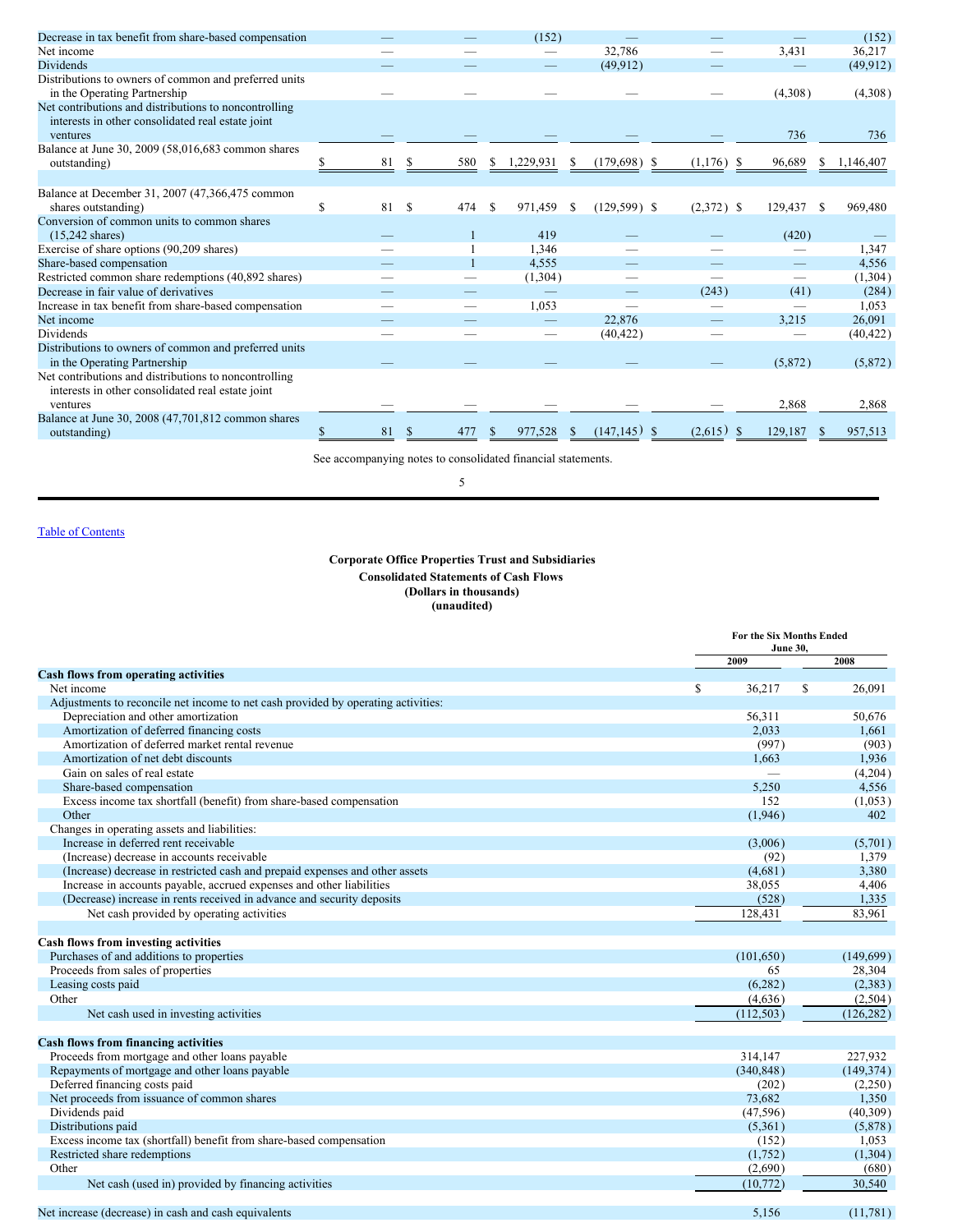| Cash and cash equivalents |       |        |
|---------------------------|-------|--------|
| Beginning of period       |       |        |
|                           |       | 24.638 |
| End of period             | 11931 | 12,857 |

See accompanying notes to consolidated financial statements.

<span id="page-4-0"></span>6

#### Table of [Contents](#page-0-0)

### **Corporate Office Properties Trust and Subsidiaries**

### **Notes to Consolidated Financial Statements (Dollars in thousands, except per share data) (unaudited)**

#### **1. Organization**

Corporate Office Properties Trust ("COPT") and subsidiaries (collectively, the "Company", "we" or "us") is a fully-integrated and self-managed real estate investment trust ("REIT") that focuses primarily on strategic customer relationships and specialized tenant requirements in the United States Government, defense information technology and data sectors. We acquire, develop, manage and lease properties that are typically concentrated in large office parks primarily located adjacent to government demand drivers and/or in demographically strong markets possessing growth opportunities. As of June 30, 2009, our investments in real estate included the following:

- 243 wholly owned operating properties totaling 18.7 million square feet;
- · 16 wholly owned properties under construction or development that we estimate will total approximately 1.8 million square feet upon completion;
- wholly owned land parcels totaling 1,530 acres that we believe are potentially developable into approximately 13.1 million square feet; and
- partial ownership interests in a number of other real estate projects in operation, under development or redevelopment or held for future development.

We conduct almost all of our operations through our operating partnership, Corporate Office Properties, L.P. (the "Operating Partnership"), for which we are the managing general partner. The Operating Partnership owns real estate both directly and through subsidiary partnerships and limited liability companies ("LLCs"). A summary of our Operating Partnership's forms of ownership and the percentage of those securities owned by COPT as of June 30, 2009 follows:

| Common Units             | $92\%$  |
|--------------------------|---------|
| Series G Preferred Units | $100\%$ |
| Series H Preferred Units | 100 %   |
| Series I Preferred Units | $0\%$   |
| Series J Preferred Units | $100\%$ |
| Series K Preferred Units | $100\%$ |

Three of our trustees also controlled, either directly or through ownership by other entities or family members, 7% of the Operating Partnership's common units at that date.

In addition to owning interests in real estate, the Operating Partnership also owns 100% of a number of entities that provide real estate services such as property management, construction and development and heating and air conditioning services primarily for our properties but also for third parties.

#### **2. Summary of Significant Accounting Policies**

#### **Basis of Presentation**

The consolidated financial statements include the accounts of COPT, the Operating Partnership, their subsidiaries and other entities in which we have a majority voting interest and control. We also consolidate certain entities when control of such entities can be achieved through means other than voting rights ("variable interest entities" or "VIEs") if we are deemed to be the primary beneficiary of such entities. We eliminate all significant intercompany balances and transactions in consolidation. We use the equity method of accounting when we own an interest in an entity and can exert significant influence over the entity's operations but cannot control the entity's operations. We use the cost method of accounting when we own an interest in an entity and cannot exert significant influence over its operations.

In preparing the consolidated financial statements, we evaluated subsequent events occurring through July 31, 2009, the date the financial statements were issued.

# 7

#### Table of [Contents](#page-0-0)

These interim financial statements should be read together with the financial statements and notes thereto as of and for the year ended December 31, 2008 included in our Current Report on Form 8-K filed on June 2, 2009. The unaudited consolidated financial statements include all adjustments which are necessary, in the opinion of management, to fairly present our financial position and results of operations. All adjustments are of a normal recurring nature. The consolidated financial statements have been prepared using the accounting policies described in the financial statements included in our Current Report on Form 8-K filed on June 2, 2009.

We reclassified certain amounts from the prior periods to conform to the current period presentation of our Consolidated Financial Statements with no effect on previously reported net income or equity.

#### **Recent Accounting Pronouncements Resulting in Adjustments**

As discussed further in our Current Report on Form 8-K dated June 2, 2009, we retrospectively adopted Statement of Financial Accounting Standards No. 160, "Noncontrolling Interests in Consolidated Financial Statements" ("SFAS 160"), FASB Staff Position No. APB 14-1, "Accounting for Convertible Debt Instruments That May Be Settled in Cash upon Conversion (Including Partial Cash Settlement)" ("FSP APB 14-1") and EITF 03-6-1, "Determining Whether Instruments Granted in Share-Based Payment Transactions are Participating Securities" (EITF 03-6-1"). This resulted in the recording of certain adjustments to amounts previously reported in our 2008 Annual Report on Form 10-K, including changes that affected our previously reported net income attributable to our common shareholders and earnings per common share. Our Current Report on Form 8-K dated June 2, 2009 updated our 2008 Annual Report on Form 10-K for the effect of these adjustments.

#### **Other Recent Accounting Pronouncements**

In June 2009, the FASB issued Statement of Financial Accounting Standards No. 167, "Amendments to FASB Interpretation No. 46(R)" ("SFAS 167"), which amends FASB Interpretation No. 46 (revised December 2003) to address the elimination of the concept of a qualifying special purpose entity. SFAS 167 also replaces the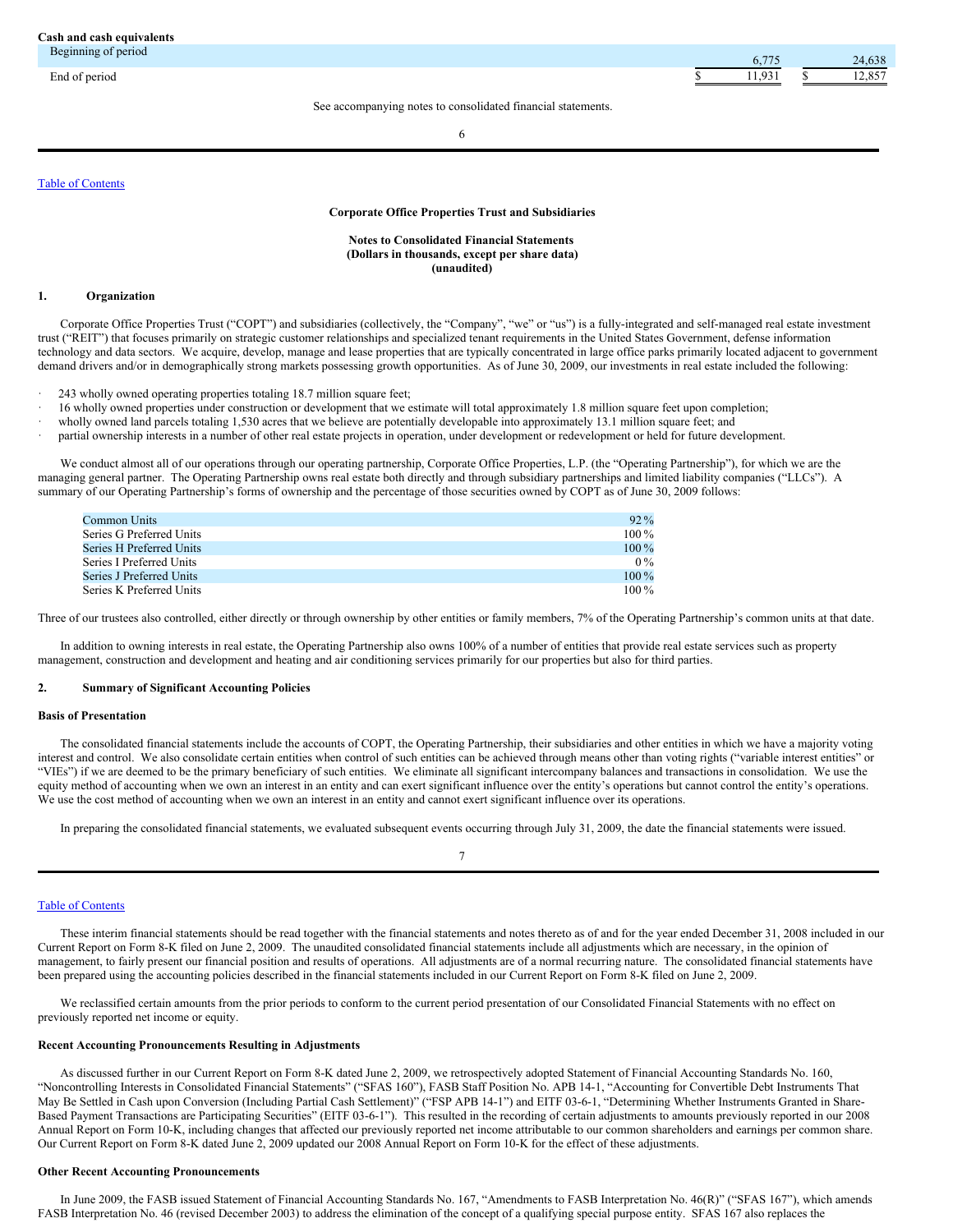quantitative-based risks and rewards calculation for determining which enterprise has a controlling financial interest in a variable interest entity with an approach focused on identifying which enterprise has the power to direct the activities of a variable interest entity and the obligation to absorb losses of the entity or the right to receive benefits from the entity. Additionally, SFAS 167 provides more timely and useful information about an enterprise's involvement with a variable interest entity. SFAS 167 will become effective on January 1, 2010. We are currently evaluating the impact of this standard on our consolidated financial statements.

In June 2009, the FASB issued SFAS No. 168, "The FASB Accounting Standards Codification<sup>TM</sup> and the Hierarchy of Generally Accepted Accounting Principles (as amended)" ("SFAS 168"), which establishes the FASB Accounting Standards Codification as the source of authoritative accounting principles recognized by the FASB to be applied in the preparation of financial statements in conformity with generally accepted accounting principles for nongovernmental entities. SFAS 168 explicitly recognizes rules and interpretive releases of the Securities and Exchange Commission ("SEC") under federal securities laws as authoritative GAAP for SEC registrants. SFAS 168 became effective on July 1, 2009 and is not expected to have a material effect on our consolidated financial statements.

#### **Fair Value of Financial Instruments**

Under Statement of Financial Accounting Standards No. 157, "Fair Value Measurements" ("SFAS 157"), fair value is defined as the exit price, or the amount that would be received upon sale of an asset or paid to transfer a liability in an orderly transaction between market participants as of the measurement date. SFAS 157 also establishes a hierarchy for inputs used in measuring fair value that maximizes the use of observable inputs and minimizes the use of unobservable inputs by requiring that the most observable inputs be used when available. Observable inputs are inputs market participants would use in valuing the asset or liability developed based on market data obtained from sources independent of us. Unobservable inputs are inputs that reflect our assumptions about the factors market participants would use in valuing the asset or liability developed based upon the best information available in the circumstances. The hierarchy of these inputs is broken down into three levels: Level 1 inputs are quoted prices (unadjusted) in active markets for identical assets or liabilities; Level 2 inputs include (1) quoted prices for similar assets or liabilities in active markets, (2) quoted prices for identical or similar assets or liabilities in markets that are not active and (3) inputs (other than quoted prices) that are observable for the asset or liability, either directly or indirectly; and Level 3 inputs are unobservable inputs for the asset or liability.

#### Table of [Contents](#page-0-0)

Categorization within the valuation hierarchy is based upon the lowest level of input that is significant to the fair value measurement.

The assets held in connection with our non-qualified elective deferred compensation plan and the corresponding liability to the participants are measured at fair value on a recurring basis on our consolidated balance sheet using quoted market prices. The assets are treated as trading securities for accounting purposes and included in restricted cash on our consolidated balance sheet. The offsetting liability is adjusted to fair value at the end of each accounting period based on the fair value of the plan assets and reported in other liabilities in our consolidated balance sheet. The assets and corresponding liability of our non-qualified elective deferred compensation plan are classified in Level 1 of the fair value hierarchy.

The valuation of our derivatives is determined using widely accepted valuation techniques, including discounted cash flow analysis on the expected cash flows of each derivative. This analysis reflects the contractual terms of the derivatives, including the period to maturity, and uses observable market-based inputs, including interest rate market data and implied volatilities in such interest rates. While we determined that the majority of the inputs used to value our derivatives fall within Level 2 of the fair value hierarchy under SFAS 157, the credit valuation adjustments associated with our derivatives also utilize Level 3 inputs, such as estimates of current credit spreads to evaluate the likelihood of default. However, as of June 30, 2009, we assessed the significance of the impact of the credit valuation adjustments on the overall valuation of our derivatives and determined that these adjustments are not significant. As a result, we determined that our derivative valuations in their entirety are classified in Level 2 of the fair value hierarchy.

The table below sets forth our financial assets and liabilities that are accounted for at fair value on a recurring basis as of June 30, 2009:

| Description                              |  | <b>Ouoted Prices in</b><br><b>Active Markets for</b><br><b>Identical Assets</b><br>(Level 1) |    | <b>Significant Other</b><br><b>Observable Inputs</b><br>(Level 2) |  | Significant<br><b>Unobservable Inputs</b><br>(Level 3) | Total |
|------------------------------------------|--|----------------------------------------------------------------------------------------------|----|-------------------------------------------------------------------|--|--------------------------------------------------------|-------|
|                                          |  |                                                                                              |    |                                                                   |  |                                                        |       |
| Assets:                                  |  |                                                                                              |    |                                                                   |  |                                                        |       |
| Deferred compensation plan assets (1)    |  | 5,520                                                                                        | S  | _                                                                 |  |                                                        | 5,520 |
| Interest rate swap contracts (2)         |  |                                                                                              |    | 789                                                               |  | $\overline{\phantom{a}}$                               | 789   |
| Assets                                   |  | 5,520                                                                                        |    | 789                                                               |  | $\overline{\phantom{a}}$                               | 6,309 |
|                                          |  |                                                                                              |    |                                                                   |  |                                                        |       |
| Liabilities:                             |  |                                                                                              |    |                                                                   |  |                                                        |       |
| Deferred compensation plan liability (3) |  | 5,520                                                                                        | \$ | $\overline{\phantom{a}}$                                          |  |                                                        | 5,520 |
| Interest rate swap contracts (3)         |  | __                                                                                           |    | 1,666                                                             |  |                                                        | 1,666 |
| Liabilities                              |  | 5,520                                                                                        |    | 1,666                                                             |  | $-$                                                    | 7,186 |
|                                          |  |                                                                                              |    |                                                                   |  |                                                        |       |

<sup>(1)</sup> Included in the line entitled "restricted cash" on our Consolidated Balance Sheet.

Mortgage loans receivable are included in the line entitled prepaid and other assets on our consolidated balance sheets. The following table sets forth information pertaining to the fair value of our mortgage loans receivable:

**June 30, 2009 December 31, 2008**

<sup>(2)</sup> Included in the line entitled "prepaid and other assets" on our Consolidated Balance Sheet.

<sup>(3)</sup> Included in the line entitled "other liabilities" on our Consolidated Balance Sheet.

The carrying values of cash and cash equivalents, restricted cash, accounts receivables, other assets (excluding mortgage loans receivable) and accounts payable and accrued expenses are reasonable estimates of their fair values because of the short maturities of these instruments. We estimated the fair values of our mortgage loans receivable by using discounted cash flow analyses based on an appropriate market rate for a similar type of instrument. We estimated fair values of our debt based on quoted market prices for publicly-traded debt and on the discounted estimated future cash payments to be made for other debt; the discount rates used approximate current market rates for loans, or groups of loans, with similar maturities and credit quality, and the estimated future payments include scheduled principal and interest payments. Fair value estimates are made at a specific point in time, are subjective in nature and involve uncertainties and matters of significant judgment. Settlement of such fair value amounts may not be possible and may not be a prudent management decision.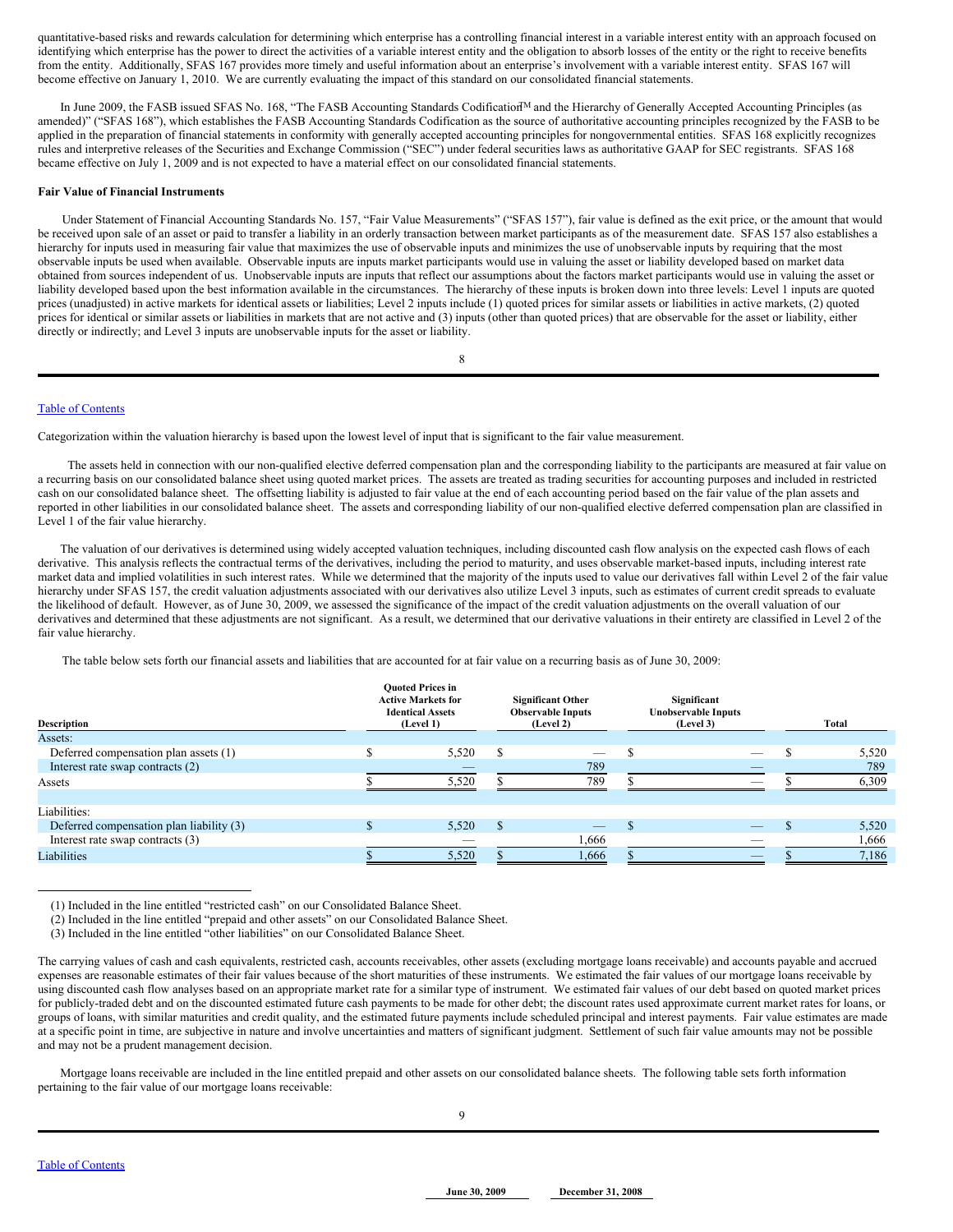| <b>Carrying Amount</b>      | 31.119 | 29.380 |
|-----------------------------|--------|--------|
| <b>Estimated Fair Value</b> | 30.039 | 28.951 |

For additional fair value information, please refer to Note 6 for debt and Note 7 for derivatives.

### **3. Earnings Per Share ("EPS")**

We compute basic EPS by dividing net income available to common shareholders allocable to unrestricted common shares under the two-class method by the weighted average number of unrestricted common shares of beneficial interest ("common shares") outstanding during the period. Our computation of diluted EPS is similar except that:

- the denominator is increased to include: (1) the weighted average number of potential additional common shares that would have been outstanding if securities that are convertible into our common shares were converted; and (2) the effect of dilutive potential common shares outstanding during the period attributable to share-based compensation using the treasury stock method; and
- the numerator is adjusted to add back any changes in income or loss that would result from the assumed conversion into common shares that we added to the denominator.

Summaries of the numerator and denominator for purposes of basic and diluted EPS calculations are set forth below (dollars and shares in thousands, except per share data):

|                                                                                     | For the Three Months<br><b>Ended June 30.</b> |          |               |          | For the Six Months<br>Ended June 30, |          |               |         |
|-------------------------------------------------------------------------------------|-----------------------------------------------|----------|---------------|----------|--------------------------------------|----------|---------------|---------|
|                                                                                     |                                               | 2009     |               | 2008     |                                      | 2009     |               | 2008    |
| Numerator:                                                                          |                                               |          |               |          |                                      |          |               |         |
| Income from continuing operations                                                   | \$                                            | 18,051   | S             | 12,555   | S                                    | 36,217   | S             | 22,411  |
| Add: Gain on sales of real estate, net                                              |                                               |          |               | 41       |                                      |          |               | 1,100   |
| Less: Preferred share dividends                                                     |                                               | (4,026)  |               | (4,026)  |                                      | (8,051)  |               | (8,051) |
| Less: Income from continuing operations attributable to noncontrolling interests    |                                               | (1, 412) |               | (1, 549) |                                      | (3, 431) |               | (2,822) |
| Less: Income from continuing operations attributable to restricted shares           |                                               | (242)    |               | (166)    |                                      | (510)    |               | (336)   |
| Numerator for basic and diluted EPS from continuing operations attributable to COPT |                                               |          |               |          |                                      |          |               |         |
| common shareholders                                                                 |                                               | 12,371   |               | 6,855    |                                      | 24,225   |               | 12,302  |
| Add: Income from discontinued operations                                            |                                               |          |               | 1,314    |                                      |          |               | 2,580   |
| Less: Income from discontinued operations attributable to noncontrolling interests  |                                               |          |               | (199)    |                                      |          |               | (393)   |
| Numerator for basic and diluted EPS on net income attributable to COPT common       |                                               |          |               |          |                                      |          |               |         |
| shareholders                                                                        |                                               | 12,371   | S             | 7,970    |                                      | 24,225   |               | 14,489  |
| Denominator (all weighted averages):                                                |                                               |          |               |          |                                      |          |               |         |
| Denominator for basic EPS (common shares)                                           |                                               | 56,637   |               | 47,110   |                                      | 54,296   |               | 47,055  |
| Dilutive effect of stock option awards                                              |                                               | 546      |               | 790      |                                      | 522      |               | 746     |
| Denominator for diluted EPS                                                         |                                               |          |               |          |                                      |          |               |         |
|                                                                                     |                                               | 57,183   |               | 47,900   |                                      | 54,818   |               | 47,801  |
|                                                                                     |                                               |          |               |          |                                      |          |               |         |
| Basic EPS:                                                                          |                                               |          |               |          |                                      |          |               |         |
| Income from continuing operations attributable to COPT common shareholders          | $\mathbb{S}$                                  | 0.22     | <sup>\$</sup> | 0.15     | $\mathbb{S}$                         | 0.45     | $\mathbb{S}$  | 0.26    |
| Income from discontinued operations attributable to COPT common shareholders        |                                               |          |               | 0.02     |                                      |          |               | 0.05    |
| Net income attributable to COPT common shareholders                                 | \$.                                           | 0.22     | \$.           | 0.17     | $\mathbf{s}$                         | 0.45     | $\mathcal{S}$ | 0.31    |
| Diluted EPS:                                                                        |                                               |          |               |          |                                      |          |               |         |
| Income from continuing operations attributable to COPT common shareholders          | <sup>\$</sup>                                 | 0.22     | <sup>\$</sup> | 0.15     | \$.                                  | 0.44     | \$.           | 0.26    |
| Income from discontinued operations attributable to COPT common shareholders        |                                               |          |               | 0.02     |                                      |          |               | 0.04    |
| Net income attributable to COPT common shareholders                                 |                                               | 0.22     |               | 0.17     |                                      | 0.44     |               | 0.30    |
|                                                                                     |                                               |          |               |          |                                      |          |               |         |

10

### Table of [Contents](#page-0-0)

Our diluted EPS computations do not include the effects of the following securities since the conversions of such securities would increase diluted EPS for the respective periods:

|                                               |                             | <b>Weighted Average Shares</b> |       |                    |  |  |  |  |  |
|-----------------------------------------------|-----------------------------|--------------------------------|-------|--------------------|--|--|--|--|--|
|                                               | <b>For the Three Months</b> |                                |       | For the Six Months |  |  |  |  |  |
|                                               | Ended June 30,              |                                |       | Ended June 30.     |  |  |  |  |  |
|                                               | 2009                        | 2008                           | 2009  | 2008               |  |  |  |  |  |
| Conversion of common units                    | 5.483                       | 8,151                          | 6,363 | 8,153              |  |  |  |  |  |
| Conversion of convertible preferred units     | 176                         | 176.                           | 176   | 176                |  |  |  |  |  |
| Conversion of convertible preferred shares    | 434                         | 434                            | 434   | 434                |  |  |  |  |  |
| Anti-dilutive share-based compensation awards | 524                         | 348                            | 641   | 468                |  |  |  |  |  |

The 3.5% Exchangeable Senior Notes did not affect our diluted EPS reported above since the weighted average closing price of our common shares during each of the periods was less than the exchange price per common share applicable for such periods.

### **4. Properties, net**

Operating properties consisted of the following:

|                                |   | <b>June 30,</b><br>2009 | December 31,<br>2008 |
|--------------------------------|---|-------------------------|----------------------|
| Land                           | S | 429,064                 | 423,985              |
| Buildings and improvements     |   | 2,293,895               | 2,202,995            |
|                                |   | 2,722,959               | 2,626,980            |
| Less: accumulated depreciation |   | (382, 385)              | (343, 110)           |
|                                |   | 2,340,574               | 2,283,870            |

Projects we had under construction or development consisted of the following:

|      |          | <b>June 30,</b><br>2009 |   | December 31.<br>2008 |
|------|----------|-------------------------|---|----------------------|
| Land | <b>D</b> | 210.775                 | D | 20.863               |
|      |          |                         |   |                      |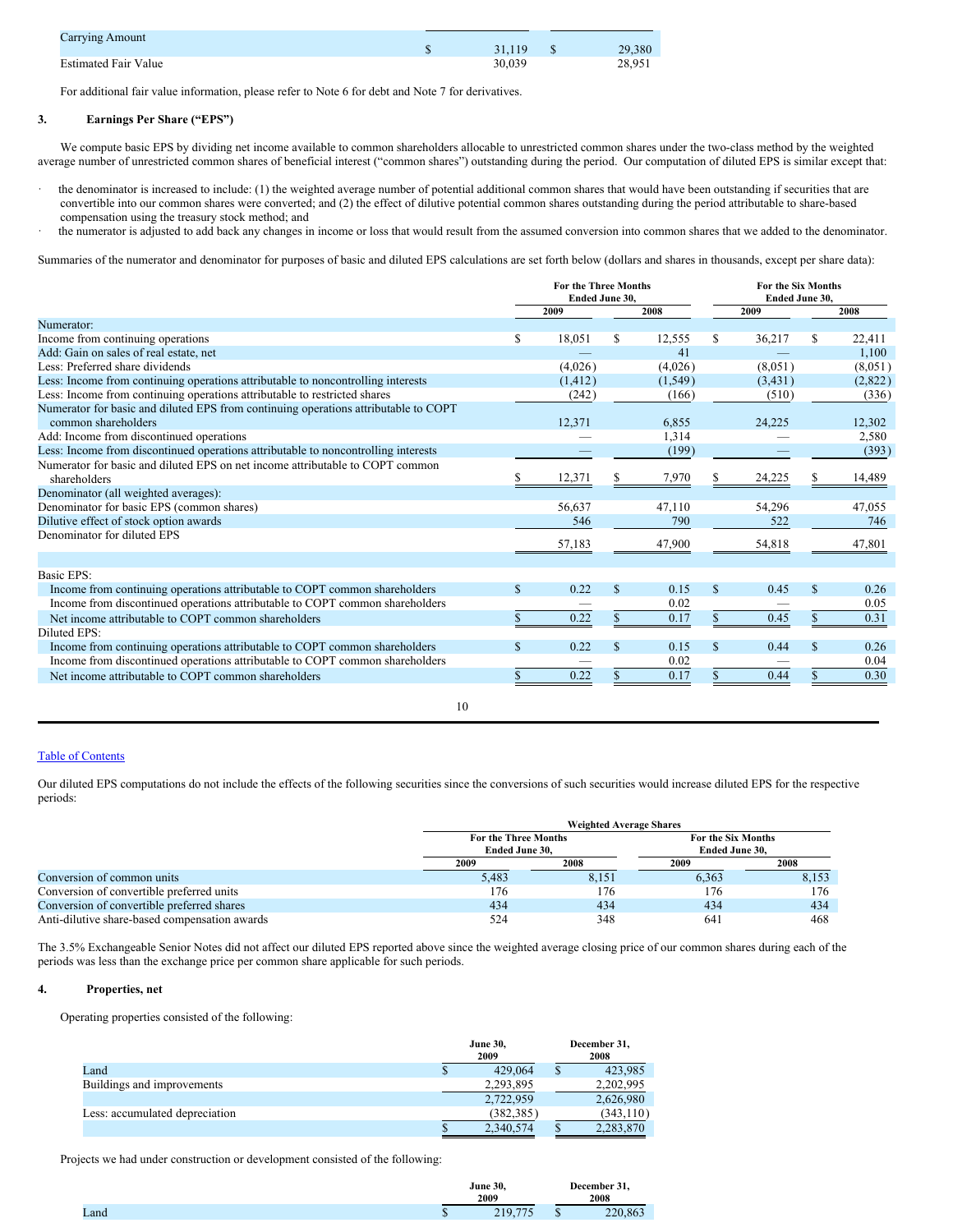| Construction in progress | 203 787<br><i><u>_,,,</u></i> |     |
|--------------------------|-------------------------------|-----|
|                          | 513.562                       | 506 |

### **2009 Construction, Development and Redevelopment Activities**

During the six months ended June 30, 2009, we had three properties (one each located in the Baltimore/Washington Corridor, Suburban Maryland and Colorado Springs, Colorado ("Colorado Springs")) totaling 301,000 square feet become fully operational (85,000 of these square feet were placed into service in 2008). We also placed into service 42,000 square feet in two partially operational properties (one each located in Colorado Springs and the Baltimore/Washington Corridor).

As of June 30, 2009, we had construction activities underway on four properties in the Baltimore/Washington Corridor (including one through a consolidated joint venture), three in Colorado Springs, two in San Antonio, Texas ("San Antonio") and one each in Suburban Baltimore and Suburban Maryland (including one through a consolidated joint venture). We also had development activities underway on four office properties in the Baltimore/Washington Corridor, two in Suburban Baltimore and one in San Antonio. In addition, we had redevelopment underway on one property located in the Baltimore/Washington Corridor owned through a consolidated joint venture.

#### Table of [Contents](#page-0-0)

### **5. Real Estate Joint Ventures**

During the six months ended June 30, 2009, we had an investment in one unconsolidated real estate joint venture accounted for using the equity method of accounting. Information pertaining to this joint venture investment is set forth below.

| <b>Investment Balance at</b> |            |                   |           |           |                       | Maximum     |
|------------------------------|------------|-------------------|-----------|-----------|-----------------------|-------------|
|                              | June 30.   | December 31.      | Date      |           | Nature of             | Exposure    |
|                              | 2009       | 2008              | Acauired  | Ownership | Activity              | to Loss (1) |
| ሖ                            | (4,873)(2) | (770)(2)<br>(4.7) | 9/29/2005 | 20%       | Operates 16 buildings | __          |

(1) Derived from the sum of our investment balance and maximum additional unilateral capital contributions or loans required from us. Not reported above are additional amounts that we and our partner are required to fund when needed by this joint venture; these funding requirements are proportional to our respective ownership percentages. Also not reported above are additional unilateral contributions or loans from us, the amounts of which are uncertain, which we would be required to make if certain contingent events occur (see Note 15).

(2) The carrying amount of our investment in this joint venture was lower than our share of the equity in the joint venture by \$5,196 at June 30, 2009 and December 31, 2008 due to our deferral of gain on the contribution by us of real estate into the joint venture upon its formation. A difference will continue to exist to the extent the nature of our continuing involvement in the joint venture remains the same.

The following table sets forth condensed balance sheets for this unconsolidated joint venture:

|                                      | <b>June 30,</b><br>2009 | December 31.<br>2008 |        |  |
|--------------------------------------|-------------------------|----------------------|--------|--|
| Properties, net                      | 61,742                  |                      | 62,308 |  |
| Other assets                         | 7,331                   |                      | 7,530  |  |
| Total assets                         | 69,073                  |                      | 69,838 |  |
| Liabilities (primarily debt)         | 67,473                  | S                    | 67,725 |  |
| Owners' equity                       | 1,600                   |                      | 2,113  |  |
| Total liabilities and owners' equity | 69,073                  |                      | 69,838 |  |

The following table sets forth condensed statements of operations for this unconsolidated joint venture:

|                                       | For the Three Months<br>Ended June 30. |       |  |       |  | For the Six Months<br>Ended June 30. |  |         |  |
|---------------------------------------|----------------------------------------|-------|--|-------|--|--------------------------------------|--|---------|--|
|                                       |                                        | 2009  |  | 2008  |  | 2009                                 |  | 2008    |  |
| Revenues                              |                                        | 2.313 |  | 2.413 |  | 4.733                                |  | 4,796   |  |
| Property operating expenses           |                                        | (836) |  | (876) |  | (1,671)                              |  | (1,701) |  |
| Interest expense                      |                                        | (980) |  | (980) |  | (1,949)                              |  | (1,960) |  |
| Depreciation and amortization expense |                                        | (816) |  | (830) |  | (1,627)                              |  | (1,660) |  |
| Net loss                              |                                        | (319) |  | (273) |  | (514)                                |  | (525)   |  |
|                                       |                                        |       |  |       |  |                                      |  |         |  |

### Table of [Contents](#page-0-0)

The table below sets forth information pertaining to our investments in consolidated joint ventures at June 30, 2009:

|                                | Date<br>Acquired | Total<br>Ownership<br>$%$ at<br>Nature of<br>Assets at<br>6/30/2009<br>6/30/2009<br>Activity |                               |  |         | Pledged<br>Assets at<br>6/30/2009 |        |  |
|--------------------------------|------------------|----------------------------------------------------------------------------------------------|-------------------------------|--|---------|-----------------------------------|--------|--|
| M Square Associates, LLC       | 6/26/2007        | $45.0\%$                                                                                     | Developing land parcels (1)   |  | 48.944  |                                   |        |  |
| Arundel Preserve #5, LLC       | 7/2/2007         | 50.0%                                                                                        | Developing land parcel (2)    |  | 29.204  |                                   | 28,475 |  |
| COPT Opportunity Invest I, LLC | 12/20/2005       | 92.5%                                                                                        | Redeveloping one property (3) |  | 28,600  |                                   |        |  |
| COPT-FD Indian Head, LLC       | 10/23/2006       | 75.0%                                                                                        | Developing land parcel (4)    |  | 6.919   |                                   | $-$    |  |
| <b>MOR Forbes 2 LLC</b>        | 12/24/2002       | 50.0%                                                                                        | Operates one building $(5)$   |  | 4,653   |                                   |        |  |
|                                |                  |                                                                                              |                               |  | 118.320 |                                   | 28,475 |  |

12

<sup>(1)</sup> This joint venture is developing land parcels located in College Park, Maryland. We own a 90% interest in Enterprise Campus Developer, LLC, which in turn owns a 50% interest in M Square.

<sup>(2)</sup> This joint venture is developing a land parcel located in Hanover, Maryland.

<sup>(3)</sup> This joint venture owns a property in the Baltimore/Washington Corridor region.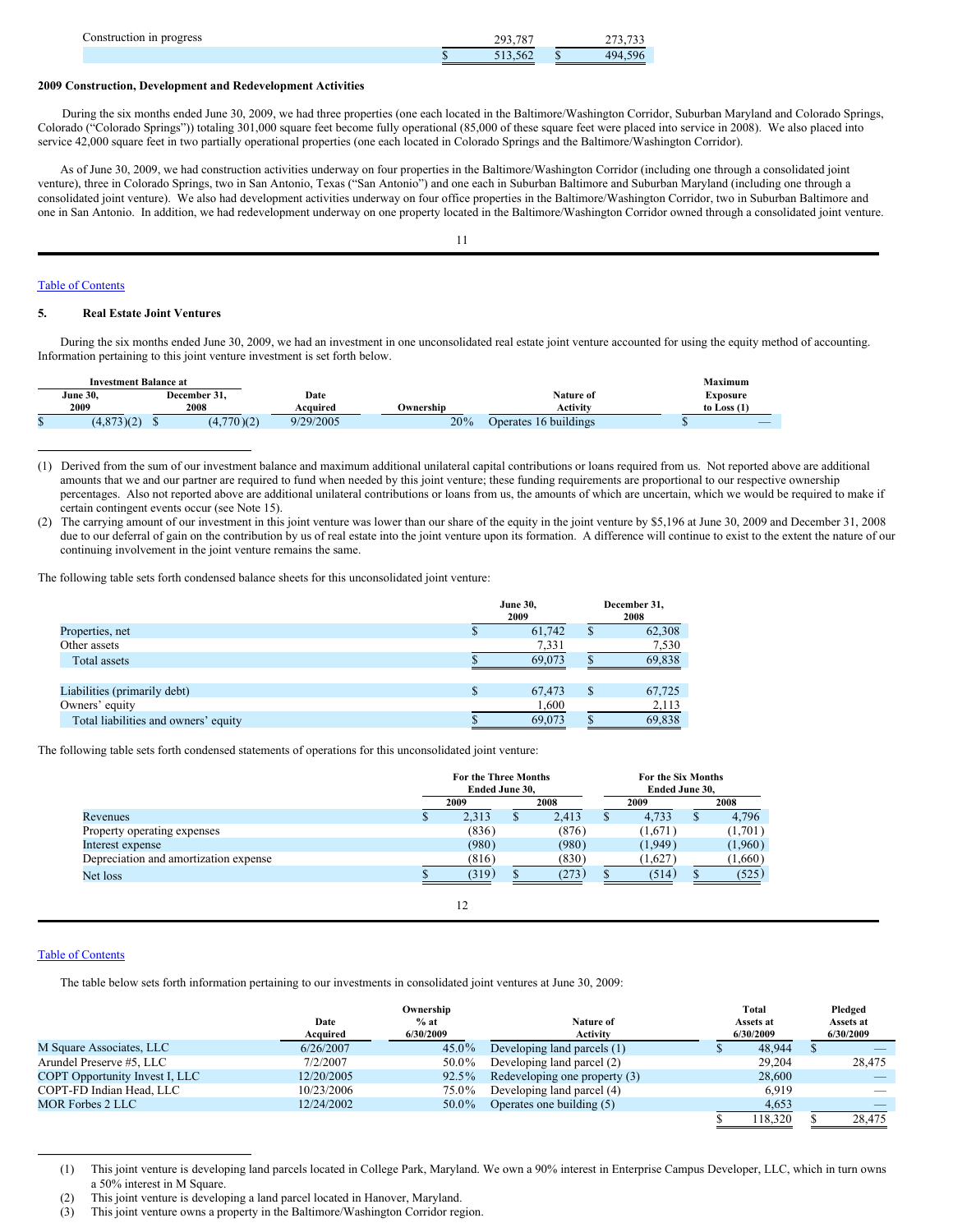- (4) This joint venture's property is located in Charles County, Maryland (located in our "Other" business segment).
- (5) This joint venture's property is located in Lanham, Maryland (located in the Suburban Maryland region).

Our commitments and contingencies pertaining to our real estate joint ventures are disclosed in Note 15.

#### **6. Debt**

Our debt consisted of the following:

|                                        |   | <b>Maximum</b><br>Principal | <b>Carrying Value at</b> |  |                               |                                                  | <b>Scheduled</b><br>Maturity |
|----------------------------------------|---|-----------------------------|--------------------------|--|-------------------------------|--------------------------------------------------|------------------------------|
|                                        |   | Amount at<br>June 30, 2009  | <b>June 30,</b><br>2009  |  | December 31,<br>2008          | <b>Stated Interest Rates</b><br>at June 30, 2009 | Dates at<br>June 30, 2009    |
| Mortgage and other loans payable:      |   |                             |                          |  |                               |                                                  |                              |
| Revolving Credit Facility              | ь | 600,000                     | 357,000                  |  | 392,500                       | LIBOR + $0.75\%$ to 1.25% (1)                    | September 30, 2011 (2)       |
|                                        |   |                             |                          |  |                               |                                                  |                              |
| Mortgage and Other Secured Loans       |   |                             |                          |  |                               |                                                  |                              |
| Fixed rate mortgage loans (3)          |   | N/A                         | 932,287                  |  | 967,617                       | $5.20\% - 7.94\%$ (4)                            | $2009 - 2034(5)$             |
| <b>Revolving Construction Facility</b> |   | 225,000                     | 99,161<br>81,267         |  | LIBOR $+ 1.60\%$ to 2.00% (6) | May 2, 2011 (2)                                  |                              |
| Other variable rate secured loans      |   | N/A                         | 271,400                  |  | 221,400                       | LIBOR + 2.25% to 3.00% (7)                       | $2012 - 2014(2)$             |
| Other construction loan facilities     |   | 23,400                      | 16,753                   |  | 40,589                        | $LIBOR + 2.75\%$ (8)                             | 2011(2)                      |
| Total mortgage and other secured loans |   |                             | 1,319,601                |  | 1,310,873                     |                                                  |                              |
|                                        |   |                             |                          |  |                               |                                                  |                              |
| Note payable                           |   |                             |                          |  |                               |                                                  |                              |
| Unsecured seller note                  |   | N/A                         | 750                      |  | 750                           | 5.95%                                            | 2016                         |
| Total mortgage and other loans payable |   |                             | 1,677,351                |  | 1,704,123                     |                                                  |                              |
|                                        |   |                             |                          |  |                               |                                                  |                              |
| 3.5% Exchangeable Senior Notes         |   | N/A                         | 154,362                  |  | 152,628                       | $3.50\%$                                         | September $2026(9)$          |
| Total debt                             |   |                             | 1,831,713                |  | 1,856,751                     |                                                  |                              |

(1) The interest rate on the Revolving Credit Facility was 1.11% at June 30, 2009.

(2) Includes loans that may be extended for a one-year period at our option, subject to certain conditions.

(3) Several of the fixed rate mortgages carry interest rates that were above or below market rates upon assumption and therefore were recorded at their fair value based on applicable effective interest rates. The carrying values of these loans reflect unamortized premiums totaling \$430 at June 30, 2009 and \$501 at December 31, 2008.

(4) The weighted average interest rate on these loans was 5.68% at June 30, 2009.

(5) A loan with a balance of \$4,701 at June 30, 2009 that matures in 2034 may be repaid in March 2014, subject to certain conditions.

(6) The weighted average interest rate on this loan was 2.00% at June 30, 2009.

(7) The loans in this category at June 30, 2009 are subject to floor interest rates ranging from 4.25% to 5.5%.

(8) The interest rate on this loan was 3.07% at June 30, 2009.

(9) As described further in our 2008 Annual Report on Form 10-K, the notes have an exchange settlement feature that provides that they may, under certain circumstances, be exchangeable for cash (up to the principal amount of the notes) and, with respect to any excess exchange value, may be exchangeable into (at our option) cash, our common shares or a combination of cash and our common shares at an exchange rate (subject to adjustment) of 18.8266 shares per one thousand dollar principal amount of the notes (exchange rate is as of June 30, 2009 and is equivalent to an exchange price of \$53.12 per common share). The carrying value of these notes included a principal amount of \$162,500 and an unamortized discount totaling \$8,138 at June 30, 2009 and \$9,872 at December 31, 2008. The

### 13

### Table of [Contents](#page-0-0)

effective interest rate under the notes, including amortization of the discount, was 5.97%. The table below sets forth interest expense recognized on these notes before deductions for amounts capitalized:

|                                                           | For the Three Months<br>Ended June 30. |       |  |       | For the Six Months Ended<br><b>June 30.</b> |  |       |  |
|-----------------------------------------------------------|----------------------------------------|-------|--|-------|---------------------------------------------|--|-------|--|
|                                                           |                                        | 2009  |  | 2008  | 2009                                        |  | 2008  |  |
| Interest expense at stated interest rate                  |                                        | .422  |  | 1.750 | 2.844                                       |  | 3,500 |  |
| Interest expense associated with amortization of discount |                                        | 874   |  | .013  | . 734                                       |  | 2.011 |  |
| Total                                                     |                                        | 2.296 |  | 2.763 | 4.578                                       |  | 5.511 |  |

We capitalized interest costs of \$3,985 in the three months ended June 30, 2009, \$4,533 in the three months ended June 30, 2008, \$8,484 in the six months ended June 30, 2009 and \$9,298 in the six months ended June 30, 2008.

The following table sets forth information pertaining to the fair value of our debt:

|                    |  | June 30, 2009      |  |          | <b>December 31, 2008</b> |                                       |  |                    |                                |  |  |
|--------------------|--|--------------------|--|----------|--------------------------|---------------------------------------|--|--------------------|--------------------------------|--|--|
|                    |  | Carrying<br>Amount |  |          |                          | <b>Estimated</b><br><b>Fair Value</b> |  | Carrying<br>Amount | Estimated<br><b>Fair Value</b> |  |  |
| Fixed-rate debt    |  | 1,087,399          |  | 998.101  |                          | 1.120.995                             |  | 1.010.127          |                                |  |  |
| Variable-rate debt |  | 744,314            |  | 710.239  |                          | 735.756                               |  | 702.092            |                                |  |  |
|                    |  | 1,831,713          |  | ,708,340 |                          | .856.751                              |  | .712.219           |                                |  |  |

### **7. Derivatives**

We are exposed to certain risks arising from changes in market conditions. These changes in market conditions may adversely affect our financial performance. We use derivative financial instruments to assist in managing our exposure to these changes in market conditions. Specifically, we enter into derivative financial instruments to manage exposures that arise from business activities that result in the payment of future known and uncertain cash amounts, the value of which are determined by interest rates. Our derivative financial instruments are used to manage differences in the amount, timing, and duration of our known or expected cash payments related to our borrowings.

Our primary objectives in using interest rate derivatives are to add stability to interest expense and to manage exposure to interest rate movements. To accomplish this objective, we primarily use interest rate swaps as part of our interest rate risk management strategy. Interest rate swaps designated as cash flow hedges involve the receipt of variable-rate amounts from a counterparty in exchange for our making fixed-rate payments over the life of the agreements without exchange of the underlying notional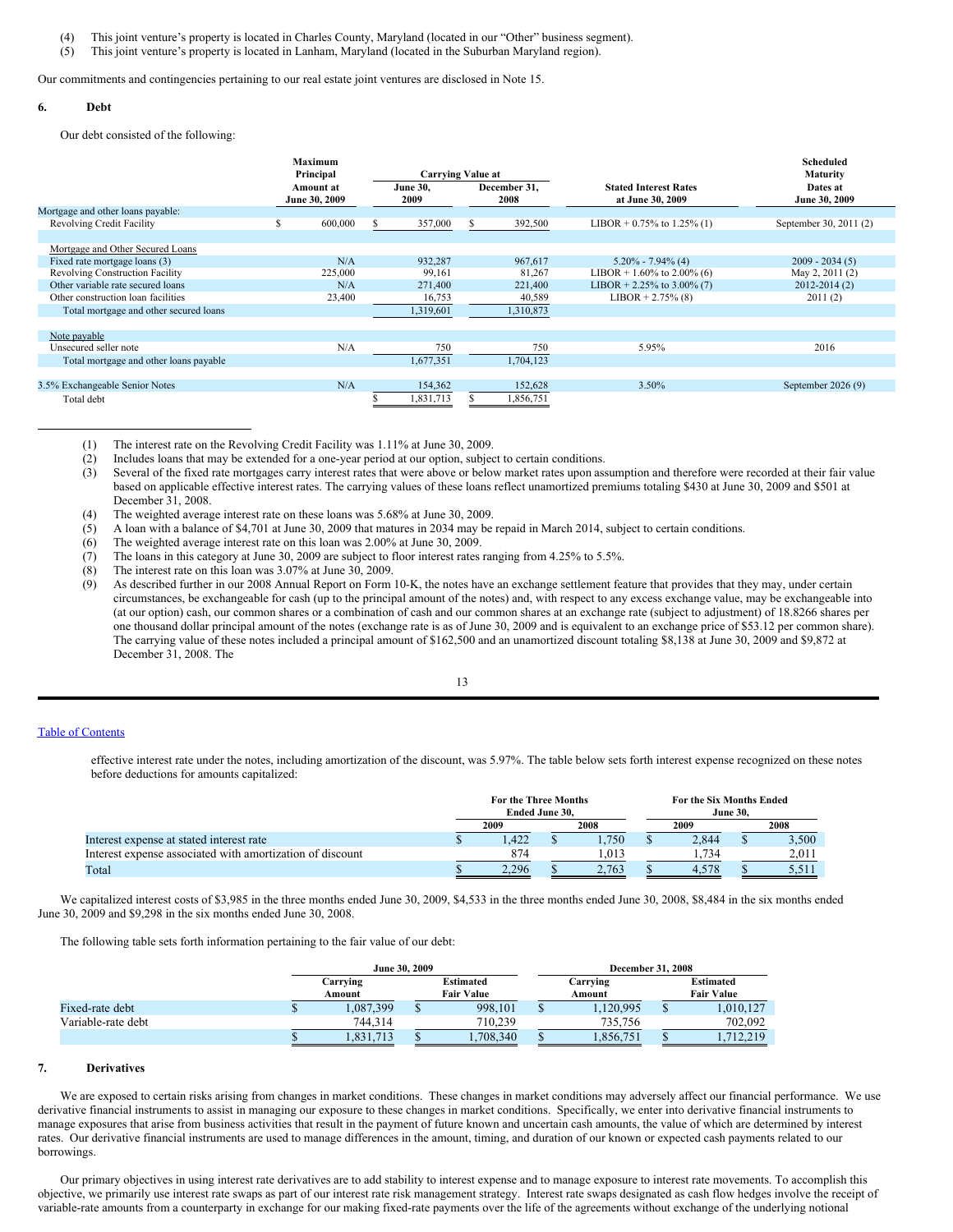amount. During 2009, these derivatives were used to hedge the variable cash flows associated with both existing and future variable-rate debt. We defer the effective portion of the changes in fair value of the designated cash flow hedges to accumulated other comprehensive loss ("AOCL") and reclassify such deferrals to interest expense as interest expense is recognized on the hedged forecasted transactions. We recognize directly in interest expense the ineffective portion of the change in fair value of interest rate derivatives. We do not use derivatives for trading or speculative purposes and do not have any derivatives that are not designated as hedges as of June 30, 2009.

As of June 30, 2009, we had four outstanding interest rate derivatives that were designated as cash flow hedges of interest rate risk with an aggregate notional value of \$370,000. All four derivative instruments were interest rate swaps. Under one of these interest rate derivatives, we are hedging our exposure to the variability in future cash flows for forecasted transactions over the period ending January 1, 2010. The table below sets forth the fair value of our derivative financial instruments as well as their classification on our Consolidated Balance Sheet as of June 30, 2009:

| Derivatives Designated as Hedging | June 30, 2009                 |                   |         |  |  |  |  |  |
|-----------------------------------|-------------------------------|-------------------|---------|--|--|--|--|--|
| <b>Instruments Under SFAS 133</b> | <b>Balance Sheet Location</b> | <b>Fair Value</b> |         |  |  |  |  |  |
| <b>Interest Rate Swaps</b>        | Prepaid and other assets      |                   | 789     |  |  |  |  |  |
| <b>Interest Rate Swaps</b>        | Other liabilities             |                   | (1,666) |  |  |  |  |  |
|                                   |                               |                   |         |  |  |  |  |  |
|                                   |                               |                   |         |  |  |  |  |  |

#### Table of [Contents](#page-0-0)

The table below presents the effect of our interest rate swaps on our Consolidated Statements of Operations and comprehensive income for the three and six months ended June 30, 2009:

|                                                                                                    | For the Three<br><b>Months Ended</b><br>June 30, 2009 | For the Six<br><b>Months Ended</b><br>June 30, 2009 |
|----------------------------------------------------------------------------------------------------|-------------------------------------------------------|-----------------------------------------------------|
| Amount of gain recognized in AOCL (effective portion)                                              | 1.658                                                 | 277                                                 |
| Amount of loss reclassified from AOCL into interest expense (effective portion)                    | (1,647)                                               | (3,946)                                             |
| Amount of gain (loss) recognized in interest expense (ineffective portion and amount excluded from |                                                       |                                                     |
| effectiveness testing)                                                                             | 51                                                    | (228)                                               |

Over the next 12 months, we estimate that approximately \$3,304 will be reclassified from AOCL as an increase to interest expense.

We have agreements with each of our derivative counterparties that contain provisions under which if we default or are capable of being declared in default on any of our indebtedness, we could also be declared in default on our derivative obligations.

We have agreements with our derivative counterparties that incorporate the loan covenant provisions of our indebtedness with a lender affiliate of the derivative counterparties. Failure to comply with the loan covenant provisions would result in our being in default on any derivative instrument obligations covered by the agreements.

As of June 30, 2009, the fair value of derivatives in a liability position related to these agreements was \$1,307, excluding the effects of accrued interest. As of June 30, 2009, we had not posted any collateral related to these agreements. We are not in default with any of these provisions. If we breached any of these provisions, we would be required to settle our obligations under the agreements at their termination value of \$1,682.

### **8. Shareholders' Equity**

#### **Common Shares**

In April 2009, we issued 2.99 million common shares in an underwritten public offering made in conjunction with our inclusion in the S&P MidCap 400 Index effective April 1, 2009. The shares were issued at a public offering price of \$24.35 per share for net proceeds of \$72,078 after underwriting discounts but before offering expenses.

During the six months ended June 30, 2009, we converted 2,824,000 common units in our Operating Partnership into common shares on the basis of one common share for each common unit.

See Note 12 for disclosure of common share activity pertaining to our share-based compensation plans.

#### **Accumulated Other Comprehensive Loss**

The table below sets forth activity in the accumulated other comprehensive loss component of shareholders' equity:

|                                                              | For the Six Months Ended<br><b>June 30,</b> |  |         |  |  |  |
|--------------------------------------------------------------|---------------------------------------------|--|---------|--|--|--|
|                                                              | 2009                                        |  |         |  |  |  |
| Beginning balance                                            | (4,749)                                     |  | (2,372) |  |  |  |
| Amount of gain (loss) recognized in AOCL (effective portion) | 277                                         |  | (1,450) |  |  |  |
| Amount of loss reclassified from AOCL to income              | 3.946                                       |  | 1,166   |  |  |  |
| Adjustment to AOCL attributable to noncontrolling interests  | (650)                                       |  | 41      |  |  |  |
| <b>Ending balance</b>                                        | (1.176)                                     |  | (2.615) |  |  |  |
|                                                              |                                             |  |         |  |  |  |

#### Table of [Contents](#page-0-0)

The table below sets forth total comprehensive income and total comprehensive income attributable to COPT:

|                                                                     |      | <b>For the Three Months</b><br>Ended June 30. |  |         | For the Six Months<br>Ended June 30. |          |  |         |  |
|---------------------------------------------------------------------|------|-----------------------------------------------|--|---------|--------------------------------------|----------|--|---------|--|
|                                                                     | 2009 |                                               |  | 2008    |                                      | 2009     |  | 2008    |  |
| Net income                                                          |      | 18.051                                        |  | 13.910  |                                      | 36.217   |  | 26,091  |  |
| Amount of gain (loss) recognized in AOCL (effective portion)        |      | 1.658                                         |  | 1,230   |                                      | 277      |  | (1,450) |  |
| Amount of loss reclassified from AOCL to income                     |      | 1,647                                         |  | 838     |                                      | 3,946    |  | 1,166   |  |
| Total comprehensive income                                          |      | 21.356                                        |  | 15.978  |                                      | 40,440   |  | 25,807  |  |
| Net income attributable to noncontrolling interests                 |      | (1,412)                                       |  | (1,748) |                                      | (3, 431) |  | (3,215) |  |
| Other comprehensive income attributable to noncontrolling interests |      | (300)                                         |  | (315)   |                                      | (416)    |  | 44      |  |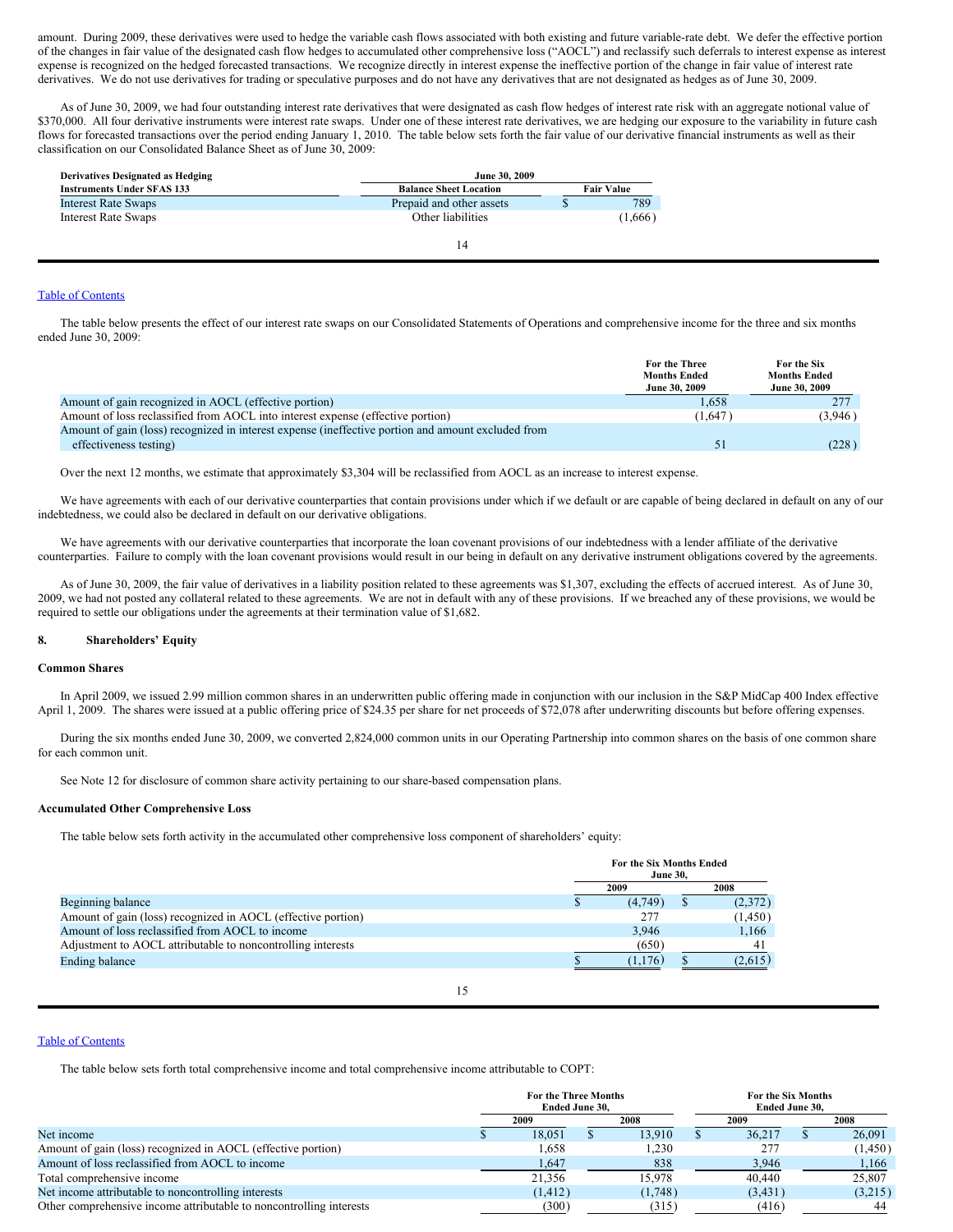| $\sim$<br>$\epsilon$ to COPT<br>Fotal<br>: attributable<br>: income<br>compret<br>chensive | 9 644 | $\bigcap$ 1 $\bigcap$<br><br>. | 502<br>50. | $\sim$ $\sim$ $\sim$<br>h <sub>th</sub> |
|--------------------------------------------------------------------------------------------|-------|--------------------------------|------------|-----------------------------------------|
|                                                                                            |       |                                |            |                                         |

### **9. Dividends and Distributions**

The following table summarizes our dividends and distributions when either the payable dates or record dates occurred during the six months ended June 30, 2009:

|                            | <b>Record Date</b><br><b>Payable Date</b> |                  |               | Dividend/<br><b>Distribution Per</b><br>Share/Unit |
|----------------------------|-------------------------------------------|------------------|---------------|----------------------------------------------------|
| Series G Preferred Shares: |                                           |                  |               |                                                    |
| Fourth Ouarter 2008        | December 31, 2008                         | January 15, 2009 | \$            | 0.5000                                             |
| First Ouarter 2009         | March 31, 2009                            | April 15, 2009   | $\mathbf S$   | 0.5000                                             |
| Second Ouarter 2009        | June 30, 2009                             | July 15, 2009    | \$            | 0.5000                                             |
|                            |                                           |                  |               |                                                    |
| Series H Preferred Shares: |                                           |                  |               |                                                    |
| Fourth Ouarter 2008        | December 31, 2008                         | January 15, 2009 | <sup>\$</sup> | 0.4688                                             |
| First Quarter 2009         | March 31, 2009                            | April 15, 2009   | \$            | 0.4688                                             |
| Second Quarter 2009        | June 30, 2009                             | July 15, 2009    | $\mathbf S$   | 0.4688                                             |
|                            |                                           |                  |               |                                                    |
| Series J Preferred Shares: |                                           |                  |               |                                                    |
| Fourth Ouarter 2008        | December 31, 2008                         | January 15, 2009 | \$            | 0.4766                                             |
| First Ouarter 2009         | March 31, 2009                            | April 15, 2009   | $\mathbf S$   | 0.4766                                             |
| Second Quarter 2009        | June 30, 2009                             | July 15, 2009    | \$            | 0.4766                                             |
|                            |                                           |                  |               |                                                    |
| Series K Preferred Shares: |                                           |                  |               |                                                    |
| Fourth Ouarter 2008        | December 31, 2008                         | January 15, 2009 | \$            | 0.7000                                             |
| First Ouarter 2009         | March 31, 2009                            | April 15, 2009   | \$            | 0.7000                                             |
| Second Quarter 2009        | June 30, 2009                             | July 15, 2009    | $\mathcal{S}$ | 0.7000                                             |
|                            |                                           |                  |               |                                                    |
| <b>Common Shares:</b>      |                                           |                  |               |                                                    |
| Fourth Quarter 2008        | December 31, 2008                         | January 15, 2009 | \$            | 0.3725                                             |
| First Ouarter 2009         | March 31, 2009                            | April 15, 2009   | $\mathcal{S}$ | 0.3725                                             |
| Second Ouarter 2009        | June 30, 2009                             | July 15, 2009    | \$            | 0.3725                                             |
|                            |                                           |                  |               |                                                    |
| Series I Preferred Units:  |                                           |                  |               |                                                    |
| Fourth Ouarter 2008        | December 31, 2008                         | January 15, 2009 | $\mathbb{S}$  | 0.4688                                             |
| First Ouarter 2009         | March 31, 2009                            | April 15, 2009   | \$            | 0.4688                                             |
| Second Quarter 2009        | June 30, 2009                             | July 15, 2009    | $\mathcal{S}$ | 0.4688                                             |
|                            |                                           |                  |               |                                                    |
| Common Units:              |                                           |                  |               |                                                    |
| Fourth Ouarter 2008        | December 31, 2008                         | January 15, 2009 | \$            | 0.3725                                             |
| First Ouarter 2009         | March 31, 2009                            | April 15, 2009   | $\mathbf S$   | 0.3725                                             |
| Second Ouarter 2009        | June 30, 2009                             | July 15, 2009    | \$            | 0.3725                                             |
|                            |                                           |                  |               |                                                    |
|                            |                                           |                  |               |                                                    |

16

### Table of [Contents](#page-0-0)

### **10. Supplemental Information to Statements of Cash Flows**

|                                                                                               |   | <b>For the Six Months Ended</b> | <b>June 30,</b> |           |
|-----------------------------------------------------------------------------------------------|---|---------------------------------|-----------------|-----------|
|                                                                                               |   | 2009                            |                 | 2008      |
| Supplemental schedule of non-cash investing and financing activities:                         |   |                                 |                 |           |
|                                                                                               |   |                                 |                 |           |
| Increase in accrued capital improvements, leasing, and acquisition costs                      |   | 11,971                          |                 | 2,176     |
| Consolidation of real estate joint venture:                                                   |   |                                 |                 |           |
| Real estate assets                                                                            | S |                                 |                 | 14.208    |
| Prepaid and other assets                                                                      |   |                                 |                 | (10, 859) |
| Noncontrolling interests                                                                      |   |                                 |                 | (3,349)   |
| Net adjustment                                                                                |   |                                 |                 |           |
| Proceeds from sale of property invested in restricted cash                                    |   |                                 |                 | 5,103     |
| Increase (decrease) in fair value of derivatives applied to AOCL and noncontrolling interests |   | 4.225                           |                 | (315)     |
| Dividends/distribution payable                                                                |   | 27,057                          |                 | 22.548    |
|                                                                                               |   |                                 |                 |           |

17

### Table of [Contents](#page-0-0)

### **11. Information by Business Segment**

As of June 30, 2009, we had nine primary office property segments: Baltimore/Washington Corridor; Northern Virginia; Suburban Baltimore; Colorado Springs; Suburban Maryland; Greater Philadelphia; St. Mary's and King George Counties; San Antonio; and Central New Jersey.

The table below reports segment financial information. Our segment entitled "Other" includes assets and operations not specifically associated with the other defined segments, including corporate assets and investments in unconsolidated entities. We measure the performance of our segments based on total revenues less property operating expenses, a measure we define as net operating income ("NOI"). We believe that NOI is an important supplemental measure of operating performance for a REIT's operating real estate because it provides a measure of the core operations that is unaffected by depreciation, amortization, financing and general and administrative expenses; this measure is particularly useful in our opinion in evaluating the performance of geographic segments, same-office property groupings and individual properties.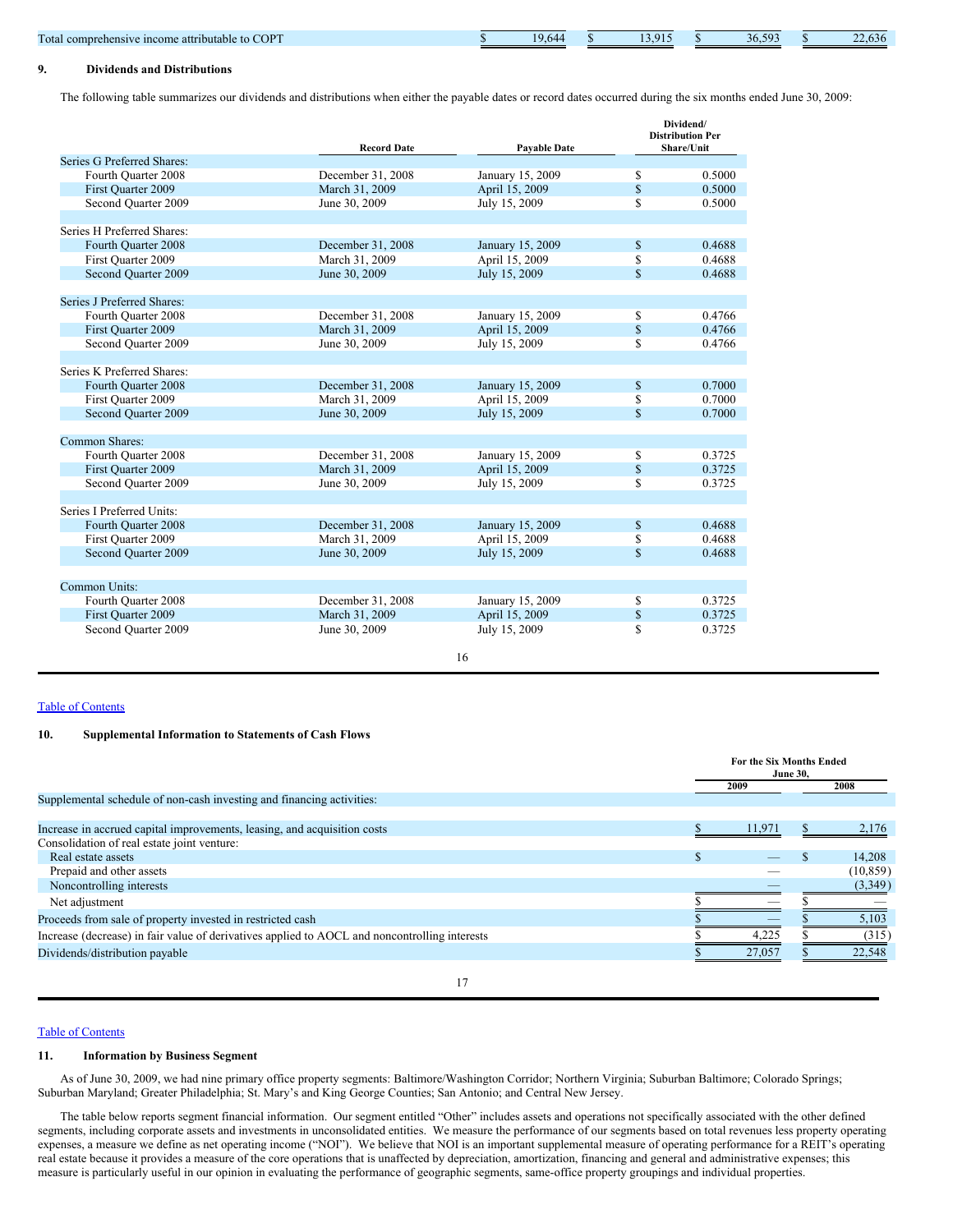| Three Months Ended June 30,                                                                                              | Baltimore/<br>Washington<br>Corridor                                 | Northern<br>Virginia                                                     | Suburban<br><b>Baltimore</b>                                  | Colorado<br><b>Springs</b>                                                              | Suburban<br>Marvland                                                            | Greater<br>Philadelphia                                                 | St.<br>Mary's &<br>King<br>George<br><b>Counties</b>                        | San<br>Antonio                                                      | Central<br><b>New</b><br>Jersey                                        | Other                                                                        | Intersegment<br><b>Elimination</b>                                     | Total                                                            |
|--------------------------------------------------------------------------------------------------------------------------|----------------------------------------------------------------------|--------------------------------------------------------------------------|---------------------------------------------------------------|-----------------------------------------------------------------------------------------|---------------------------------------------------------------------------------|-------------------------------------------------------------------------|-----------------------------------------------------------------------------|---------------------------------------------------------------------|------------------------------------------------------------------------|------------------------------------------------------------------------------|------------------------------------------------------------------------|------------------------------------------------------------------|
| 2009                                                                                                                     |                                                                      |                                                                          |                                                               |                                                                                         |                                                                                 |                                                                         |                                                                             |                                                                     |                                                                        |                                                                              |                                                                        |                                                                  |
| Revenues<br>Property operating expenses<br><b>NOI</b><br>Additions to properties, net                                    | S<br>49.531<br>17,494<br><b>S</b><br>32,037<br>S<br>15,642           | \$19,211 \$13,793 \$<br>7,510<br>\$11,701<br>\$<br>2,299                 | 5,818<br>7,975<br><sup>\$</sup><br>\$<br>5,592                | $5,803$ \$<br>1,718<br>4,085<br><sup>\$</sup><br>\$12,870                               | 5.179 \$<br>2,030<br>S<br>3,149<br>$$13,102$ \$                                 | 2,507 \$<br>2,506<br><sup>\$</sup><br>2,098                             | 3,478 \$<br>792<br>\$<br>2,686<br>\$<br>178                                 | 3.547 \$<br>963<br>2,584<br><b>S</b><br>\$11,998                    | 601<br>47<br>554<br><sup>S</sup><br><sup>S</sup><br>9                  | <sup>S</sup><br>2,998 \$<br>864<br>$\mathbb{S}$<br>$2,134$ \$<br>\$<br>1,075 | $(930)$ \$<br>(75)<br>$(855)$ \$<br>$(7)$ \$<br>-S                     | 105,718<br>37,162<br>68,556<br>64,856                            |
| Three Months Ended June 30,<br>2008                                                                                      |                                                                      |                                                                          |                                                               |                                                                                         |                                                                                 |                                                                         |                                                                             |                                                                     |                                                                        |                                                                              |                                                                        |                                                                  |
| Revenues<br>Property operating expenses<br><b>NOI</b><br>Additions to properties, net                                    | S<br>46.426<br>15.686<br>S<br>30,740<br>S<br>40,092                  | \$18,927<br>7.255<br>\$11,672<br>803<br>\$                               | $$13,502$ \$<br>5.691<br>7,811<br>S<br>4,309<br><sup>\$</sup> | 4,691<br>1.738<br>2,953<br>\$41,510                                                     | 4,907 \$<br>-S<br>1.587<br>3.320<br>S<br>1,238<br>S                             | 2,506<br>40<br>2,466<br>-8<br>384<br>-S                                 | -S<br>3,134 \$<br>747<br>\$<br>2,387<br>\$<br>674                           | 1.999S<br>443<br>1.556<br>18,738<br>\$                              | 586<br>38<br><sup>S</sup><br>548<br>22<br>$\mathbb{S}$                 | \$<br>2,256 \$<br>1.062<br>S<br>1.194<br><sup>\$</sup><br>968                | $(903)$ \$<br>(319)<br>-S<br>$(584)$ \$<br><sup>\$</sup><br>(29)<br>\$ | 98.031<br>33.968<br>64,063<br>108,709                            |
| Six Months Ended June 30, 2009                                                                                           |                                                                      |                                                                          |                                                               |                                                                                         |                                                                                 |                                                                         |                                                                             |                                                                     |                                                                        |                                                                              |                                                                        |                                                                  |
| Revenues<br>Property operating expenses<br><b>NOI</b><br>Additions to properties, net<br>Segment assets at June 30, 2009 | S<br>99.123<br>36,136<br>62,987<br>\$<br>34.987<br>S<br>\$1,277,271  | 15,372<br>\$26,198<br>S.<br>2.368<br>\$455,539                           | 12,520<br>15,101<br>$\mathbb{S}$<br>8.903<br>S<br>\$436,220   | \$41,570 \$27,621 \$10,681 \$10,216 \$<br>3,031<br>\$<br>7,650<br>\$18,067<br>\$268,667 | 4,089<br>$\mathbb{S}$<br>6,127<br>\$17,759<br>\$167,227                         | 5,013 \$<br>99<br>4,914<br><sup>\$</sup><br>4,411<br>-S<br>97,618<br>-S | 6,888 \$<br>1.664<br>\$<br>5,224<br>525<br>S<br>\$94,398                    | 6,492 \$<br>1,800<br>4,692<br>S<br>19.377<br>S.<br>\$116,590        | $1,222$ \$<br>83<br>1,139<br>$\mathbb{S}$<br>S<br>11<br>\$20,768       | 5,597 \$<br>1,666<br>$\mathbb{S}$<br>3,931<br>8.616 \$<br>\$.<br>\$265,372   | $(1,861)$ \$ 212,562<br>(265)<br>$(1,596)$ \$<br><sup>\$</sup><br>-\$  | 76,195<br>136,367<br>$(14)$ \$ 115,010<br>$(995)$ \$3,198,675    |
| Six Months Ended June 30, 2008                                                                                           |                                                                      |                                                                          |                                                               |                                                                                         |                                                                                 |                                                                         |                                                                             |                                                                     |                                                                        |                                                                              |                                                                        |                                                                  |
| Revenues<br>Property operating expenses<br><b>NOI</b><br>Additions to properties, net<br>Segment assets at June 30, 2008 | S.<br>92,003<br>31.901<br>S<br>60.102<br>\$<br>54.281<br>\$1,248,815 | \$ 37,931 \$ 27,412 \$<br>14.239<br>\$23.692<br>\$<br>1,729<br>\$469,146 | 12.014<br>15,398<br>\$<br>7,737<br>S<br>\$438,548             | 8,863<br>3,320<br>5,543<br><sup>\$</sup><br>\$53,531<br>\$235,765                       | 9,491 \$<br>- \$<br>3.251<br>6.240<br><sup>\$</sup><br>22,096<br>S<br>\$139,787 | 5,012 \$<br>104<br>4.908<br>S<br>-S<br>612<br>95,123<br>S               | $6,294$ \$<br>1.489<br>4,805<br><sup>\$</sup><br>S<br>1,236<br>94,798<br>\$ | 3.907<br>876<br>3,031<br>S<br>S<br>18,248<br>84,359<br><sup>S</sup> | -S<br>1,338<br>247<br>1.091<br><sup>\$</sup><br>S<br>43<br>22,155<br>S | 4,833 \$<br>-S<br>1.813<br>3,020<br>$\mathbb{S}$<br>2,275<br>S<br>\$183,862  | $(1,781)$ \$<br>(557)<br>$(1,224)$ \$<br>-S<br>-S<br>(984)             | 195,303<br>68,697<br>126,606<br>$(29)$ \$ 161,759<br>\$3,011,374 |

18

# Table of [Contents](#page-0-0)

The following table reconciles our segment revenues to total revenues as reported on our Consolidated Statements of Operations:

|                                                                   |  | For the Three Months<br>Ended June 30. |         |  | For the Six Months |      |         |
|-------------------------------------------------------------------|--|----------------------------------------|---------|--|--------------------|------|---------|
|                                                                   |  | 2009                                   | 2008    |  | 2009               | 2008 |         |
| Segment revenues                                                  |  | 105.718                                | 98,031  |  | 212.562            |      | 195,303 |
| Construction contract revenues                                    |  | 102.753                                | 21,899  |  | 177.292            |      | 32,035  |
| Other service operations revenues                                 |  | 571                                    | 525     |  | 921                |      | 1,003   |
| Less: Revenues from discontinued real estate operations (Note 14) |  |                                        | (85)    |  |                    |      | (355)   |
| Total revenues                                                    |  | 209,042                                | 120,370 |  | 390,775            |      | 227,986 |

The following table reconciles our segment property operating expenses to property operating expenses as reported on our Consolidated Statements of Operations:

|                                                                 | <b>For the Three Months</b><br>Ended June 30. |        |  |        |  | For the Six Months<br>Ended June 30. |      |        |  |  |
|-----------------------------------------------------------------|-----------------------------------------------|--------|--|--------|--|--------------------------------------|------|--------|--|--|
|                                                                 | 2009                                          |        |  | 2008   |  | 2009                                 | 2008 |        |  |  |
| Segment property operating expenses                             |                                               | 37.162 |  | 33.968 |  | 76.195                               |      | 68.697 |  |  |
| Less: Property operating expenses from discontinued real estate |                                               |        |  |        |  |                                      |      |        |  |  |
| operations (Note 14)                                            |                                               |        |  |        |  |                                      |      | (198)  |  |  |
| Total property operating expenses                               |                                               | 37.162 |  | 33.957 |  | 76.195                               |      | 68.499 |  |  |

As previously discussed, we own 100% of a number of entities that provide real estate services such as property management, construction and development and heating and air conditioning services primarily for our properties but also for third parties. The revenues and costs associated with these services include subcontracted costs that are reimbursed to us by the customer at no mark up. As a result, the operating margins from these operations are small relative to the revenue. We use the net of such revenues and expenses to evaluate the performance of our service operations since we view such service operations to be an ancillary component of our overall operations that we expect to continue to be a small contributor to our operating income relative to our real estate operations. The table below sets forth the computation of our income from service operations:

|                                   | <b>For the Three Months</b><br>Ended June 30. |  | For the Six Months<br>Ended June 30. |            |  |           |
|-----------------------------------|-----------------------------------------------|--|--------------------------------------|------------|--|-----------|
|                                   | 2009                                          |  | 2008                                 | 2009       |  | 2008      |
| Construction contract revenues    | 102.753                                       |  | 21.899                               | 177,292    |  | 32,035    |
| Other service operations revenues | 571                                           |  | 525                                  | 921        |  | 1.003     |
| Construction contract expenses    | (100.647)                                     |  | (21, 472)                            | (173, 545) |  | (31, 377) |
| Other service operations expenses | (514)                                         |  | (454)                                | (939)      |  | (1,056)   |
| Income from service operations    | 2,163                                         |  | 498                                  | 3,729      |  | 605       |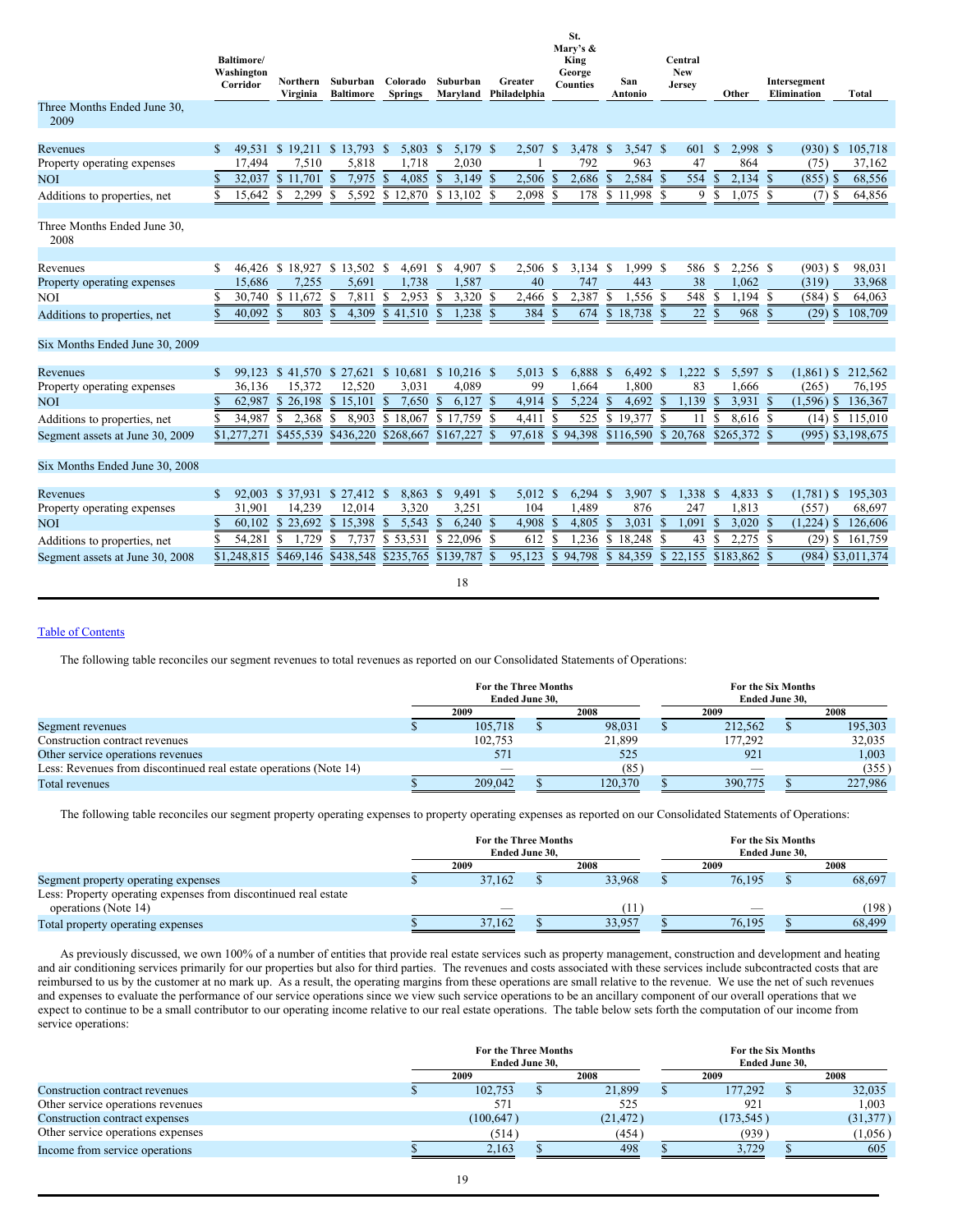The following table reconciles our NOI for reportable segments to income from continuing operations as reported on our Consolidated Statements of Operations:

|                                                                            | For the Three Months<br><b>Ended June 30.</b> |          |  |           |  | For the Six Months<br><b>Ended June 30.</b> |  |           |  |  |
|----------------------------------------------------------------------------|-----------------------------------------------|----------|--|-----------|--|---------------------------------------------|--|-----------|--|--|
|                                                                            | 2009                                          |          |  | 2008      |  | 2009                                        |  | 2008      |  |  |
| NOI for reportable segments                                                |                                               | 68.556   |  | 64,063    |  | 136.367                                     |  | 126,606   |  |  |
| Income from service operations                                             |                                               | 2,163    |  | 498       |  | 3,729                                       |  | 605       |  |  |
| Interest and other income                                                  |                                               | 1,252    |  | 170       |  | 2,330                                       |  | 365       |  |  |
| Equity in loss of unconsolidated entities                                  |                                               | (202)    |  | (56)      |  | (317)                                       |  | (110)     |  |  |
| Income tax expense                                                         |                                               | (52)     |  | 107       |  | (122)                                       |  | (5)       |  |  |
| Other adjustments:                                                         |                                               |          |  |           |  |                                             |  |           |  |  |
| Depreciation and other amortization associated with real estate operations |                                               | (28,708) |  | (24.955)  |  | (55, 199)                                   |  | (49, 847) |  |  |
| General and administrative expenses                                        |                                               | (5,834)  |  | (5,934)   |  | (11, 377)                                   |  | (11,704)  |  |  |
| Business development expenses                                              |                                               | (446)    |  | (102)     |  | (1,092)                                     |  | (265)     |  |  |
| Interest expense on continuing operations                                  |                                               | (18,678) |  | (21, 162) |  | (38, 102)                                   |  | (43,077)  |  |  |
| Net operating income from discontinued operations                          |                                               |          |  | (74)      |  |                                             |  | (157)     |  |  |
| Income from continuing operations                                          |                                               | 18,051   |  | 12,555    |  | 36,217                                      |  | 22,411    |  |  |

The accounting policies of the segments are the same as those previously disclosed for Corporate Office Properties Trust and subsidiaries, where applicable. We did not allocate interest expense and depreciation and other amortization to segments since they are not included in the measure of segment profit reviewed by management. We also did not allocate construction contract revenues, other service operations revenues, construction contract expenses, other service operations expenses, equity in loss of unconsolidated entities, general and administrative expenses, business development expenses, interest and other income and income taxes because these items represent general corporate items not attributable to segments.

### **12. Share-Based Compensation**

During the six months ended June 30, 2009, we granted 40,000 options to purchase common shares ("options") to members of our Board of Trustees with an exercise price of \$29.98 per share. These options vest on the first anniversary of the grant date provided that the Trustees remain in their positions. These option grants expire ten years after the grant date. We computed share-based compensation expense for these options under the fair value method using the Black-Scholes option-pricing model; the assumptions we used in that model are set forth below:

| Fair value of grants on grant date | 9.62     |
|------------------------------------|----------|
| Risk-free interest rate            | $2.08\%$ |
| Expected life (in years)           | 5.31     |
| Expected volatility                | 47.60%   |
| Expected annual dividend yield     | $3.73\%$ |

During the six months ended June 30, 2009, 153,177 options to purchase common shares were exercised. The weighted average exercise price of these options was \$12.12 per share, and the total intrinsic value of the options exercised was \$2,785.

During the six months ended June 30, 2009, certain employees were granted a total of 332,060 restricted shares with a weighted average grant date fair value of \$25.05 per share; these shares are subject to forfeiture restrictions that lapse in equal increments annually over periods of three to five years, beginning on or about the first anniversary of the grant date, provided that the employees remain employed

| I | ۰.<br>×<br>۰. |  |
|---|---------------|--|

#### Table of [Contents](#page-0-0)

by us. During the six months ended June 30, 2009, forfeiture restrictions lapsed on 207,855 common shares previously issued to employees; these shares had a weighted average grant date fair value of \$35.85 per share, and the total fair value of the shares on the vesting dates was \$5,146.

We realized a windfall tax shortfall of \$152 in the six months ended June 30, 2009 and windfall tax benefit of \$1,053 in the six months ended June 30, 2008 on options exercised and vesting restricted shares in connection with employees of our subsidiaries that are subject to income tax.

#### **13. Income Taxes**

We own a taxable REIT subsidiary ("TRS") that is subject to Federal and state income taxes. Our TRS' provision for income tax consisted of the following:

|                                                            |    | For the Three Months<br>Ended June 30. |             |         |   |       | For the Six Months<br>Ended June 30. |       |  |  |  |
|------------------------------------------------------------|----|----------------------------------------|-------------|---------|---|-------|--------------------------------------|-------|--|--|--|
|                                                            |    | 2009                                   |             | 2008    |   | 2009  |                                      | 2008  |  |  |  |
| Deferred                                                   |    |                                        |             |         |   |       |                                      |       |  |  |  |
| Federal                                                    |    | (46)                                   | S           | 53      | S | (100) | ъ                                    | (303) |  |  |  |
| <b>State</b>                                               |    | (10)                                   |             | $\circ$ |   | (22)  |                                      | (71)  |  |  |  |
|                                                            |    | (56)                                   |             | 61      |   | (122) |                                      | (374) |  |  |  |
| Current                                                    |    |                                        |             |         |   |       |                                      |       |  |  |  |
| Federal                                                    |    | $\mathbf{a}$                           |             | 34      |   |       |                                      | (171) |  |  |  |
| <b>State</b>                                               |    |                                        |             |         |   |       |                                      | (38)  |  |  |  |
|                                                            |    |                                        |             | 41      |   |       |                                      | (209) |  |  |  |
| Total income tax (expense) benefit                         |    | (52)                                   |             | 102     |   | (122) |                                      | (583) |  |  |  |
|                                                            |    |                                        |             |         |   |       |                                      |       |  |  |  |
| Reported on line entitled income tax (expense) benefit     | ж. | (52)                                   | $\mathbf S$ | 107     |   | (122) | S                                    | (5)   |  |  |  |
| Reported on line entitled gain on sale of real estate, net |    | ___                                    |             | (5      |   |       |                                      | (578) |  |  |  |
| Total income tax (expense) benefit                         |    | (52)                                   |             | 102     |   | (122) |                                      | (583) |  |  |  |

Items in our TRS contributing to temporary differences that lead to deferred taxes include depreciation and amortization, share-based compensation, certain accrued compensation and compensation paid in the form of contributions to a deferred nonqualified compensation plan.

Our TRS' combined Federal and state effective tax rate was 39% for the three and six months ended June 30, 2009 and 2008.

#### **14. Discontinued Operations**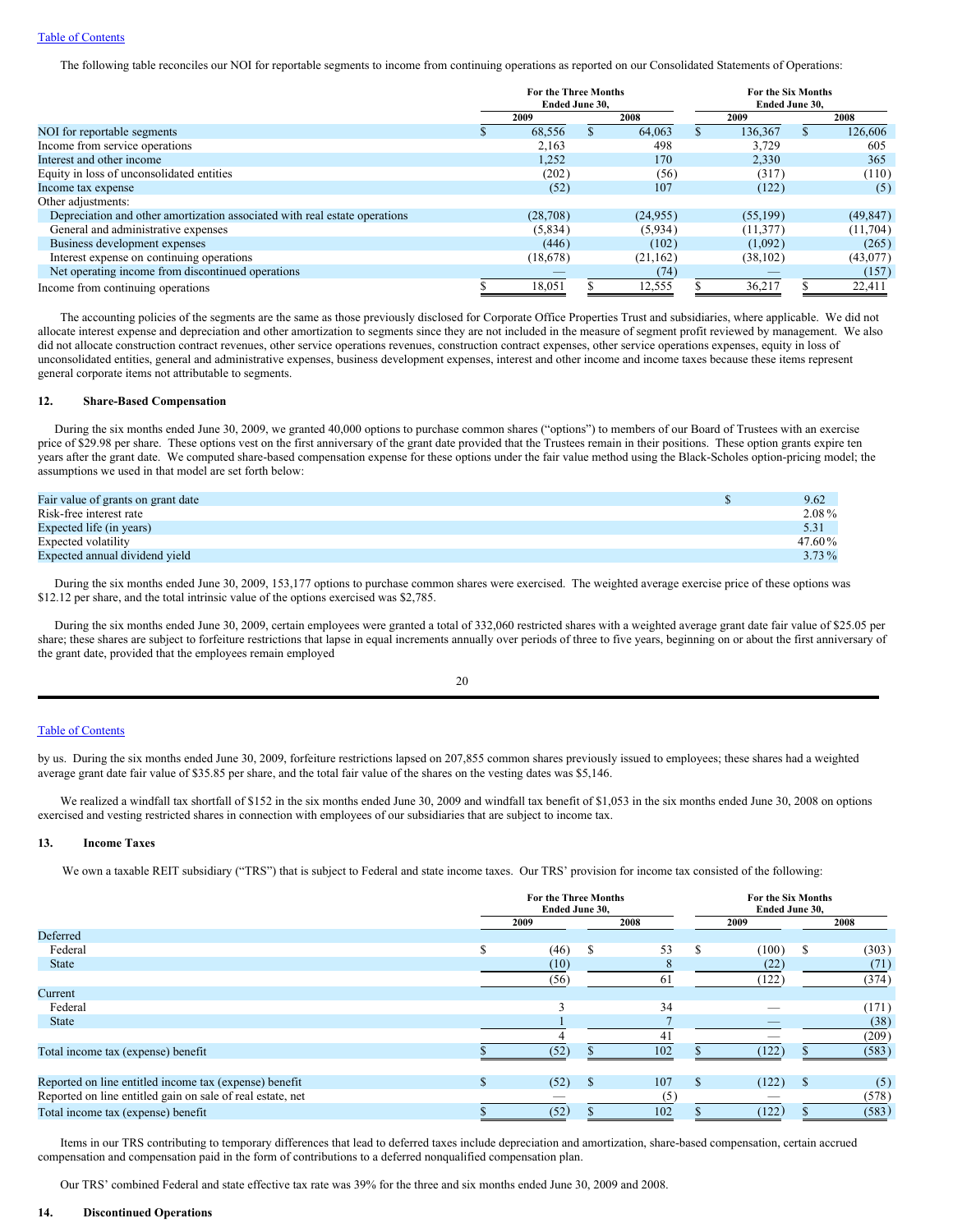Income from discontinued operations primarily includes revenues and expenses associated with the following:

- · 429 Ridge Road property located in the Central New Jersey region that was sold on January 31, 2008;
- · 47 Commerce Drive property located in the Central New Jersey region that was sold on April 1, 2008; and
- · 7253 Ambassador Road property located in the Suburban Baltimore region that was sold on June 2, 2008.
	- 21

### Table of [Contents](#page-0-0)

The table below sets forth the components of income from discontinued operations:

|                                                                         | <b>For the Three</b><br><b>Months Ended</b><br>June 30, 2008 | For the Six<br><b>Months Ended</b><br>June 30, 2008 |       |
|-------------------------------------------------------------------------|--------------------------------------------------------------|-----------------------------------------------------|-------|
| Revenue from real estate operations                                     |                                                              | 85                                                  | 355   |
| Expenses from real estate operations:                                   |                                                              |                                                     |       |
| Property operating expenses                                             |                                                              | 11                                                  | 198   |
| Depreciation and amortization                                           |                                                              |                                                     | 52    |
| Interest expense                                                        |                                                              | 10                                                  | 51    |
| Expenses from real estate operations                                    |                                                              | 21                                                  | 301   |
| Income from discontinued operations before gain on sales of real estate |                                                              | 64                                                  | 54    |
| Gain on sales of real estate                                            |                                                              | 1,250                                               | 2,526 |
| Income from discontinued operations                                     |                                                              | 1,314                                               | 2,580 |

### **15. Commitments and Contingencies**

In the normal course of business, we are involved in legal actions arising from our ownership and administration of properties. We establish reserves for specific legal proceedings when we determine that the likelihood of an unfavorable outcome is probable and the amount of loss can be reasonably estimated. Management does not anticipate that any liabilities that may result from such proceedings will have a materially adverse effect on our financial position, operations or liquidity. Our assessment of the potential outcomes of these matters involves significant judgment and is subject to change based on future developments.

We are subject to various Federal, state and local environmental regulations related to our property ownership and operation. We have performed environmental assessments of our properties, the results of which have not revealed any environmental liability that we believe would have a materially adverse effect on our financial position, operations or liquidity.

#### **Joint Ventures**

In connection with our 2005 contribution of properties to an unconsolidated partnership in which we hold a limited partnership interest, we entered into standard nonrecourse loan guarantees (environmental indemnifications and guarantees against fraud and misrepresentation, including springing guarantees of partnership debt in the event of a voluntary bankruptcy of the partnership). The maximum amount we could be required to pay under the guarantees is approximately \$67 million. So long as we continue to be the property manager for the properties, 20% of any amounts paid under the guarantees are recoverable from an affiliate of the general partner pursuant to an indemnity agreement. In the event that we no longer manage the properties, the percentage recoverable under the indemnity agreement is increased to 80%. Management estimates that the aggregate fair value of the guarantees is not material and would not exceed the amounts included in distributions in excess of investment in unconsolidated real estate joint venture reported on the consolidated balance sheets.

We are party to a contribution agreement that formed a joint venture relationship with a limited partnership to develop up to 1.8 million square feet of office space on 63 acres of land located in Hanover, Maryland. Under the contribution agreement, we agreed to fund up to \$2,200 in pre-construction costs associated with the property. As we and the joint venture partner agree to proceed with the construction of buildings in the future, our joint venture partner would contribute land into newly-formed entities and we would make additional cash capital contributions into such entities to fund development and construction activities for which financing is not obtained. We owned a 50% interest in one such joint venture as of June 30, 2009.

#### 22

### Table of [Contents](#page-0-0)

We may be required to make our pro rata share of additional investments in our real estate joint ventures (generally based on our percentage ownership) in the event that additional funds are needed. In the event that the other members of these joint ventures do not pay their share of investments when additional funds are needed, we may then deem it appropriate to make even larger investments in these joint ventures.

# **Environmental Indemnity Agreement**

We agreed to provide certain environmental indemnifications in connection with a lease of three properties in our New Jersey region. The prior owner of the properties, a Fortune 100 company that is responsible for groundwater contamination at such properties, previously agreed to indemnify us for (1) direct losses incurred in connection with the contamination and (2) its failure to perform remediation activities required by the State of New Jersey, up to the point that the state declares the remediation to be complete. Under the lease agreement, we agreed to the following:

- to indemnify the tenant against losses covered under the prior owner's indemnity agreement if the prior owner fails to indemnify the tenant for such losses. This indemnification is capped at \$5,000 in perpetuity after the State of New Jersey declares the remediation to be complete;
- to indemnify the tenant for consequential damages (e.g., business interruption) at one of the buildings in perpetuity and another of the buildings for 15 years after the tenant's acquisition of the property from us. This indemnification is capped at \$12,500; and
- to pay 50% of additional costs related to construction and environmental regulatory activities incurred by the tenant as a result of the indemnified environmental condition of the properties. This indemnification is capped at \$300 annually and \$1,500 in the aggregate.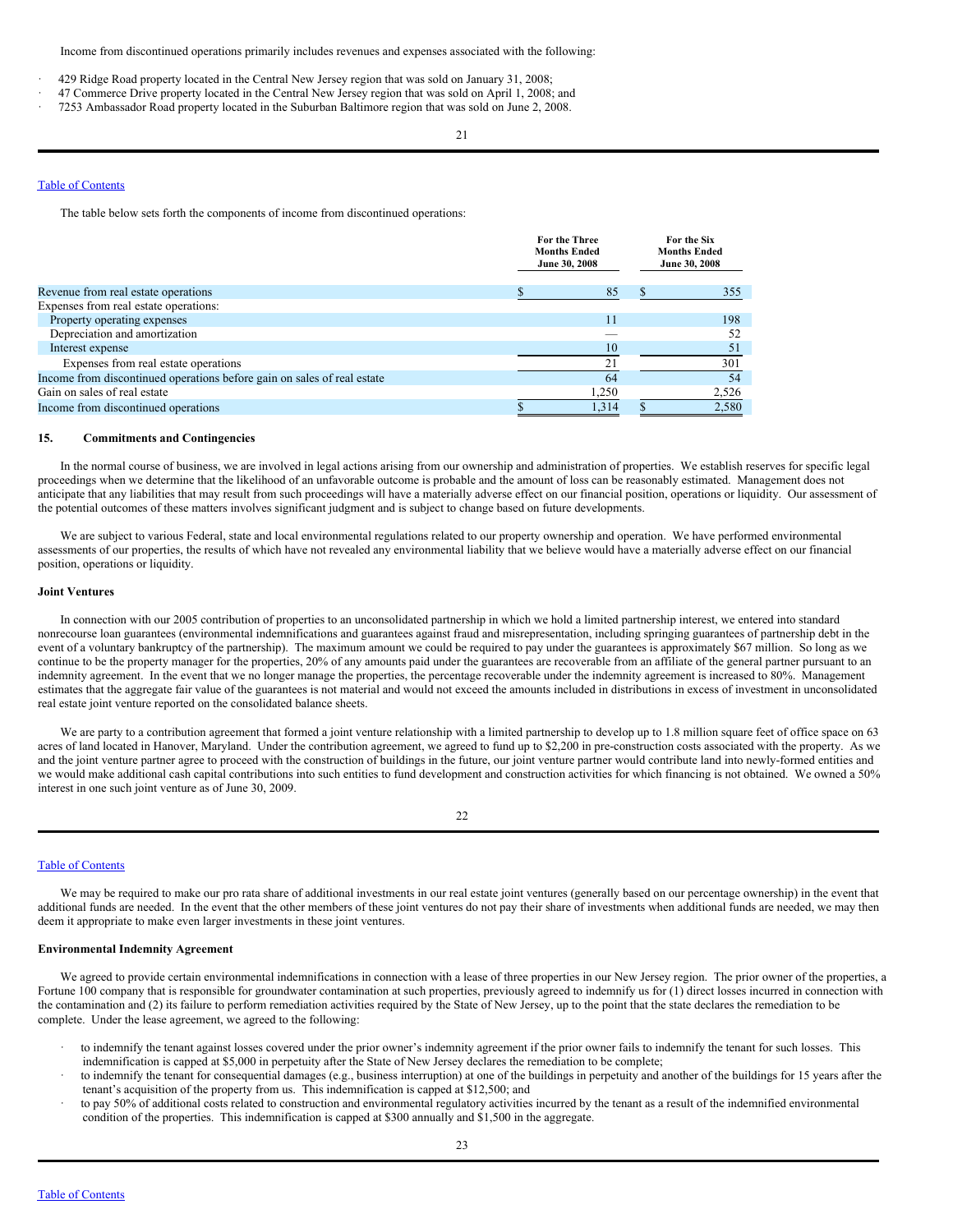### <span id="page-14-0"></span>**Item 2. Management's Discussion and Analysis of Financial Condition and Results of Operations**

#### **Overview**

We are a specialty office real estate investment trust ("REIT") that focuses primarily on strategic customer relationships and specialized tenant requirements in the United States Government, defense information technology and data sectors. We acquire, develop, manage and lease properties that are typically concentrated in large office parks primarily located adjacent to government demand drivers and/or in demographically strong markets possessing growth opportunities. As of June 30, 2009, our investments in real estate included the following:

- 243 wholly owned operating properties totaling 18.7 million square feet;
- · 16 wholly owned properties under construction or development that we estimate will total approximately 1.8 million square feet upon completion;
- wholly owned land parcels totaling 1,530 acres that we believe are potentially developable into approximately 13.1 million square feet; and
- · partial ownership interests in a number of other real estate projects in operation, under development or redevelopment or held for future development.

During the six months ended June 30, 2009, we:

- · experienced significant growth in our revenues from real estate operations in total by amounts that exceeded the growth in our property operating expenses compared to the six months ended June 30, 2008. This increase is attributable to both the growth of our portfolio from property additions and the performance of properties that were owned and 100% operational since January 1, 2008;
- finished the period with occupancy of our wholly owned portfolio of properties at 92.3%;
- placed into service an aggregate of 258,000 square feet in newly constructed space located in five properties; and
- issued 2.99 million common shares in an underwritten public offering made in conjunction with our inclusion in the S&P MidCap 400 Index effective April 1, 2009. The shares were issued at a public offering price of \$24.35 per share for net proceeds of \$72.1 million after underwriting discounts but before offering expenses.

As discussed in greater detail in our 2008 Annual Report Form 10-K, the United States and world economies are in the midst of a significant recession that has had devastating effects on the capital markets, reducing stock prices and limiting credit availability. We believe that for much of the office real estate sector, since the core operations tend to be structured as long-term leases and since revenue streams generally remain in place until leases expire or tenants fail to satisfy lease terms, the effect of the changes in the overall economy on our operations has not been fully felt to date. As a result, we do not believe that the economic downturn has significantly affected the operations of our real estate properties yet but do expect the effects to become increasingly evident over the remainder of 2009 and 2010, and perhaps beyond. We continue to see signs of increased competition for tenants and downward pressure on rental rates in most of our regions, which we expect, along with an anticipated increased tendency by certain tenants to reduce costs through job cuts and associated space reductions, could adversely affect our occupancy and renewal rates. In addition, we may also experience higher bad debt expense should tenants be unable to pay their rents. However, we believe that our future real estate operations may be affected to a lesser degree than many of our peers for the following reasons:

· our expectation of continued strength in demand from our customers in the United States Government, defense information technology and data sectors; and our high concentration of large, high-quality tenants with a relatively small concentration of revenue from the financial services sector.

In this section, we discuss our financial condition and results of operations as of and for the three and six months ended June 30, 2009. This section includes discussions on, among other things:

24

### Table of [Contents](#page-0-0)

- · our results of operations and why various components of our Consolidated Statements of Operations changed for the three and six months ended June 30, 2009 compared to the same periods in 2008;
- our cash flows;
- how we expect to generate cash for short and long-term capital needs;
- our commitments and contingencies at June 30, 2009; and
- the computation of our Funds from Operations.

You should refer to our Consolidated Financial Statements as you read this section.

This section contains "forward-looking" statements, as defined in the Private Securities Litigation Reform Act of 1995, that are based on our current expectations, estimates and projections about future events and financial trends affecting the financial condition and operations of our business. Forward-looking statements can be identified by the use of words such as "may," "will," "should," "expect," "estimate" or other comparable terminology. Forward-looking statements are inherently subject to risks and uncertainties, many of which we cannot predict with accuracy and some of which we might not even anticipate. Although we believe that the expectations, estimates and projections reflected in such forward-looking statements are based on reasonable assumptions at the time made, we can give no assurance that these expectations, estimates and projections will be achieved. Future events and actual results may differ materially from those discussed in the forward-looking statements. Important factors that may affect these expectations, estimates and projections include, but are not limited to:

- our ability to borrow on favorable terms:
- · general economic and business conditions, which will, among other things, affect office property demand and rents, tenant creditworthiness, interest rates and financing availability;
- adverse changes in the real estate markets, including, among other things, increased competition with other companies;
- · risks of real estate acquisition and development activities, including, among other things, risks that development projects may not be completed on schedule, that tenants may not take occupancy or pay rent or that development and operating costs may be greater than anticipated;
- · risks of investing through joint venture structures, including risks that our joint venture partners may not fulfill their financial obligations as investors or may take actions that are inconsistent with our objectives;
- our ability to satisfy and operate effectively under Federal income tax rules relating to real estate investment trusts and partnerships;
- governmental actions and initiatives; and
- environmental requirements.

We undertake no obligation to update or supplement forward-looking statements.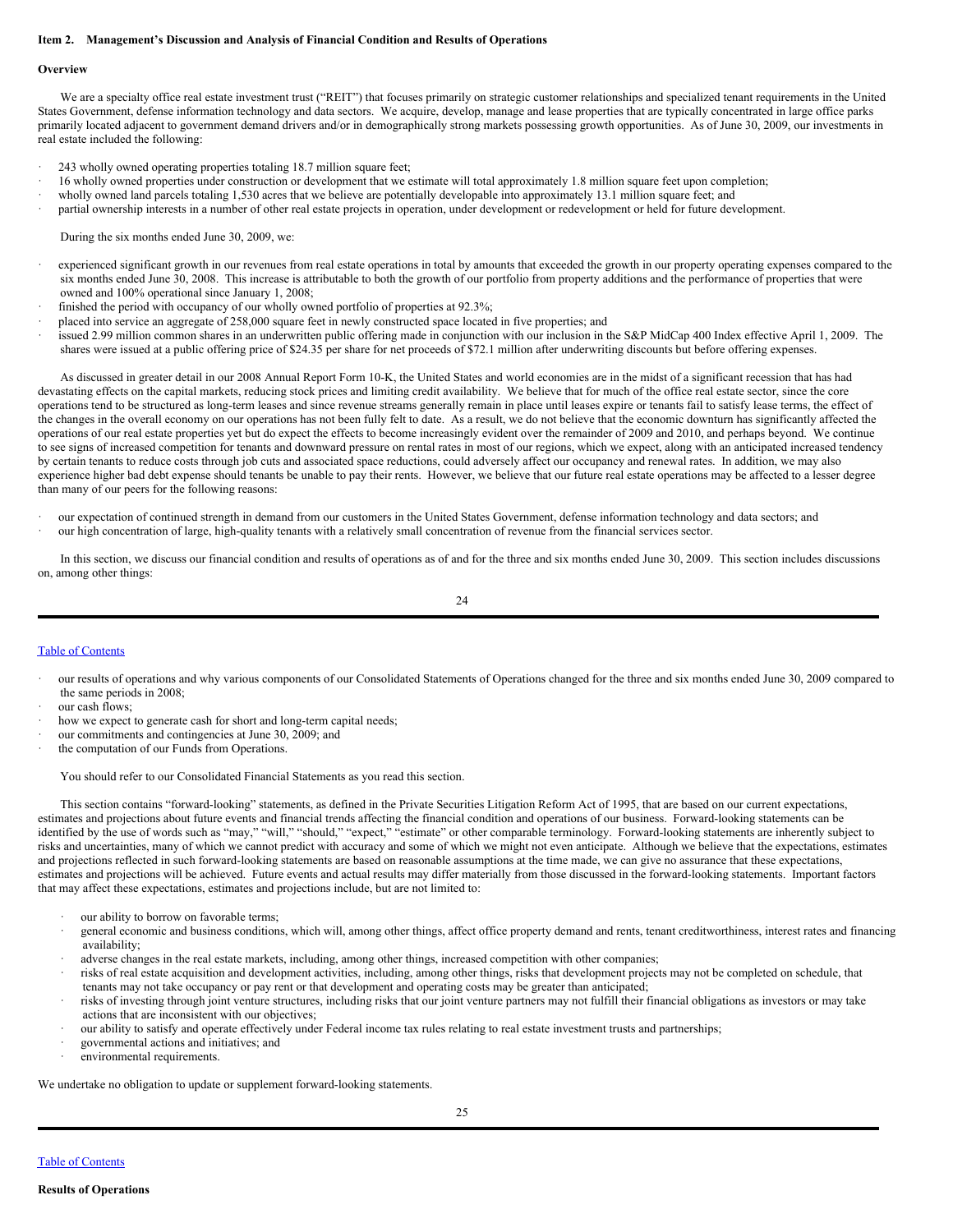### Occupancy and Leasing

The table below sets forth leasing information pertaining to our portfolio of wholly owned operating properties:

|                                                                          | <b>June 30,</b><br>2009 | December 31. |
|--------------------------------------------------------------------------|-------------------------|--------------|
| Occupancy rates                                                          |                         | 2008         |
| Total                                                                    | $92.3\%$                | 93.2%        |
| Baltimore/Washington Corridor                                            | 93.0%                   | 93.4%        |
| Northern Virginia                                                        | 94.7%                   | 97.4%        |
| Suburban Baltimore                                                       | 82.1%                   | 83.1%        |
| Colorado Springs                                                         | 93.0%                   | 94.3%        |
| Suburban Maryland                                                        | 92.8%                   | $97.7\%$     |
| St. Mary's and King George Counties                                      | $97.5\%$                | 95.2%        |
| Greater Philadelphia                                                     | $100.0\%$               | $100.0\%$    |
| San Antonio                                                              | $100.0\%$               | $100.0\%$    |
| Central New Jersey                                                       | $100.0\%$               | $100.0\%$    |
| Other                                                                    | 99.3%                   | $100.0\%$    |
| Average contractual annual rental rate per square foot at period end (1) | 23.12                   | 22.40        |

(1) Includes estimated expense reimbursements.

We renewed 74.3% of the square footage scheduled to expire in the six months ended June 30, 2009 (including the effects of early renewals and leases terminated less than one year prior to the scheduled lease expiration date).

As discussed in greater detail in our 2008 Annual Report Form 10-K, we expect that the effects of the global downturn in the economy on our real estate operations will make our leasing activities increasingly challenging during the remainder of 2009, 2010 and perhaps beyond. As a result, we expect that we may find it increasingly difficult to maintain high levels of occupancy and tenant retention. We believe that the immediacy of our exposure to the increased challenges in the leasing environment is lessened to a certain extent by the generally long-term nature of our leases and our operating strategy of monitoring concentrations of lease expirations occurring in any one year. Our weighted average lease term for wholly owned properties at June 30, 2009 was approximately five years, and no more than 15% of our annualized rental revenues at June 30, 2009 were scheduled to expire in any one calendar year between 2010 and 2013 (8.5% of our annualized rental revenues at June 30, 2009 were scheduled to expire during the six months ended December 31, 2009).

Annualized rental revenue is a measure that we use to evaluate the source of our rental revenue as of a point in time. It is computed by multiplying by 12 the sum of monthly contractual base rents and estimated monthly expense reimbursements under active leases as of a point in time. We consider annualized rental revenue to be a useful measure for analyzing revenue sources because, since it is point-in-time based, it does not contain increases and decreases in revenue associated with periods in which lease terms were not in effect; historical revenue under GAAP does contain such fluctuations. We find the measure particularly useful for leasing, tenant, segment and industry analysis. Most of the leases with our largest tenant, the United States Government, provide for consecutive one-year terms or provide for early termination rights; all of the leasing statistics set forth above assume that the United States Government will remain in the space that they lease through the end of the respective arrangements, without ending consecutive one-year leases prematurely or exercising early termination rights. We report the statistics in this manner since we manage our leasing activities using these assumptions and believe them to be probable.

#### 26

#### Table of [Contents](#page-0-0)

The table below sets forth occupancy information pertaining to operating properties in which we have a partial ownership interest:

|                                   |                 | <b>Occupancy Rates at</b> |              |
|-----------------------------------|-----------------|---------------------------|--------------|
|                                   | Ownership       | <b>June 30,</b>           | December 31, |
| Geographic Region                 | <b>Interest</b> | 2009                      | 2008         |
| Greater Harrisburg (1)            | $20.0\%$        | $86.2\%$                  | 89.4%        |
| Suburban Maryland (2)             | 1 Z             | 65.6%                     | 94.8%        |
| Baltimore/Washington Corridor (3) | 50.0%           | 100.0%                    | N/A          |

(1) Includes 16 properties totaling 672,000 square feet.

(2) Includes two properties totaling with 172,000 operational square feet at June 30, 2009 (we had a 50% ownership interest in 56,000 square feet and a 45% ownership interest in 116,000 square feet). Includes two properties totaling 97,000 operational square feet at December 31, 2008 (we had a 50% interest in 56,000 square feet and a 45% interest in 41,000 square feet).

(3) Includes one property with 9,000 operational square feet at June 30, 2009.

### Revenues from real estate operations and property operating expenses

We typically view our changes in revenues from real estate operations and property operating expenses as being comprised of the following components:

- · changes attributable to the operations of properties owned and 100% operational throughout the two periods being compared. We define these as changes from "Same-Office Properties;" and
- · changes attributable to operating properties acquired during the two periods being compared and newly-constructed properties that were placed into service and not 100% operational throughout the two periods being compared. We define these as changes from "Property Additions."

The tables included in this section set forth the components of our changes in revenues from real estate operations and property operating expenses (dollars in thousands). The tables, and the discussion that follows, include results and information pertaining to properties included in continuing operations.

|                                                            | Changes From the Three Months Ended June 30, 2008 to 2009 |  |                               |                      |  |                      |  |                  |  |  |  |
|------------------------------------------------------------|-----------------------------------------------------------|--|-------------------------------|----------------------|--|----------------------|--|------------------|--|--|--|
|                                                            | <b>Property</b><br><b>Additions</b>                       |  | <b>Same-Office Properties</b> |                      |  | Other                |  | Total            |  |  |  |
|                                                            | Dollar<br>Change (1)                                      |  | Dollar<br>Change              | Percentage<br>Change |  | Dollar<br>Change (2) |  | Dollar<br>Change |  |  |  |
| Revenues from real estate operations                       |                                                           |  |                               |                      |  |                      |  |                  |  |  |  |
| Rental revenue                                             | 2.717                                                     |  | 2.469                         | $3.0\%$              |  | (14)                 |  | 5,172            |  |  |  |
| Tenant recoveries and other real estate operations revenue | 833                                                       |  | 1,629                         | $11.6\%$             |  | 138                  |  | 2,600            |  |  |  |
| Total                                                      | 3.550                                                     |  | 4.098                         | $4.3\%$              |  | 124                  |  | 7.772            |  |  |  |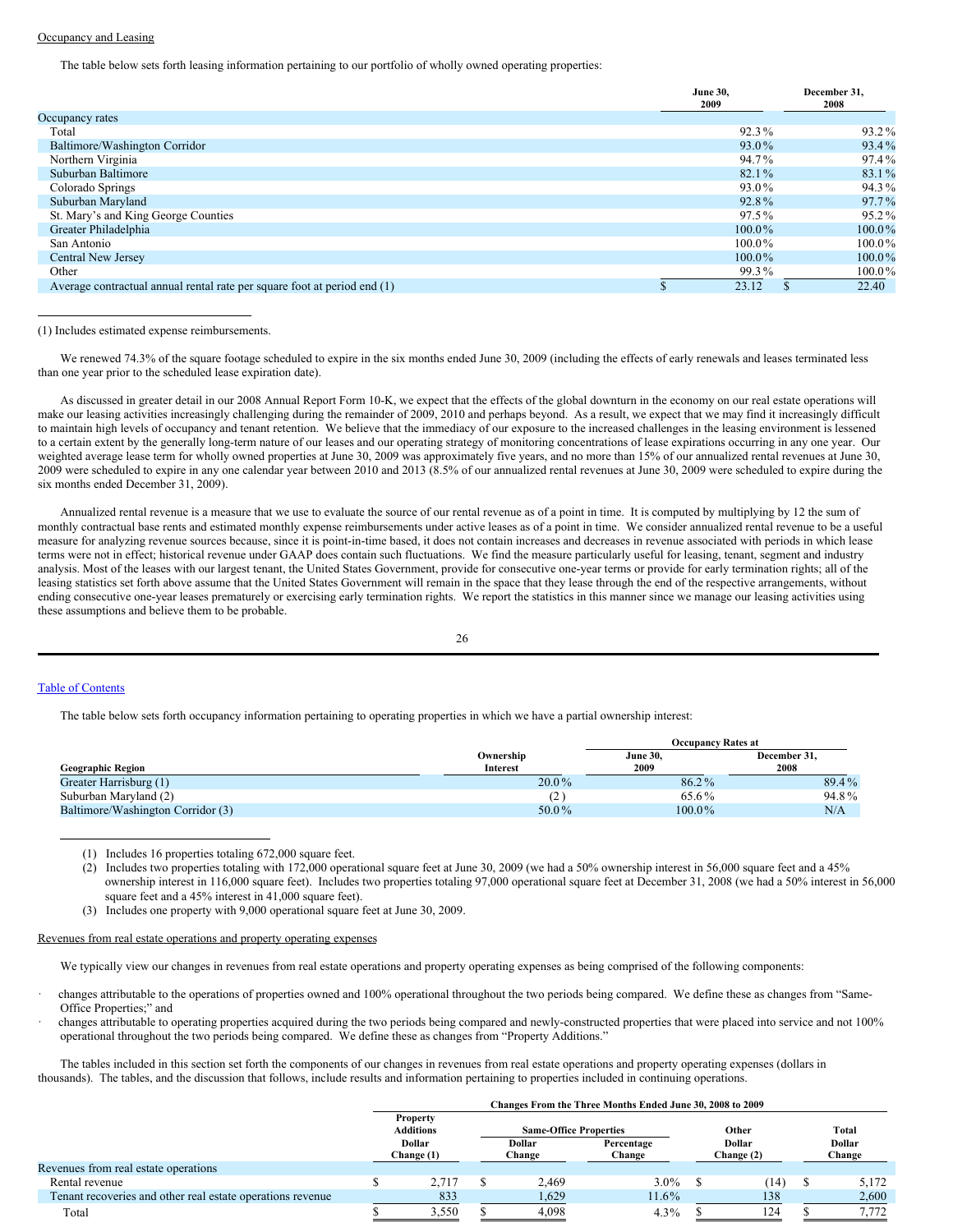| Property operating expenses                                   | 162 | .906 | $\sim 9\%$ |  |     |
|---------------------------------------------------------------|-----|------|------------|--|-----|
|                                                               |     |      |            |  |     |
| Number of operating properties included in component category |     |      | N/A        |  | 246 |

(1) Includes 13 newly-constructed properties and one redeveloped property placed into service and four acquired properties.

(2) Includes, among other things, the effects of amounts eliminated in consolidation. Certain amounts eliminated in consolidation are attributable to the Property Additions and Same-Office Properties.

### Table of [Contents](#page-0-0)

The increase in rental revenue for the Same-Office Properties for the three month periods included the following:

- an increase of \$2.0 million attributable primarily to changes in occupancy and rental rates between the two periods; and
- an increase of \$514,000 in net revenue from the early termination of leases.

Tenant recoveries and other revenue for the Same-Office Properties for the three month periods increased due primarily to the increase in property operating expenses described below. While we have some lease structures under which tenants pay for 100% of properties' operating expenses, our most prevalent lease structure is for tenants to pay for a portion of property operating expenses to the extent that such expenses exceed amounts established in their respective leases that are based on historical expense levels. As a result, while there is an inherent direct relationship between our tenant recoveries and property operating expenses, this relationship does not result in a dollar for dollar increase in tenant recoveries as property operating expenses increase.

The increase in the Same-Office Properties' property operating expenses for the three month periods included the following:

- an increase of \$812,000 in electric utilities expense, which included the effects of: (1) increased usage at certain properties due to increased occupancy at such properties; and (2) rate increases; and
- an increase of \$477,000 in bad debt expense due to additional reserves on tenant receivables.

|                                                               | Changes From the Six Months Ended June 30, 2008 to 2009 |                      |  |                               |                      |  |                             |  |                         |  |  |  |
|---------------------------------------------------------------|---------------------------------------------------------|----------------------|--|-------------------------------|----------------------|--|-----------------------------|--|-------------------------|--|--|--|
|                                                               | <b>Property</b><br><b>Additions</b>                     |                      |  | <b>Same-Office Properties</b> |                      |  | Other                       |  | <b>Total</b>            |  |  |  |
|                                                               |                                                         | Dollar<br>Change (1) |  | <b>Dollar</b><br>Change       | Percentage<br>Change |  | <b>Dollar</b><br>Change (2) |  | <b>Dollar</b><br>Change |  |  |  |
| Revenues from real estate operations                          |                                                         |                      |  |                               |                      |  |                             |  |                         |  |  |  |
| Rental revenue                                                |                                                         | 6,133                |  | 6,872                         | $4.3\%$              |  | (21)                        |  | 12,984                  |  |  |  |
| Tenant recoveries and other real estate operations revenue    |                                                         | 1,430                |  | 3,282                         | 11.5%                |  | (82)                        |  | 4,630                   |  |  |  |
| Total                                                         |                                                         | 7,563                |  | 10,154                        | 5.4%                 |  | (103)                       |  | 17,614                  |  |  |  |
|                                                               |                                                         |                      |  |                               |                      |  |                             |  |                         |  |  |  |
| Property operating expenses                                   |                                                         | 2,452                |  | 4,957                         | 7.6%                 |  | 287                         |  | 7,696                   |  |  |  |
|                                                               |                                                         |                      |  |                               |                      |  |                             |  |                         |  |  |  |
| Number of operating properties included in component category |                                                         | 23                   |  | 223                           | N/A                  |  |                             |  | 246                     |  |  |  |

(1) Includes 17 newly-constructed properties and two redeveloped properties placed into service and four acquired properties.

(2) Includes, among other things, the effects of amounts eliminated in consolidation. Certain amounts eliminated in consolidation are attributable to the Property Additions and Same-Office Properties.

The increase in rental revenue for the Same-Office Properties for the six month periods included the following:

- an increase of \$3.5 million in net revenue from the early termination of leases, most of which was due to the early termination of one lease at a property in Northern Virginia; and
- an increase of \$3.3 million attributable primarily to changes in occupancy and rental rates between the two periods.

Tenant recoveries and other revenue for the Same-Office Properties for the six month periods increased due primarily to the increase in property operating expenses described below.

#### 28

#### Table of [Contents](#page-0-0)

The increase in Same-Office Properties' property operating expenses for the six month periods included the following:

- an increase of \$1.6 million in electric utilities expense due primarily to the reasons discussed above for the variance in the three month periods;
- an increase of \$1.0 million in bad debt expense due to additional reserves on tenant receivables;
- an increase of \$892,000 in snow removal due primarily to increased snow and ice in most of our regions; and
- an increase of \$499,000 in cleaning services and related supplies due in large part to increased contract rates and increased occupancy at certain properties.

#### Construction contract revenues and expenses

Construction contract revenues and expenses consist primarily of subcontracted costs that are reimbursed to us by the customer along with a construction management fee. As a result, the operating margins from these operations are small relative to the revenue. We use the net of these revenues and expenses to evaluate performance. The increase in the net of these revenues and expenses for the three and six month periods was due primarily to a high volume of construction activity in the current periods in connection with one large construction contract.

#### Interest expense

Our interest expense included in continuing operations decreased by \$2.5 million for the three month periods and \$5.0 million for the six month periods due primarily to a decrease in the weighted average interest rates of our debt from 5.1% to 4.7% for the three month periods and 5.3% to 4.8% for the six month periods. The events in the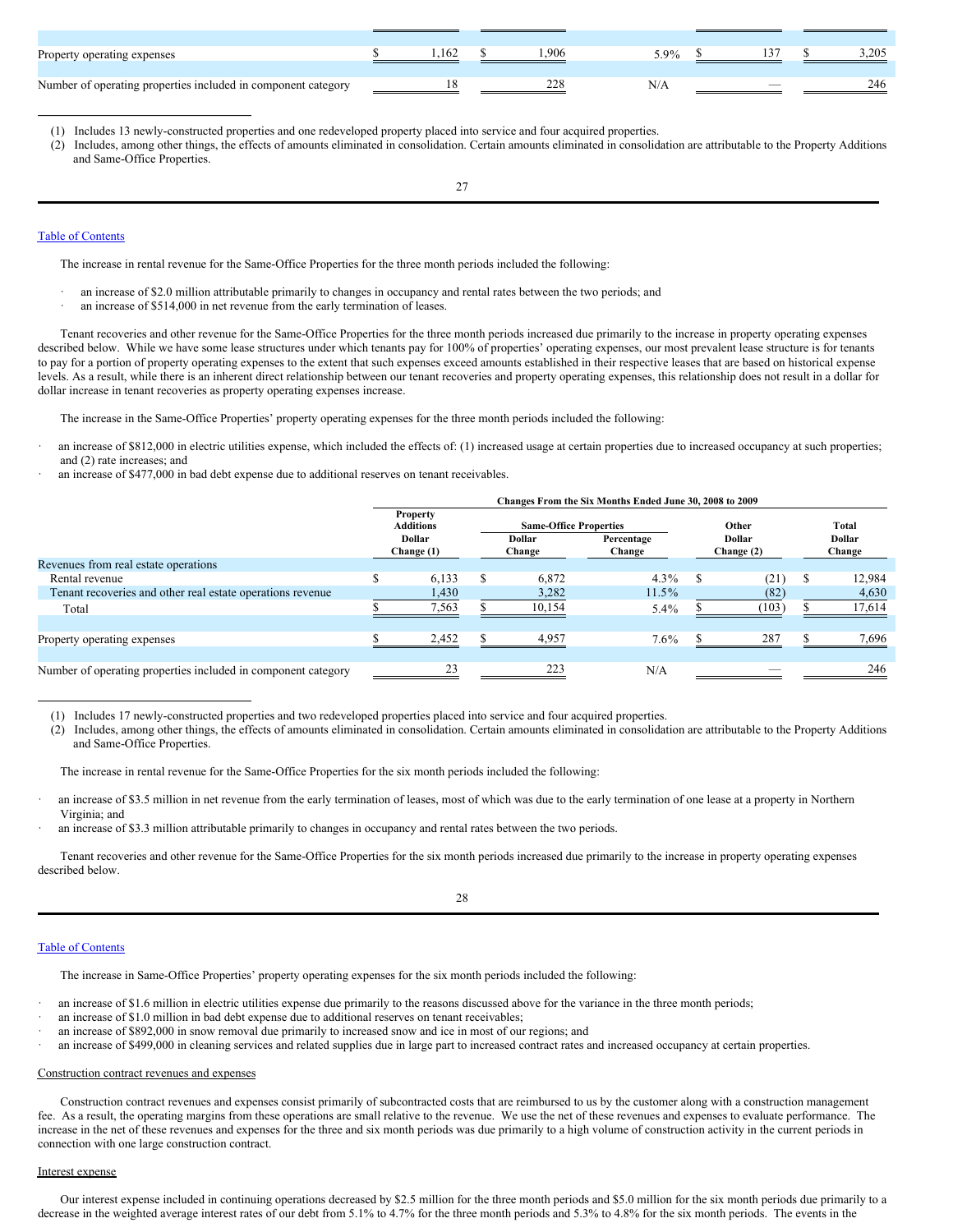economy have contributed towards significant reductions in interest rates on our variable rate debt. We expect interest expense in the second half of 2009 to increase somewhat from the first half of 2009 as we repay a certain amount of our variable rate debt using proceeds from newly obtained fixed rate debt bearing higher interest rates.

#### Interest and other income

Our interest and other income increased \$1.1 million for the three month periods and \$2.0 million for the six month periods due primarily to interest income earned in the current periods associated with a mortgage loan receivable which we funded in August 2008.

#### Income from discontinued operations, net of income taxes

Discontinued operations represents income from properties sold in 2008, and is comprised primarily of gain from the sales of such properties occurring during the three and six month periods ended June 30, 2008. We had no discontinued operations in the six months ended June 30, 2009.

#### Gain on sales of real estate, net of income taxes

Gain on sales of real estate was recognized on the sale of six office condominiums located in Northern Virginia during the six months ended June 30, 2008. No similar sales occurred in the six months ended June 30, 2009.

#### **Liquidity and Capital Resources**

Our primary cash requirements are for operating expenses, debt service, development of new properties, improvements to existing properties and acquisitions. While we may experience increasing challenges discussed elsewhere herein and in our 2008 Annual Report on Form 10-K due to the current economic environment, we believe that our liquidity and capital resources are adequate for our near-term and longer-term requirements. We maintain sufficient cash and cash equivalents to meet our operating cash requirements and short term investing and financing cash requirements. When we determine that the

29

#### Table of [Contents](#page-0-0)

amount of cash and cash equivalents on hand is more than we need to meet such requirements, we may pay down our Revolving Credit Facility (defined below) or forgo borrowing under construction loan credit facilities to fund development activities.

We rely primarily on fixed-rate, non-recourse mortgage loans from banks and institutional lenders to finance most of our operating properties. We have also made use of the public equity and debt markets to meet our capital needs, principally to repay or refinance corporate and property secured debt and to provide funds for property development and acquisition costs. We have an unsecured revolving credit facility (the "Revolving Credit Facility") with a group of lenders that provides for borrowings of up to \$600.0 million, \$243.0 million of which was available at June 30, 2009; this facility is available through September 2011 and may be extended by one year at our option, subject to certain conditions. In addition, we have a Revolving Construction Facility, which provides for borrowings of up to \$225.0 million, \$125.8 million of which was available at June 30, 2009 to fund future construction costs; this facility is available until May 2011 and may be extended by one year at our option, subject to certain conditions. Selective dispositions of operating and other properties may also provide capital resources for the remainder of 2009 and in future years. We are continually evaluating sources of capital and believe that there are satisfactory sources available for meeting our capital requirements without necessitating property sales.

We believe that we have sufficient capacity under our Revolving Credit Facility to satisfy our debt maturities occurring through 2010. We also believe that we have sufficient capacity under our Revolving Construction Facility to fund the construction of properties that were under construction at June 30, 2009, as well as projects expected to be started during the remainder of 2009. During the six months ended June 30, 2009, we closed on a \$50.0 million secured loan with a five-year term and a \$23.4 million construction loan with a two-year term and the right to extend for an additional year, subject to certain conditions. In addition, we closed on a \$90.0 million secured loan with a five-year term in July 2009. We expect to pursue a certain amount of additional new medium or long-term debt during the remainder of 2009; if we are successful in obtaining this debt, we expect to use the proceeds to pay down our Revolving Credit Facility to create additional borrowing capacity to enable us to fund future investment opportunities.

In our discussions of liquidity and capital resources herein and in our Current Report on Form 8-K filed on June 2, 2009, we describe certain of the risks and uncertainties relating to our business. Additional risks are described in Item 1A of our 2008 Annual Report on Form 10-K.

### Operating Activities

Our cash flow from operations increased \$44.5 million, or 53.0%, when comparing the six months ended June 30, 2009 and 2008; this increase is attributable in large part to: (1) the timing of cash flow associated with third-party construction projects in the current period; and (2) the additional cash flow from operations generated by our property additions. We expect to continue to use cash flow provided by operations to meet our short-term capital needs, including all property operating expenses, general and administrative expenses, interest expense, scheduled principal amortization on debt, dividends to our shareholders, distributions to our noncontrolling interest holders of preferred and common units in the Operating Partnership and capital improvements and leasing costs. We do not anticipate borrowing to meet these requirements.

### Investing and Financing Activities During the Six Months Ended June 30, 2009

We had three newly-constructed properties totaling 301,000 square feet (one each located in the Baltimore/Washington Corridor, Suburban Maryland and Colorado Springs) become fully operational during the six months ended June 30, 2009 (85,000 of these square feet were placed into service in 2008). These properties were 80% leased or committed as of June 30, 2009. Costs incurred on these properties through June 30, 2009 totaled \$59.4 million, of which \$5.2 million was incurred during the six months ended June 30, 2009.

As of June 30, 2009, we had construction activities underway on 11 office properties totaling 1.3 million square feet that were 24% leased, or considered committed to lease (including two properties

### Table of [Contents](#page-0-0)

owned through joint ventures). Costs incurred on these properties through June 30, 2009 totaled approximately \$187.5 million, of which approximately \$57.5 million was incurred during the six months ended June 30, 2009. We estimate that remaining costs to be incurred through 2011 will total approximately \$99.6 million upon completion of these properties. We expect to fund these costs using primarily borrowings from our Revolving Construction Facility and Revolving Credit Facility.

As of June 30, 2009, we had development activities underway on seven office properties estimated to total 739,000 square feet. Costs incurred on these properties through June 30, 2009 totaled \$19.4 million, of which \$8.2 million was incurred during the six months ended June 30, 2009. We estimate the remaining costs to be incurred will total approximately \$148.7 million; we expect to incur these costs through 2012. We expect to fund most of these costs using primarily borrowings from our Revolving Construction Facility.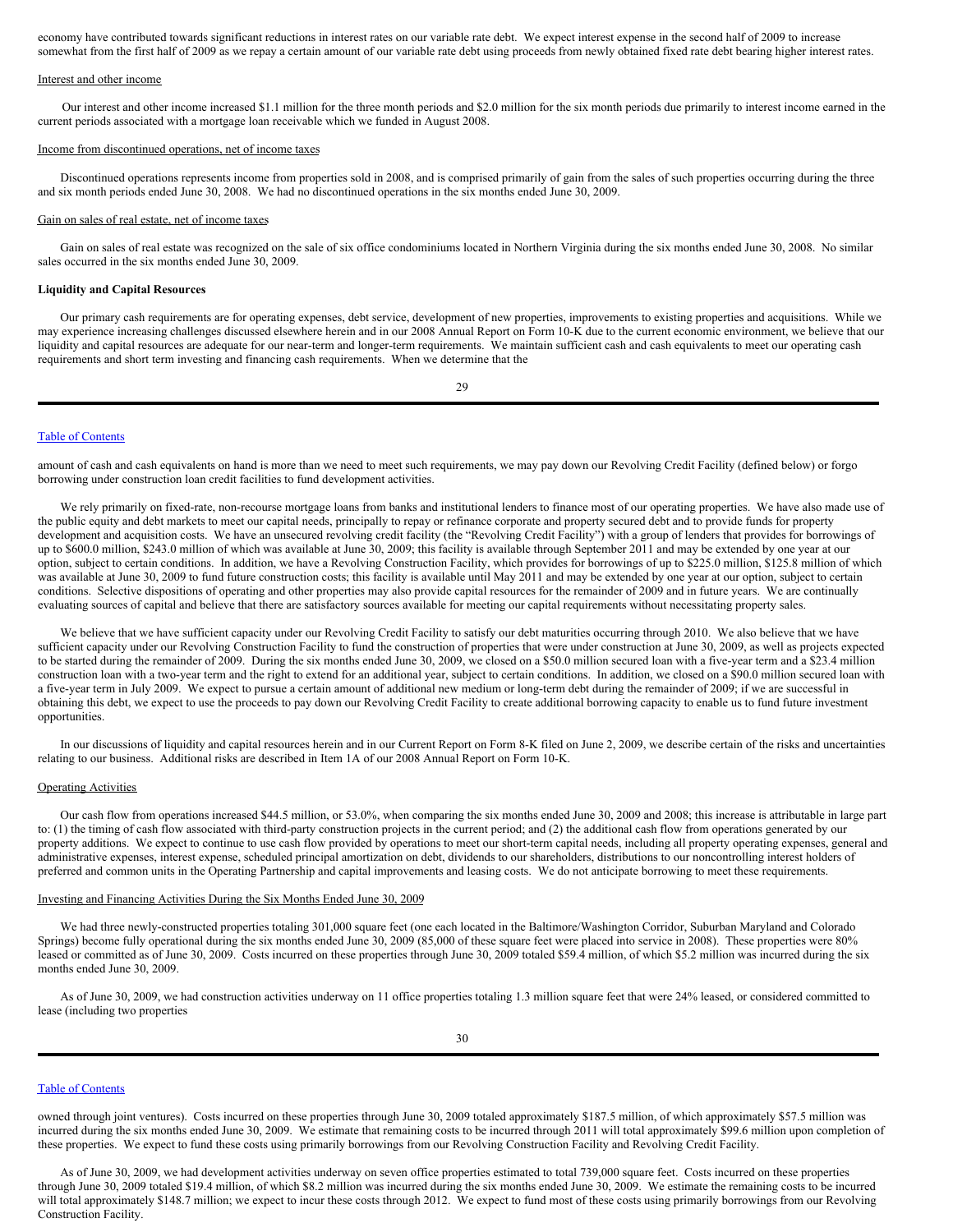We had redevelopment activities underway on two properties at June 30, 2009 for which we estimate remaining costs to be incurred of approximately \$45 million. We expect to fund most of the costs for these redevelopment projects using borrowings from our Revolving Credit Facility.

The table below sets forth the major components of our additions to the line entitled "Total Properties, net" on our Consolidated Balance Sheet for the six months ended June 30, 2009 (in thousands):

| Construction, development and redevelopment  | 91.885   |
|----------------------------------------------|----------|
| Acquisitions                                 | 11.255   |
| Tenant improvements on operating properties  | 8.002(1) |
| Capital improvements on operating properties | 3.868    |
|                                              | 115,010  |
|                                              |          |

(1) Tenant improvement costs incurred on newly-constructed properties are classified in this table as construction, development and redevelopment.

As discussed above, during the six months ended June 30, 2009, we closed on a \$50.0 million secured loan with a five-year term and a \$23.4 million construction loan with a two-year term and the right to extend for an additional year, subject to certain conditions; most of the proceeds from these borrowings were used to repay debt maturities and pay down our Revolving Credit Facility.

In April 2009, we issued 2.99 million common shares in an underwritten public offering made in conjunction with our inclusion in the S&P MidCap 400 Index effective April 1, 2009. The shares were issued at a public offering price of \$24.35 per share for net proceeds of \$72.1 million after underwriting discounts but before offering expenses. The net proceeds were used to pay down our Revolving Credit Facility and for general corporate purposes.

Certain of our mortgage loans require that we comply with a number of restrictive financial covenants, including leverage ratio, minimum net worth, minimum fixed charge coverage, minimum debt service and maximum secured indebtedness. As of June 30, 2009, we were in compliance with these financial covenants.

#### Analysis of Cash Flow Associated with Investing and Financing Activities

Our net cash flow used in investing activities decreased \$13.8 million when comparing the six months ended June 30, 2009 and 2008 due primarily to the net effect of a \$48.0 million decrease in property additions and a \$28.2 million decrease in proceeds from sales of properties. Our cash flow provided by financing activities decreased \$41.3 million when comparing the six months ended June 30, 2009 and 2008 due primarily to an increase in debt repayments (net of proceeds from new debt) during the current period, offset in part by \$72.3 million in additional proceeds from common share issuances due to our underwritten public offering in April 2009.

| I<br>I<br>v<br>۰. |  |
|-------------------|--|
|                   |  |

#### Table of [Contents](#page-0-0)

### Off-Balance Sheet Arrangements

In connection with our 2005 contribution of properties to an unconsolidated partnership in which we hold a limited partnership interest, we entered into standard nonrecourse loan guarantees (environmental indemnifications and guarantees against fraud and misrepresentation, including springing guarantees of partnership debt in the event of a voluntary bankruptcy of the partnership). The maximum amount we could be required to pay under the guarantees is approximately \$67 million. So long as we continue to be the property manager for the properties, 20% of any amounts paid under the guarantees are recoverable from an affiliate of the general partner pursuant to an indemnity agreement. In the event that we no longer manage the properties, the percentage recoverable under the indemnity agreement is increased to 80%. Management estimates that the aggregate fair value of the guarantees is not material and would not exceed the amounts included in distributions in excess of investment in unconsolidated real estate joint venture reported on the consolidated balance sheets.

We had no significant changes in our off-balance sheet arrangements from those described in the section entitled "Off-Balance Sheet Arrangements" in our Current Report on Form 8-K filed on June 2, 2009.

#### **Funds From Operations**

Funds from operations ("FFO") is defined as net income computed using GAAP, excluding gains (or losses) from sales of operating properties, plus real estate-related depreciation and amortization. Gains from sales of newly-developed properties less accumulated depreciation, if any, required under GAAP are included in FFO on the basis that development services are the primary revenue generating activity; we believe that inclusion of these development gains is in accordance with the National Association of Real Estate Investment Trusts ("NAREIT") definition of FFO, although others may interpret the definition differently.

Accounting for real estate assets using historical cost accounting under GAAP assumes that the value of real estate assets diminishes predictably over time. NAREIT stated in its April 2002 White Paper on Funds from Operations that "since real estate asset values have historically risen or fallen with market conditions, many industry investors have considered presentations of operating results for real estate companies that use historical cost accounting to be insufficient by themselves." As a result, the concept of FFO was created by NAREIT for the REIT industry to "address this problem." We agree with the concept of FFO and believe that FFO is useful to management and investors as a supplemental measure of operating performance because, by excluding gains and losses related to sales of previously depreciated operating real estate properties and excluding real estate-related depreciation and amortization, FFO can help one compare our operating performance between periods. In addition, since most equity REITs provide FFO information to the investment community, we believe that FFO is useful to investors as a supplemental measure for comparing our results to those of other equity REITs. We believe that net income is the most directly comparable GAAP measure to FFO.

Since FFO excludes certain items includable in net income, reliance on the measure has limitations; management compensates for these limitations by using the measure simply as a supplemental measure that is weighed in the balance with other GAAP and non GAAP measures. FFO is not necessarily an indication of our cash flow available to fund cash needs. Additionally, it should not be used as an alternative to net income when evaluating our financial performance or to cash flow from operating, investing and financing activities when evaluating our liquidity or ability to make cash distributions or pay debt service. The FFO we present may not be comparable to the FFO presented by other REITs since they may interpret the current NAREIT definition of FFO differently or they may not use the current NAREIT definition of FFO.

Basic FFO available to common share and common unit holders ("Basic FFO") is FFO adjusted to subtract (1) preferred share dividends, (2) income attributable to noncontrolling interests through ownership of preferred units in the Operating Partnership or interests in other consolidated entities not owned by us, (3) depreciation and amortization allocable to noncontrolling interests in other consolidated entities and (4) Basic FFO allocable to restricted shares. With these adjustments, Basic FFO represents FFO available to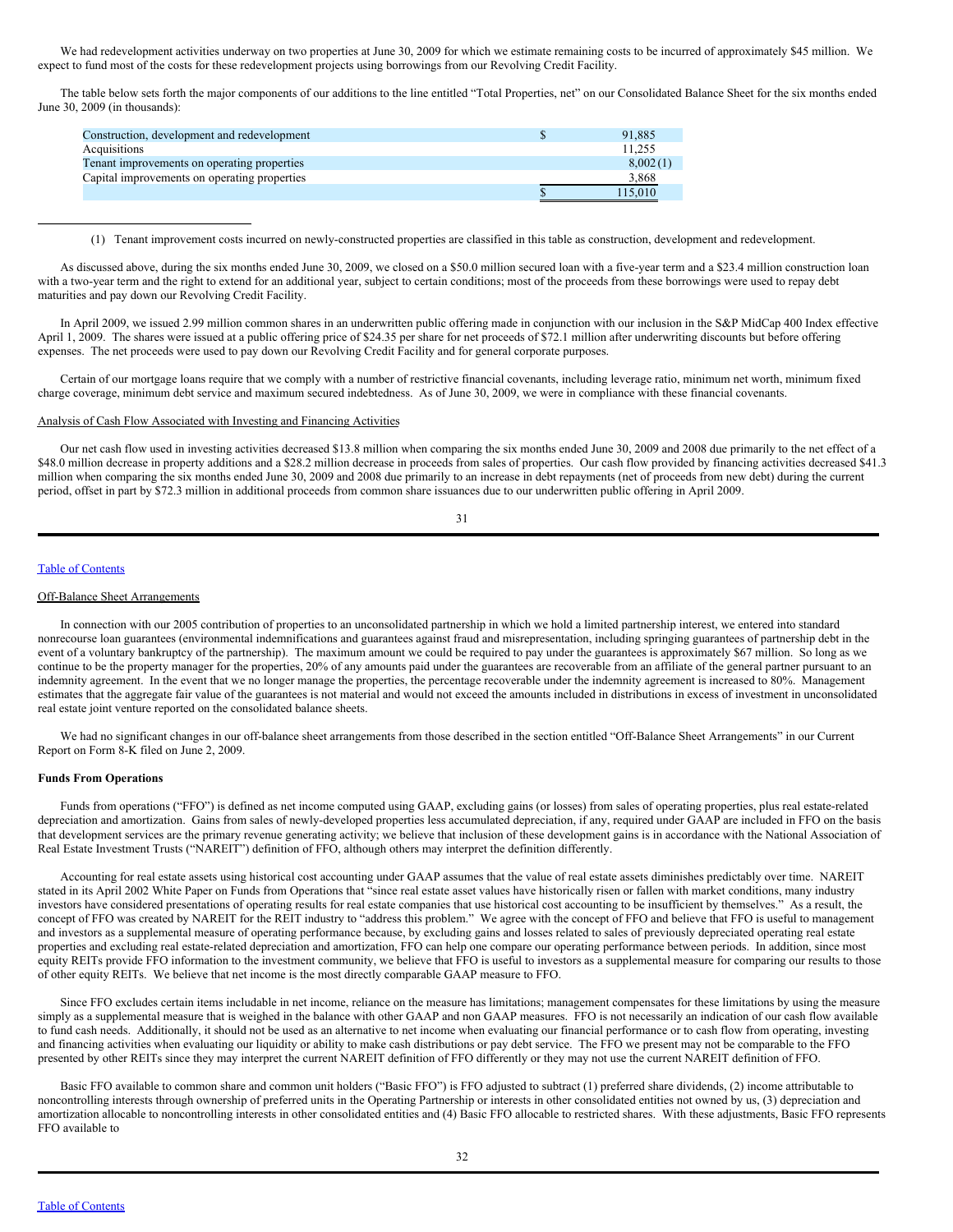common shareholders and common unitholders. Common units in the Operating Partnership are substantially similar to our common shares and are exchangeable into common shares, subject to certain conditions. We believe that Basic FFO is useful to investors due to the close correlation of common units to common shares. We believe that net income is the most directly comparable GAAP measure to Basic FFO. Basic FFO has essentially the same limitations as FFO; management compensates for these limitations in essentially the same manner as described above for FFO.

Diluted FFO available to common share and common unit holders ("Diluted FFO") is Basic FFO adjusted to add back any changes in Basic FFO that would result from the assumed conversion of securities that are convertible or exchangeable into common shares. However, the computation of Diluted FFO does not assume conversion of securities other than common units in the Operating Partnership that are convertible into common shares if the conversion of those securities would increase Diluted FFO per share in a given period. We believe that Diluted FFO is useful to investors because it is the numerator used to compute Diluted FFO per share, discussed below. In addition, since most equity REITs provide Diluted FFO information to the investment community, we believe Diluted FFO is a useful supplemental measure for comparing us to other equity REITs. We believe that the numerator for diluted EPS is the most directly comparable GAAP measure to Diluted FFO. Since Diluted FFO excludes certain items includable in the numerator to diluted EPS, reliance on the measure has limitations; management compensates for these limitations by using the measure simply as a supplemental measure that is weighed in the balance with other GAAP and non-GAAP measures. Diluted FFO is not necessarily an indication of our cash flow available to fund cash needs. Additionally, it should not be used as an alternative to net income when evaluating our financial performance or to cash flow from operating, investing and financing activities when evaluating our liquidity or ability to make cash distributions or pay debt service. The Diluted FFO that we present may not be comparable to the Diluted FFO presented by other REITs.

Diluted FFO per share is (1) Diluted FFO divided by (2) the sum of the (a) weighted average common shares outstanding during a period, (b) weighted average common units outstanding during a period and (c) weighted average number of potential additional common shares that would have been outstanding during a period if other securities that are convertible or exchangeable into common shares were converted or exchanged. However, the computation of Diluted FFO per share does not assume conversion of securities other than common units in the Operating Partnership that are convertible into common shares if the conversion of those securities would increase Diluted FFO per share in a given period. We believe that Diluted FFO per share is useful to investors because it provides investors with a further context for evaluating our FFO results in the same manner that investors use earnings per share ("EPS") in evaluating net income available to common shareholders. In addition, since most equity REITs provide Diluted FFO per share information to the investment community, we believe that Diluted FFO per share is a useful supplemental measure for comparing us to other equity REITs. We believe that diluted EPS is the most directly comparable GAAP measure to Diluted FFO per share. Diluted FFO per share has most of the same limitations as Diluted FFO (described above); management compensates for these limitations in essentially the same manner as described above for Diluted FFO.

Our Basic FFO, Diluted FFO and Diluted FFO per share for the three month and six month periods ended June 30, 2009 and 2008 and reconciliations of (1) net income to FFO, (2) the numerator for diluted EPS to diluted FFO and (3) the denominator for diluted EPS to the denominator for diluted FFO per share are set forth in the following table (dollars and shares in thousands, except per share data):

Table of [Contents](#page-0-0)

|                                                                                    |              | For the Three Months<br>Ended June 30, |              |         |              | For the Six Months<br>Ended June 30, |              |         |
|------------------------------------------------------------------------------------|--------------|----------------------------------------|--------------|---------|--------------|--------------------------------------|--------------|---------|
|                                                                                    |              | 2009                                   |              | 2008    |              | 2009                                 |              | 2008    |
| Net income                                                                         |              | 18,051                                 | $\mathbb{S}$ | 13,910  | $\mathbb{S}$ | 36,217                               | $\mathbb{S}$ | 26.091  |
| Add: Real estate-related depreciation and amortization                             |              | 28,708                                 |              | 24,955  |              | 55,199                               |              | 49,899  |
| Add: Depreciation and amortization on unconsolidated real estate entities          |              | 161                                    |              | 163     |              | 321                                  |              | 327     |
| Less: Gain on sales of operating properties, net of income taxes                   |              |                                        |              | (1,250) |              |                                      |              | (2,630) |
| Funds from operations ("FFO")                                                      |              | 46.920                                 |              | 37,778  |              | 91,737                               |              | 73,687  |
| Less: Noncontrolling interests-preferred units in the Operating Partnership        |              | (165)                                  |              | (165)   |              | (330)                                |              | (330)   |
| Less: Noncontrolling interests-other consolidated entities                         |              | 25                                     |              | (122)   |              | (25)                                 |              | (222)   |
| Less: Preferred share dividends                                                    |              | (4,026)                                |              | (4,026) |              | (8,051)                              |              | (8,051) |
| Less: Depreciation and amortization allocable to noncontrolling interests in other |              |                                        |              |         |              |                                      |              |         |
| consolidated entities                                                              |              | (107)                                  |              | (75)    |              | (160)                                |              | (124)   |
| Less: basic and diluted FFO allocable to restricted shares                         |              | (450)                                  |              | (308)   |              | (903)                                |              | (582)   |
| Funds from Operations - basic and diluted ("Basic and Diluted FFO")                | S            | 42,197                                 | $\mathbb{S}$ | 33,082  | $\mathbb{S}$ | 82,268                               | $\mathbb{S}$ | 64,378  |
| Weighted average common shares                                                     |              | 56,637                                 |              | 47,110  |              | 54,296                               |              | 47,055  |
| Conversion of weighted average common units                                        |              | 5,483                                  |              | 8,151   |              | 6.363                                |              | 8,153   |
| Weighted average common shares/units - Basic FFO                                   |              | 62,120                                 |              | 55,261  |              | 60,659                               |              | 55,208  |
| Dilutive effect of share-based compensation awards                                 |              | 546                                    |              | 790     |              | 522                                  |              | 746     |
| Weighted average common shares/units - Diluted FFO                                 |              | 62,666                                 |              | 56,051  |              | 61,181                               |              | 55,954  |
| Diluted FFO per common share                                                       |              | 0.67                                   | \$           | 0.59    | \$           | 1.34                                 | \$           | 1.15    |
|                                                                                    |              |                                        |              |         |              |                                      |              |         |
| Numerator for diluted EPS                                                          | $\mathbb{S}$ | 12,371                                 | $\mathbb{S}$ | 7,970   | \$           | 24,225                               | $\mathbb{S}$ | 14,489  |
| Add: Income allocable to noncontrolling interests-common units in the Operating    |              |                                        |              |         |              |                                      |              |         |
| Partnership                                                                        |              | 1,272                                  |              | 1,461   |              | 3,076                                |              | 2,663   |
| Add: Real estate-related depreciation and amortization                             |              | 28,708                                 |              | 24,955  |              | 55,199                               |              | 49,899  |
| Add: Depreciation and amortization of unconsolidated real estate entities          |              | 161                                    |              | 163     |              | 321                                  |              | 327     |
| Add: Numerator for diluted EPS allocable to restricted shares                      |              | 242                                    |              | 166     |              | 510                                  |              | 336     |
| Less: Depreciation and amortization allocable to noncontrolling interests in other |              |                                        |              |         |              |                                      |              |         |
| consolidated entities                                                              |              | (107)                                  |              | (75)    |              | (160)                                |              | (124)   |
| Less: Basic and diluted FFO allocable to restricted shares                         |              | (450)                                  |              | (308)   |              | (903)                                |              | (582)   |
| Less: Gain on sales of operating properties, net of income taxes                   |              |                                        |              | (1,250) |              |                                      |              | (2,630) |
| <b>Diluted FFO</b>                                                                 | $\mathbb{S}$ | 42,197                                 | $\mathbb{S}$ | 33,082  | \$           | 82,268                               | $\mathbf S$  | 64,378  |
| Denominator for diluted EPS                                                        |              | 57,183                                 |              | 47,900  |              | 54,818                               |              | 47,801  |
| Weighted average common units                                                      |              | 5,483                                  |              | 8,151   |              | 6,363                                |              | 8,153   |
| Denominator for Diluted FFO per share                                              |              | 62.666                                 |              | 56,051  |              | 61.181                               |              | 55,954  |

Our computation of FFO and the other measures described above changed as a result of our adoption on January 1, 2009 of SFAS 160, FSP APB 14-1 and FSP EITF 03-6-1, all of which were applied respectively to prior periods. We discuss SFAS 160, FSP APB 14-1 and FSP EITF 03-6-1 in Note 2 to our consolidated financial statements.

<sup>33</sup>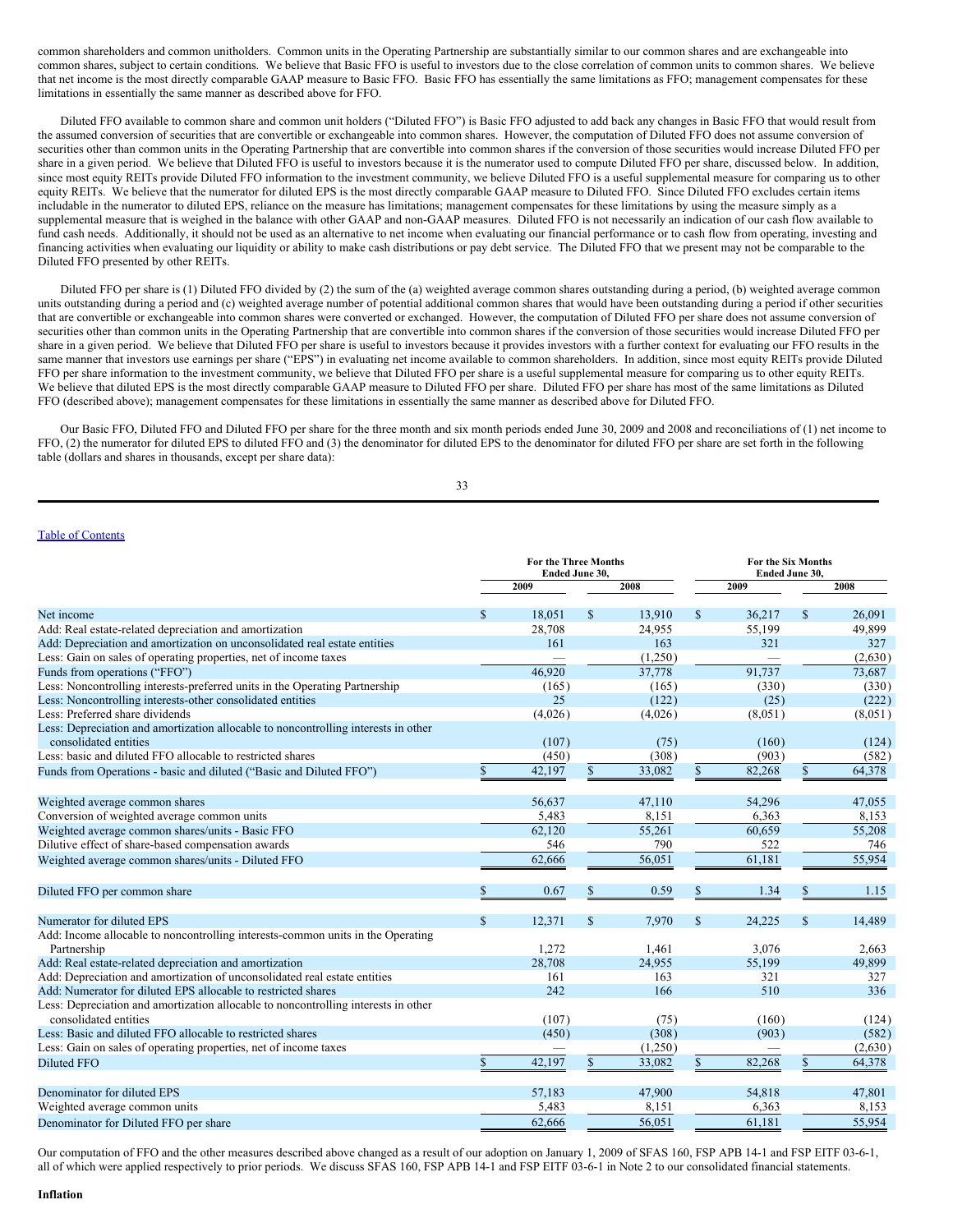Most of our tenants are obligated to pay their share of a building's operating expenses to the extent such expenses exceed amounts established in their leases, based on historical expense levels. Some of our tenants are obligated to pay their full share of a building's operating expenses. These arrangements somewhat reduce our exposure to increases in such costs resulting from inflation. In addition, since our average lease life is approximately five years, we generally expect to be able to compensate for increased operating expenses through increased rental rates upon lease renewal or expiration.

# Table of [Contents](#page-0-0)

### <span id="page-20-0"></span>**Item 3. Quantitative and Qualitative Disclosures about Market Risk**

We are exposed to certain market risks, the most predominant of which is change in interest rates. Increases in interest rates can result in increased interest expense under our Revolving Credit Facility and our other debt carrying variable interest rate terms. Increases in interest rates can also result in increased interest expense when our debt carrying fixed interest rate terms mature and need to be refinanced. Our capital strategy favors long-term, fixed-rate, secured debt over variable-rate debt to minimize the risk of short-term increases in interest rates. As of June 30, 2009, 90.7% of our fixed-rate debt was scheduled to mature after 2010. As of June 30, 2009, 25.9% of our total debt had variable interest rates, including the effect of interest rate swaps, and the percentage of variable-rate debt, including the effect of interest rate swaps, relative to total assets was 14.8%.

The following table sets forth as of June 30, 2009 our long-term debt obligations and weighted average interest rates for fixed rate debt by expected maturity date (dollars in thousands):

|                                | For the Periods Ending December 31, |  |        |  |          |  |          |  |       |  |                   |  |           |
|--------------------------------|-------------------------------------|--|--------|--|----------|--|----------|--|-------|--|-------------------|--|-----------|
|                                | 2009                                |  | 2010   |  | 2011 (1) |  | 2012     |  | 2013  |  | <b>Thereafter</b> |  | Total     |
| Long term debt:                |                                     |  |        |  |          |  |          |  |       |  |                   |  |           |
| Fixed rate $(2)$               | 28.134                              |  | 74.033 |  | 272.314  |  | 42,200   |  |       |  | 540,708           |  | 1.095.107 |
| Weighted average interest rate | 6.92%                               |  | 5.98%  |  | $4.30\%$ |  | $6.32\%$ |  | 5.57% |  | 5.58%             |  | 5.35%     |
| Variable rate                  | 254                                 |  | 526    |  | 473,478  |  | 222,005  |  | 649   |  | 47.402            |  | 744,314   |

(1) Includes amounts outstanding at June 30, 2009 of \$357.0 million under our Revolving Credit Facility and \$99.2 million under our Revolving Construction Facility that may be extended for a one-year period, subject to certain conditions.

(2) Represents principal maturities only and therefore excludes net discounts of \$7.7 million.

The fair market value of our debt was \$1.71 billion at June 30, 2009. If interest rates on our fixed-rate debt had been 1% lower, the fair value of this debt would have increased by \$55.9 million at June 30, 2009.

The following table sets forth information pertaining to interest rate swap contracts in place as of June 30, 2009, and their respective fair values (dollars in thousands):

|   | <b>Notional</b><br>Amount | One-Month<br><b>LIBOR</b> base | <b>Effective</b><br>Date | <b>Expiration</b><br>Date | <b>Fair Value at</b><br><b>June 30,</b><br>2009 |
|---|---------------------------|--------------------------------|--------------------------|---------------------------|-------------------------------------------------|
| S | 50,000                    | $4.3300\%$                     | 10/23/2007               | 10/23/2009                | \$<br>(623)                                     |
|   | 100,000                   | $2.5100\%$                     | 11/3/2008                | 12/31/2009                | (1,043)                                         |
|   | 120,000                   | 1.7600%                        | 1/2/2009                 | 5/1/2012                  | 359                                             |
|   | 100,000                   | $1.9750\%$                     | 1/1/2010                 | 5/1/2012                  | 430                                             |
|   |                           |                                |                          |                           | (877                                            |

Based on our variable-rate debt balances, including the effect of interest rate swaps, our interest expense would have increased by \$1.8 million in the six months ended June 30, 2009 if short-term interest rates were 1% higher.

| I<br>۹<br>$\sim$ | ۰.<br>۰.<br>$\sim$ |
|------------------|--------------------|

#### Table of [Contents](#page-0-0)

### <span id="page-20-1"></span>**Item 4. Controls and Procedures**

### (a) Evaluation of Disclosure Controls and Procedures

Our management, with the participation of our Chief Executive Officer and Chief Financial Officer, evaluated the effectiveness of our disclosure controls and procedures (as defined in Rule 13a-15(e) under the Exchange Act) as of June 30, 2009. Based on this evaluation, our Chief Executive Officer and Chief Financial Officer concluded that our disclosure controls and procedures as of June 30, 2009 were functioning effectively to provide reasonable assurance that the information required to be disclosed by us in reports filed or submitted under the Securities Exchange Act of 1934 is (i) recorded, processed, summarized and reported within the time periods specified in the SEC's rules and forms, and (ii) accumulated and communicated to our management, including our principal executive and principal financial officers, or persons performing similar functions, as appropriate to allow timely decisions regarding required disclosure.

### (b) Change in Internal Control over Financial Reporting

No change in our internal control over financial reporting occurred during the most recent fiscal quarter that has materially affected, or is reasonably likely to materially affect, our internal control over financial reporting.

#### <span id="page-20-2"></span>**PART II**

#### <span id="page-20-3"></span>**Item 1. Legal Proceedings**

We are not aware of any material developments during the most recent fiscal quarter regarding the litigation described in our 2008 Annual Report on Form 10-K. We are not currently involved in any other material litigation nor, to our knowledge, is any material litigation currently threatened against the Company (other than routine litigation arising in the ordinary course of business, substantially all of which is expected to be covered by liability insurance).

#### **Item 1A. Risk Factors**

<span id="page-20-4"></span>There have been no material changes to the risk factors included in our 2008 Annual Report on Form 10-K.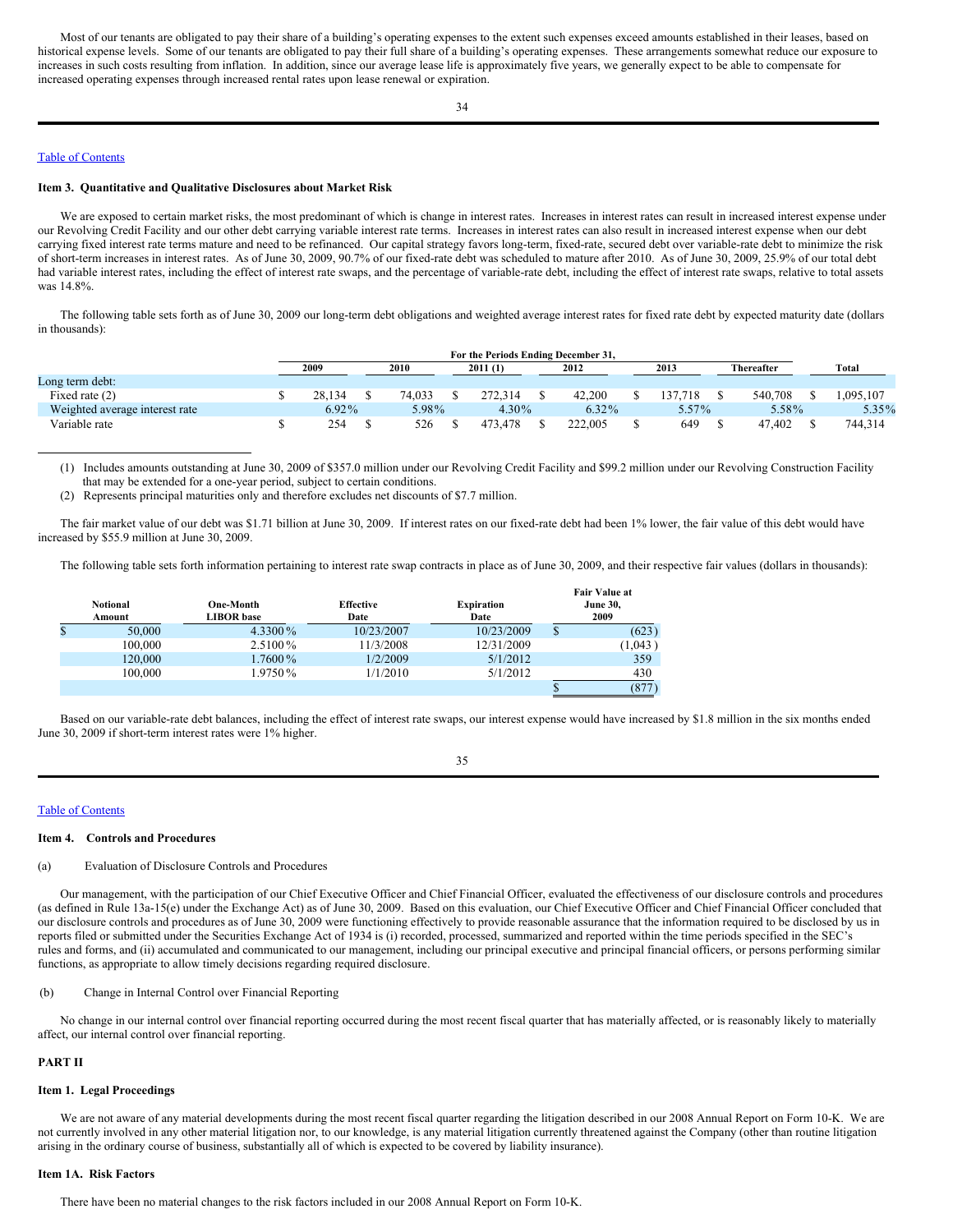### Table of [Contents](#page-0-0)

### <span id="page-21-0"></span>**Item 2. Unregistered Sales of Equity Securities and Use of Proceeds**

- (a) During the three months ended June 30, 2009, 514,000 of the Operating Partnership's common units were exchanged for 514,000 common shares in accordance with the Operating Partnership's Second Amended and Restated Limited Partnership Agreement, as amended. The issuance of these common shares was effected in reliance upon the exemption from registration under Section 4(2) of the Securities Act of 1933, as amended.
- (b) Not applicable
- (c) Not applicable

#### <span id="page-21-1"></span>**Item 3. Defaults Upon Senior Securities**

- (a) Not applicable
- (b) Not applicable

### **Item 4. Submission of Matters to a Vote of Security Holders**

On May 14, 2009, we held our annual meeting of shareholders. At the annual meeting, the shareholders voted on the election of nine trustees, each for a one-year term and the ratification of the appointment of PricewaterhouseCoopers LLP as our independent registered public accounting firm for the current fiscal year. The voting results at the annual meeting were as follows:

### Proposal 1:

<span id="page-21-2"></span>

|                        | <b>Votes</b>    | <b>Votes</b> |  |
|------------------------|-----------------|--------------|--|
| <b>Name of Nominee</b> | <b>Received</b> | Withheld     |  |
| Jay H. Shidler         | 42,796,369      | 6,539,840    |  |
| Clay W. Hamlin, III    | 42,928,522      | 6,407,687    |  |
| Thomas F. Brady        | 43, 193, 451    | 6,142,758    |  |
| Robert L. Denton       | 42,935,129      | 6,401,080    |  |
| Douglas M. Firstenberg | 43, 192, 103    | 6,144,106    |  |
| Randall M. Griffin     | 43,060,816      | 6,275,393    |  |
| Steven D. Kesler       | 43,060,098      | 6,276,111    |  |
| Kenneth S. Sweet, Jr.  | 42,886,674      | 6,449,535    |  |
| Kenneth D. Wethe       | 43,059,608      | 6,276,601    |  |

### Proposal 2:

|                                                                                                                                                   | <b>Votes Cast</b> |         | <b>Broker</b> |           |
|---------------------------------------------------------------------------------------------------------------------------------------------------|-------------------|---------|---------------|-----------|
|                                                                                                                                                   | For               | Against | Abstain       | Non-votes |
| Ratification of the Appointment of PricewaterhouseCoopers LLP as Our<br>Independent Registered Public Accounting Firm for the Current Fiscal Year | 49,066,362        | 158.545 | 111.301       |           |

37

# Table of [Contents](#page-0-0)

### **Item 5. Other Information**

<span id="page-21-4"></span><span id="page-21-3"></span>Not applicable

### **Item 6. Exhibits**

(a) Exhibits:

| <b>EXHIBIT</b> |                                                                                                                                                                                                                                                                                                                                                                                                                                                                                                                                                                                          |
|----------------|------------------------------------------------------------------------------------------------------------------------------------------------------------------------------------------------------------------------------------------------------------------------------------------------------------------------------------------------------------------------------------------------------------------------------------------------------------------------------------------------------------------------------------------------------------------------------------------|
| NO.            | <b>DESCRIPTION</b>                                                                                                                                                                                                                                                                                                                                                                                                                                                                                                                                                                       |
| 31.1           | Certification of the Chief Executive Officer of Corporate Office Properties Trust required by Rule 13a-14(a) under the Securities Exchange Act of<br>1934, as amended (filed herewith).                                                                                                                                                                                                                                                                                                                                                                                                  |
| 31.2           | Certification of the Chief Financial Officer of Corporate Office Properties Trust required by Rule 13a-14(a) under the Securities Exchange Act of<br>1934, as amended (filed herewith).                                                                                                                                                                                                                                                                                                                                                                                                  |
| 32.1           | Certification of the Chief Executive Officer of Corporate Office Properties Trust required by Rule 13a-14(b) under the Securities Exchange Act of<br>1934, as amended. (This exhibit shall not be deemed "filed" for purposes of Section 18 of the Securities Exchange Act of 1934, as amended, or<br>otherwise subject to the liability of that section. Further, this exhibit shall not be deemed to be incorporated by reference into any filing under the<br>Securities Exchange Act of 1933, as amended, or the Securities Exchange Act of 1934, as amended.) (Furnished herewith.) |
| 32.2           | Certification of the Chief Financial Officer of Corporate Office Properties Trust required by Rule 13a-14(b) under the Securities Exchange Act of<br>1934, as amended. (This exhibit shall not be deemed "filed" for purposes of Section 18 of the Securities Exchange Act of 1934, as amended, or<br>otherwise subject to the liability of that section. Further, this exhibit shall not be deemed to be incorporated by reference into any filing under the<br>Securities Exchange Act of 1933, as amended, or the Securities Exchange Act of 1934, as amended.) (Furnished herewith.) |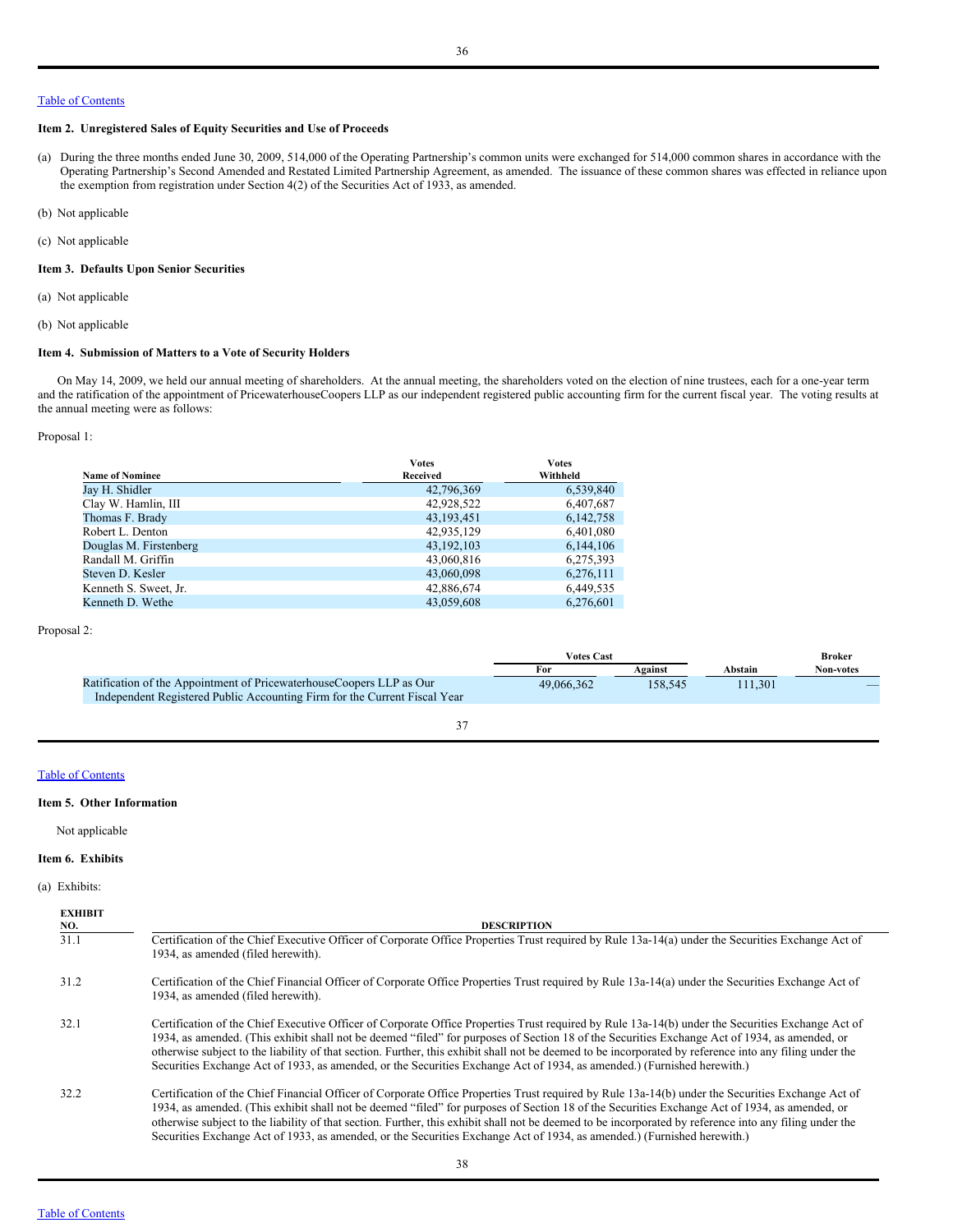# <span id="page-22-0"></span>**SIGNATURES**

Pursuant to the requirements of the Securities Exchange Act of 1934, the Registrant has duly caused this report to be signed on its behalf by the undersigned, thereunto duly authorized.

|                     | <b>CORPORATE OFFICE PROPERTIES TRUST</b> |                                                                                                    |
|---------------------|------------------------------------------|----------------------------------------------------------------------------------------------------|
| Date: July 31, 2009 | By:                                      | /s/ Randall M. Griffin<br>Randall M. Griffin<br>President and Chief Executive Officer              |
| Date: July 31, 2009 | By:                                      | /s/ Stephen E. Riffee<br>Stephen E. Riffee<br>Executive Vice President and Chief Financial Officer |
|                     | 39                                       |                                                                                                    |
|                     |                                          |                                                                                                    |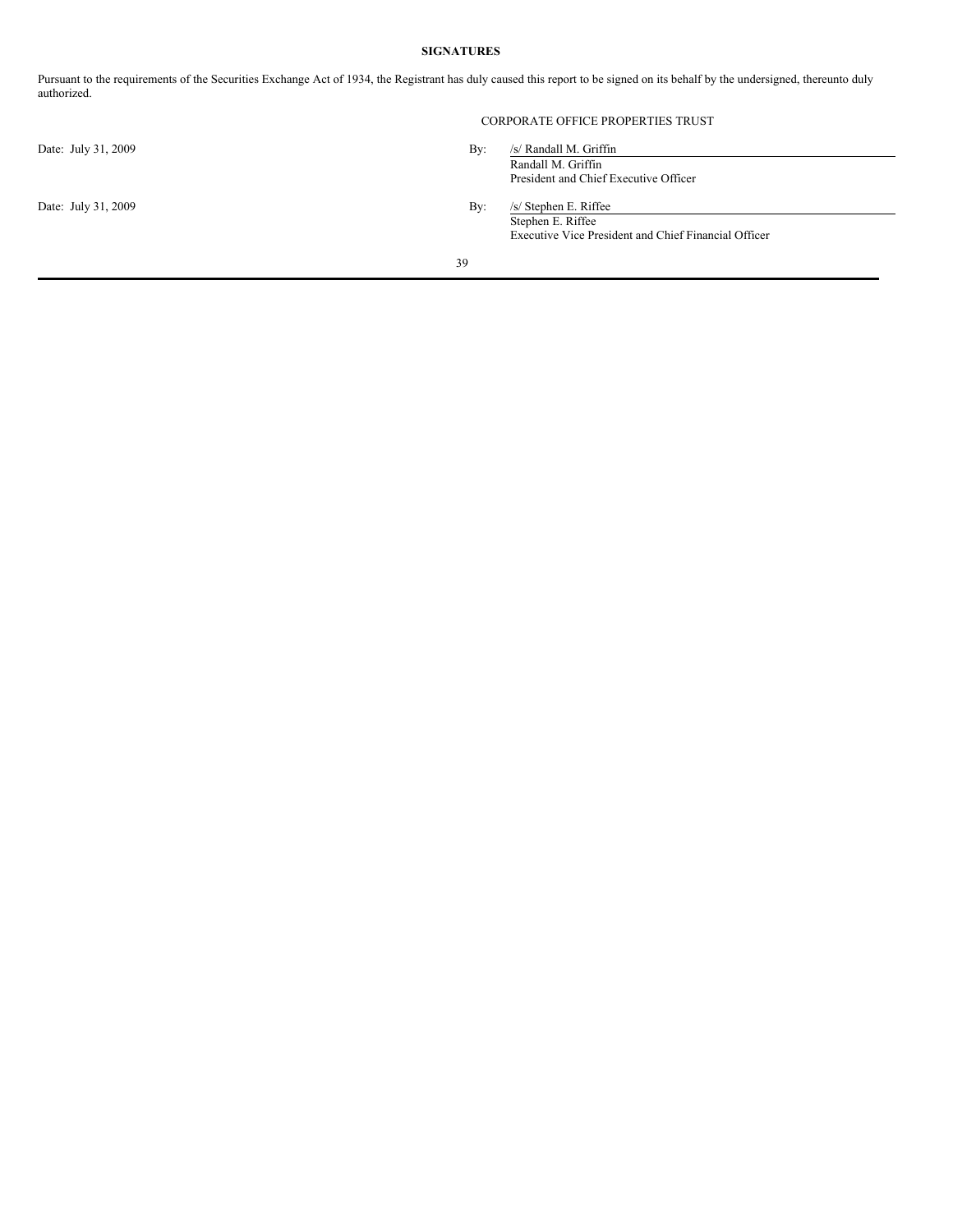### CERTIFICATIONS REQUIRED BY RULE 13a-14(a) UNDER THE SECURITIES EXCHANGE ACT OF 1934

#### **CERTIFICATIONS**

I, Randall M. Griffin, certify that:

1. I have reviewed this quarterly report on Form 10-Q of Corporate Office Properties Trust;

2. Based on my knowledge, this report does not contain any untrue statement of a material fact or omit to state a material fact necessary to make the statements made, in light of the circumstances under which such statements were made, not misleading with respect to the period covered by this report;

3. Based on my knowledge, the financial statements, and other financial information included in this report, fairly present in all material respects the financial condition, results of operations and cash flows of the registrant as of, and for, the periods presented in this report;

4. The registrant's other certifying officer(s) and I are responsible for establishing and maintaining disclosure controls and procedures (as defined in Exchange Act Rules 13a-15(e) and 15d-15(e)) and internal control over financial reporting (as defined in Exchange Act Rules 13a-15(f) and 15d-15(f)) for the registrant and have:

- a) Designed such disclosure controls and procedures, or caused such disclosure controls and procedures to be designed under our supervision, to ensure that material information relating to the registrant, including its consolidated subsidiaries, is made known to us by others within those entities, particularly during the period in which this report is being prepared;
- b) Designed such internal control over financial reporting, or caused such internal control over financial reporting to be designed under our supervision, to provide reasonable assurance regarding the reliability of financial reporting and the preparation of financial statements for external purposes in accordance with generally accepted accounting principles;
- c) Evaluated the effectiveness of the registrant's disclosure controls and procedures and presented in this report our conclusions about the effectiveness of the disclosure controls and procedures, as of the end of the period covered by this report based on such evaluation; and
- d) Disclosed in this report any change in the registrant's internal control over financial reporting that occurred during the registrant's most recent fiscal quarter (the registrant's fourth fiscal quarter in the case of an annual report) that has materially affected, or is reasonably likely to materially affect, the registrant's internal control over financial reporting; and

5. The registrant's other certifying officer(s) and I have disclosed, based on our most recent evaluation of internal control over financial reporting, to the registrant's auditors and the audit committee of the registrant's board of directors (or persons performing the equivalent functions):

- a) All significant deficiencies and material weaknesses in the design or operation of internal control over financial reporting which are reasonably likely to adversely affect the registrant's ability to record, process, summarize and report financial information; and
- b) Any fraud, whether or not material, that involves management or other employees who have a significant role in the registrant's internal control over financial reporting.

Date: July 31, 2009 /s/ Randall M. Griffin

Randall M. Griffin Chief Executive Officer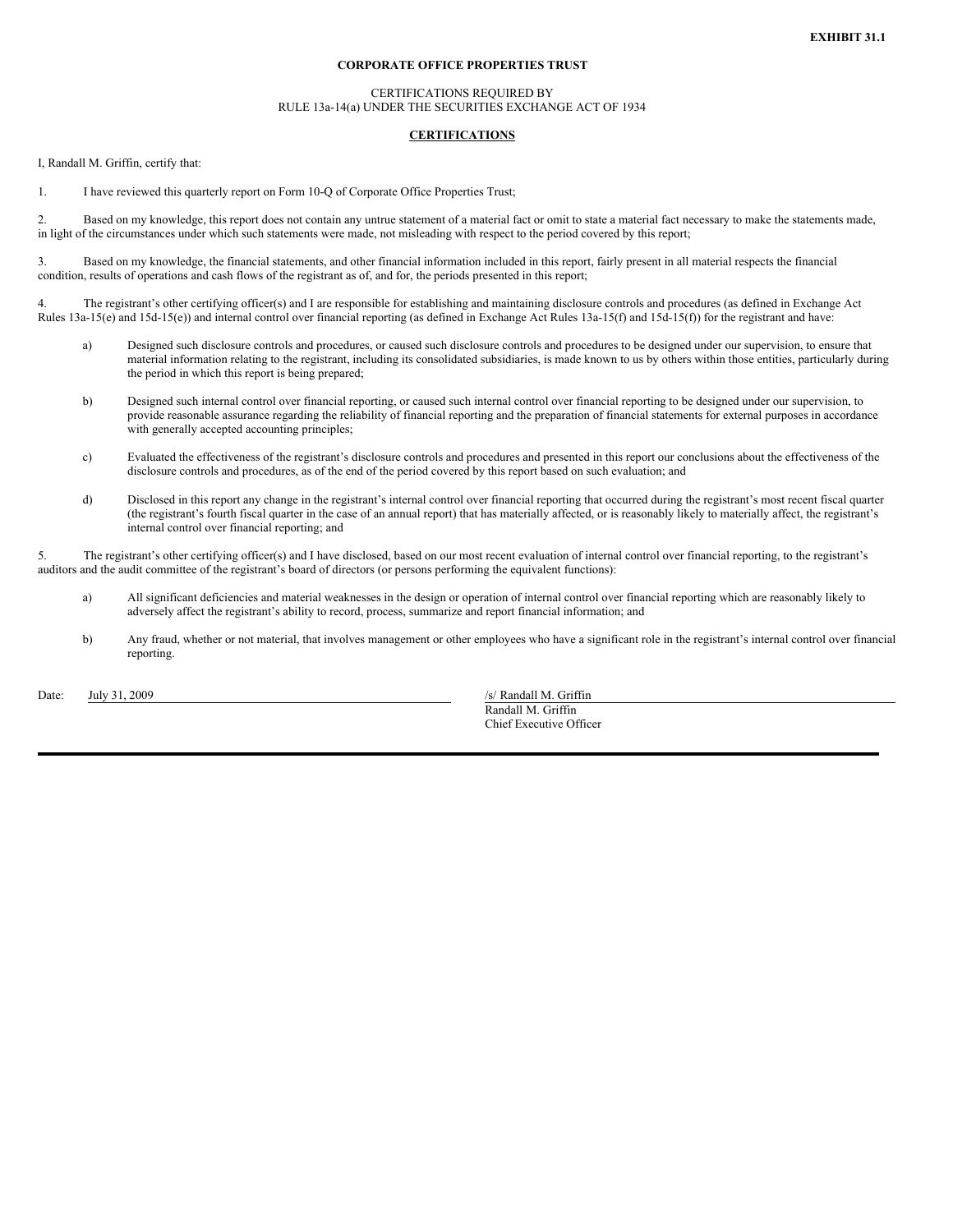### CERTIFICATIONS REQUIRED BY RULE 13a-14(a) UNDER THE SECURITIES EXCHANGE ACT OF 1934

#### **CERTIFICATIONS**

I, Stephen E. Riffee, certify that:

1. I have reviewed this quarterly report on Form 10-Q of Corporate Office Properties Trust;

2. Based on my knowledge, this report does not contain any untrue statement of a material fact or omit to state a material fact necessary to make the statements made, in light of the circumstances under which such statements were made, not misleading with respect to the period covered by this report;

3. Based on my knowledge, the financial statements, and other financial information included in this report, fairly present in all material respects the financial condition, results of operations and cash flows of the registrant as of, and for, the periods presented in this report;

4. The registrant's other certifying officer(s) and I are responsible for establishing and maintaining disclosure controls and procedures (as defined in Exchange Act Rules 13a-15(e) and 15d-15(e)) and internal control over financial reporting (as defined in Exchange Act Rules 13a-15(f) and 15d-15(f)) for the registrant and have:

- a) Designed such disclosure controls and procedures, or caused such disclosure controls and procedures to be designed under our supervision, to ensure that material information relating to the registrant, including its consolidated subsidiaries, is made known to us by others within those entities, particularly during the period in which this report is being prepared;
- b) Designed such internal control over financial reporting, or caused such internal control over financial reporting to be designed under our supervision, to provide reasonable assurance regarding the reliability of financial reporting and the preparation of financial statements for external purposes in accordance with generally accepted accounting principles;
- c) Evaluated the effectiveness of the registrant's disclosure controls and procedures and presented in this report our conclusions about the effectiveness of the disclosure controls and procedures, as of the end of the period covered by this report based on such evaluation; and
- d) Disclosed in this report any change in the registrant's internal control over financial reporting that occurred during the registrant's most recent fiscal quarter (the registrant's fourth fiscal quarter in the case of an annual report) that has materially affected, or is reasonably likely to materially affect, the registrant's internal control over financial reporting; and

5. The registrant's other certifying officer(s) and I have disclosed, based on our most recent evaluation of internal control over financial reporting, to the registrant's auditors and the audit committee of the registrant's board of directors (or persons performing the equivalent functions):

- a) All significant deficiencies and material weaknesses in the design or operation of internal control over financial reporting which are reasonably likely to adversely affect the registrant's ability to record, process, summarize and report financial information; and
- b) Any fraud, whether or not material, that involves management or other employees who have a significant role in the registrant's internal control over financial reporting.

Date: July 31, 2009 /s/ Stephen E. Riffee

Stephen E. Riffee Chief Financial Officer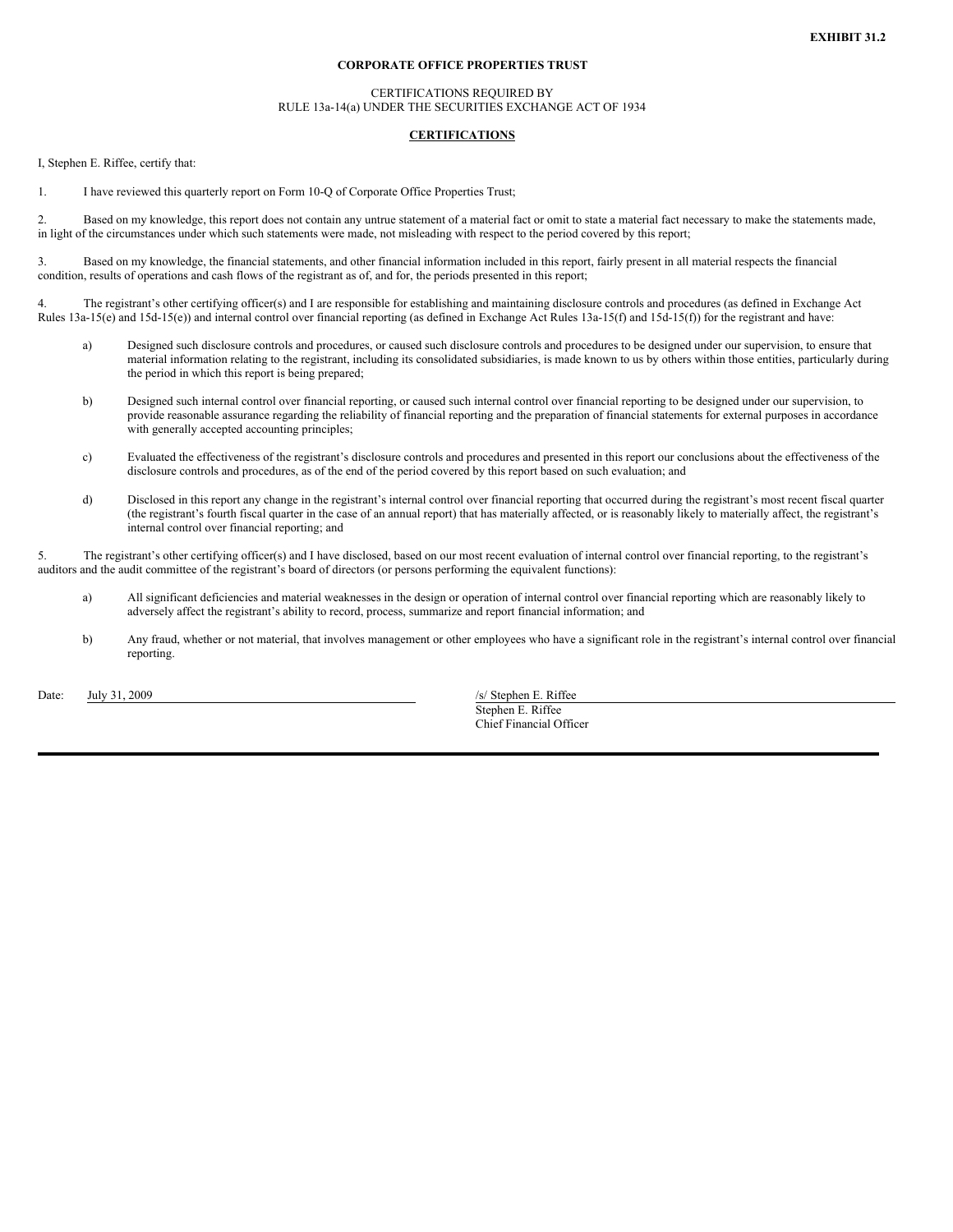### CERTIFICATIONS REQUIRED BY RULE 13a-14(b) UNDER THE SECURITIES EXCHANGE ACT OF 1934

In connection with the Quarterly Report on Form 10-Q of Corporate Office Properties Trust (the "Company") for the quarterly period ended June 30, 2009, as filed with the Securities and Exchange Commission on the date hereof (the "Report"), I, Randall M. Griffin, Chief Executive Officer of the Company, certify that to my knowledge:

(1) The Report fully complies with the requirements of section 13(a) or 15(d) of the Securities Exchange Act of 1934; and

(2) The information contained in the Report fairly presents, in all material respects, the financial condition and result of operations of the Company.

/s/ Randall M. Griffin Randall M. Griffin Chief Executive Officer

Date: July 31, 2009